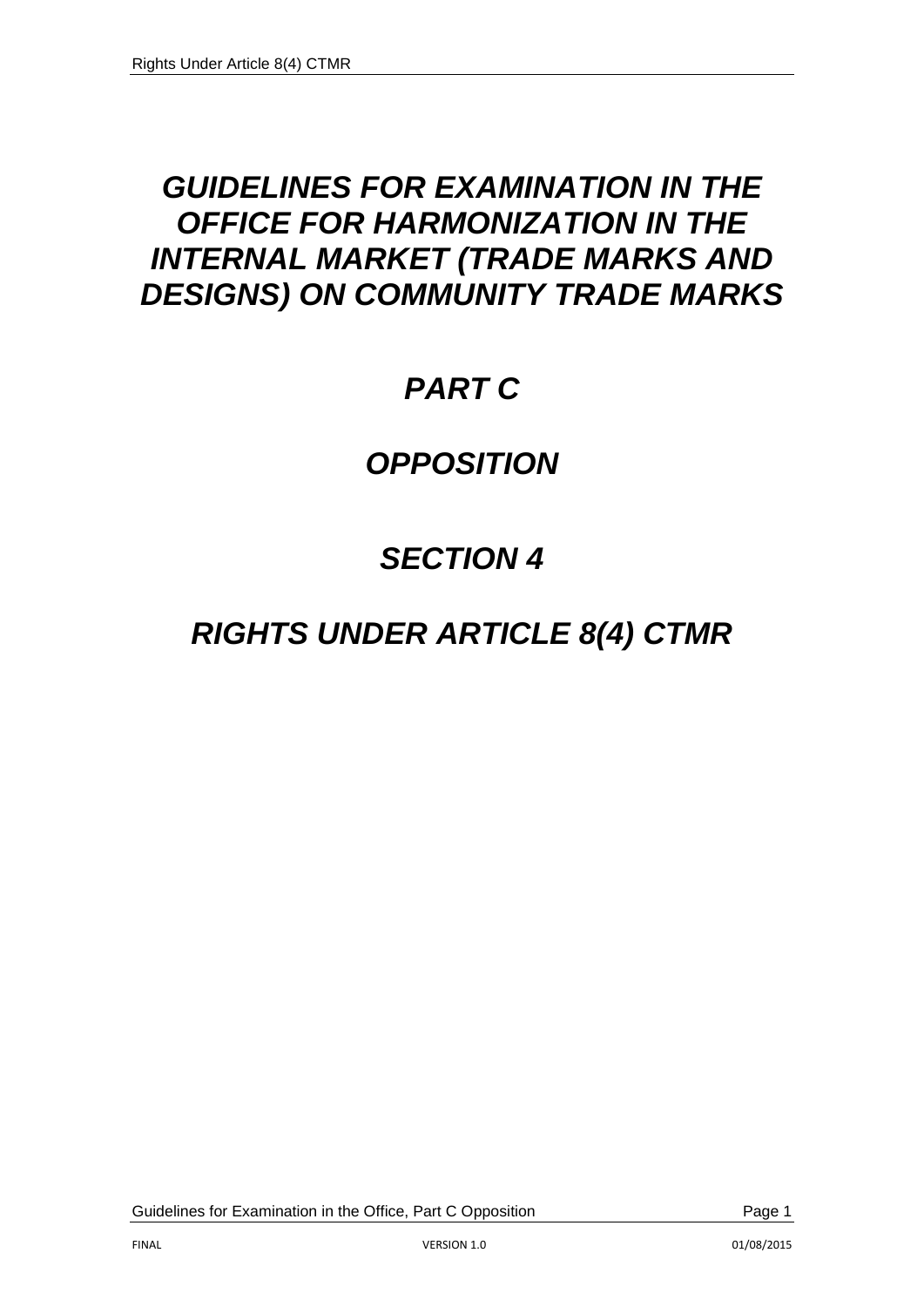# **Table of Contents**

| 1              |     |       |                                                                                              |  |
|----------------|-----|-------|----------------------------------------------------------------------------------------------|--|
| $\overline{2}$ |     |       |                                                                                              |  |
| 3              |     |       |                                                                                              |  |
|                | 3.1 |       |                                                                                              |  |
|                | 3.2 |       |                                                                                              |  |
|                |     | 3.2.1 |                                                                                              |  |
|                |     | 3.2.2 |                                                                                              |  |
|                |     | 3.2.3 | 3.2.3.1<br>3.2.3.2                                                                           |  |
|                |     |       | 3.2.3.3<br>3.2.3.4                                                                           |  |
|                |     | 3.2.4 | 3.2.4.1<br>3.2.4.2<br>3.2.4.3<br>3.2.4.4.                                                    |  |
|                | 3.3 |       |                                                                                              |  |
|                |     | 3.3.1 |                                                                                              |  |
|                |     | 3.3.2 | European Standard - use in the course of trade of more than mere local<br>3.3.2.1<br>3.3.2.2 |  |
|                | 3.4 |       |                                                                                              |  |
|                | 3.5 |       |                                                                                              |  |
| 4              |     |       |                                                                                              |  |
|                | 4.1 |       |                                                                                              |  |
|                | 4.2 |       |                                                                                              |  |
|                |     | 421   |                                                                                              |  |
|                |     | 4.2.2 |                                                                                              |  |
|                |     |       | TABLE ON NATIONAL RIGHTS THAT CONSTITUTE 'EARLIER RIGHTS' IN                                 |  |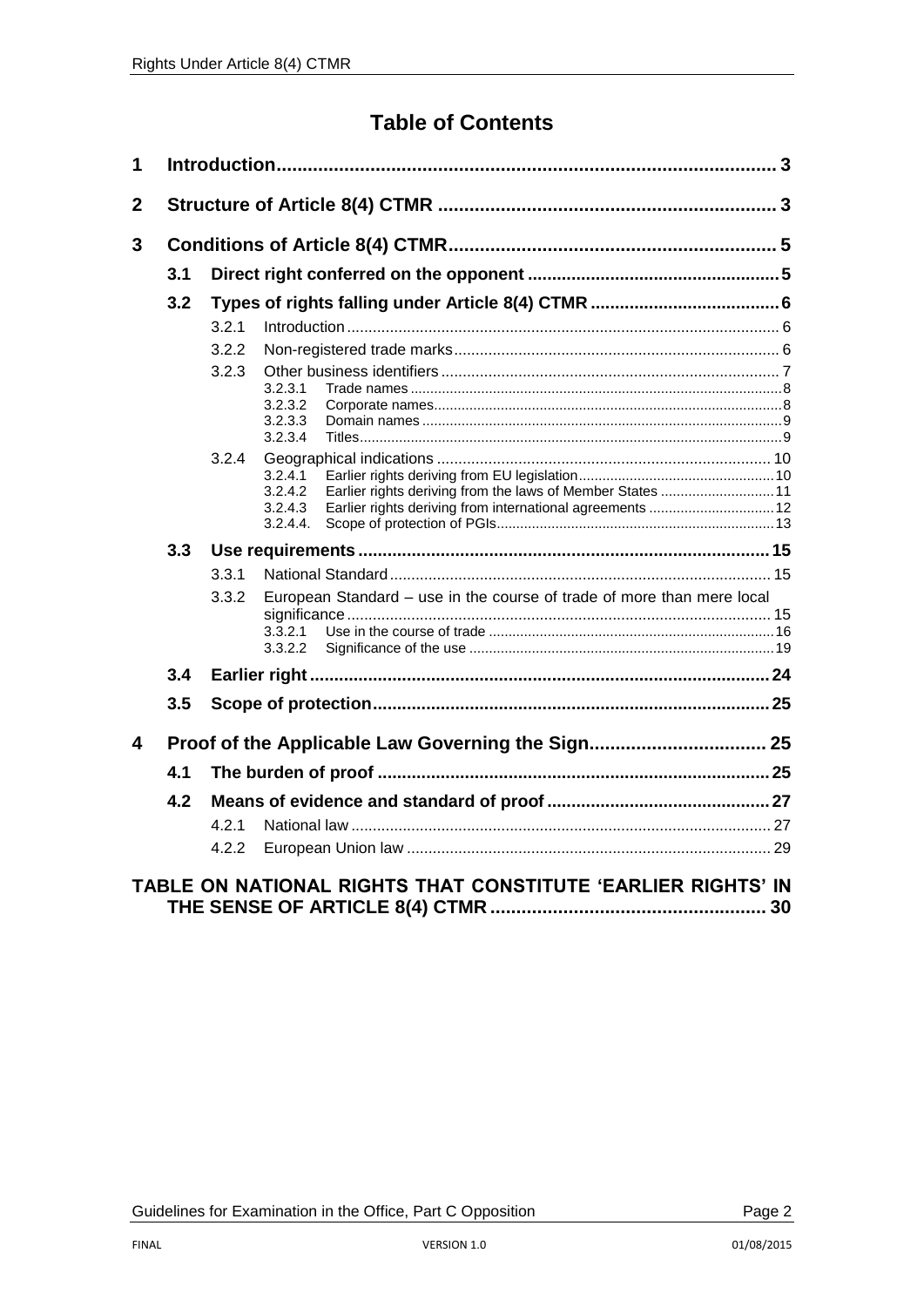# <span id="page-2-0"></span>**1 Introduction**

The relationship between the Community Trade Mark system and national law is characterised by the *principle of coexistence*. This means that both the Community Trade Mark system and the national laws exist and operate side by side. The same sign can be protected by the same proprietor as a CTM and as a national trade mark in one (or all) of the Member States. The *principle of coexistence* further implies that the CTM system actively acknowledges the relevance of national rights and their scope of protection. Where conflicts arise between CTMs and national trade marks or other national rights, there is no hierarchy determining that one system prevails over the other; instead, these conflicts apply the principle of priority. If the respective requirements are met, earlier national trade marks or other earlier national rights can prevent registration of, or invalidate a later CTM.

Although the TM Directive and its subsequent implementation have harmonised the laws relating to *registered trade marks,* no such harmonisation has taken place on an EU scale with regard to *non-registered trade marks* nor for most *other earlier rights* of a similar nature. These un-harmonised rights remain completely governed by national laws.

The types of earlier rights which can be relied upon in proceedings before the Office are specified in the CTMR under:

- Article 8(4) CTMR, which restricts the scope of protection in *opposition proceedings* to earlier **non-registered trade marks and other signs used in the course of trade of more than mere local significance;**
- Article 53(2)(a)-(d) CTMR, which broadens the scope of possible earlier rights to be relied upon for *invalidity proceedings* beyond those of Article 8(4) CTMR to also cover other earlier rights, in particular the right to a name, the right of personal portrayal, a copyright and an industrial property right;
- Article 111 CTMR, which complements the range of earlier rights to be relied upon in opposition proceedings by providing that rights which are only valid in particular localities and, thus, do not meet the 'more than mere local significance' criterion of Article 8(4) CTMR, can oppose use of a CTM even though these local rights cannot impede its registration.

This part of the Guidelines only deals with the earlier rights falling under Article 8(4) CTMR.

# <span id="page-2-1"></span>**2 Structure of Article 8(4) CTMR**

Article 8(4) CTMR reads:

Upon opposition by the **proprietor** of a **non-registered trade mark or of another sign used in the course of trade of more than mere local significance**, the trade mark applied for shall not be registered where and to the extent that, pursuant to the law of the Member State governing that sign: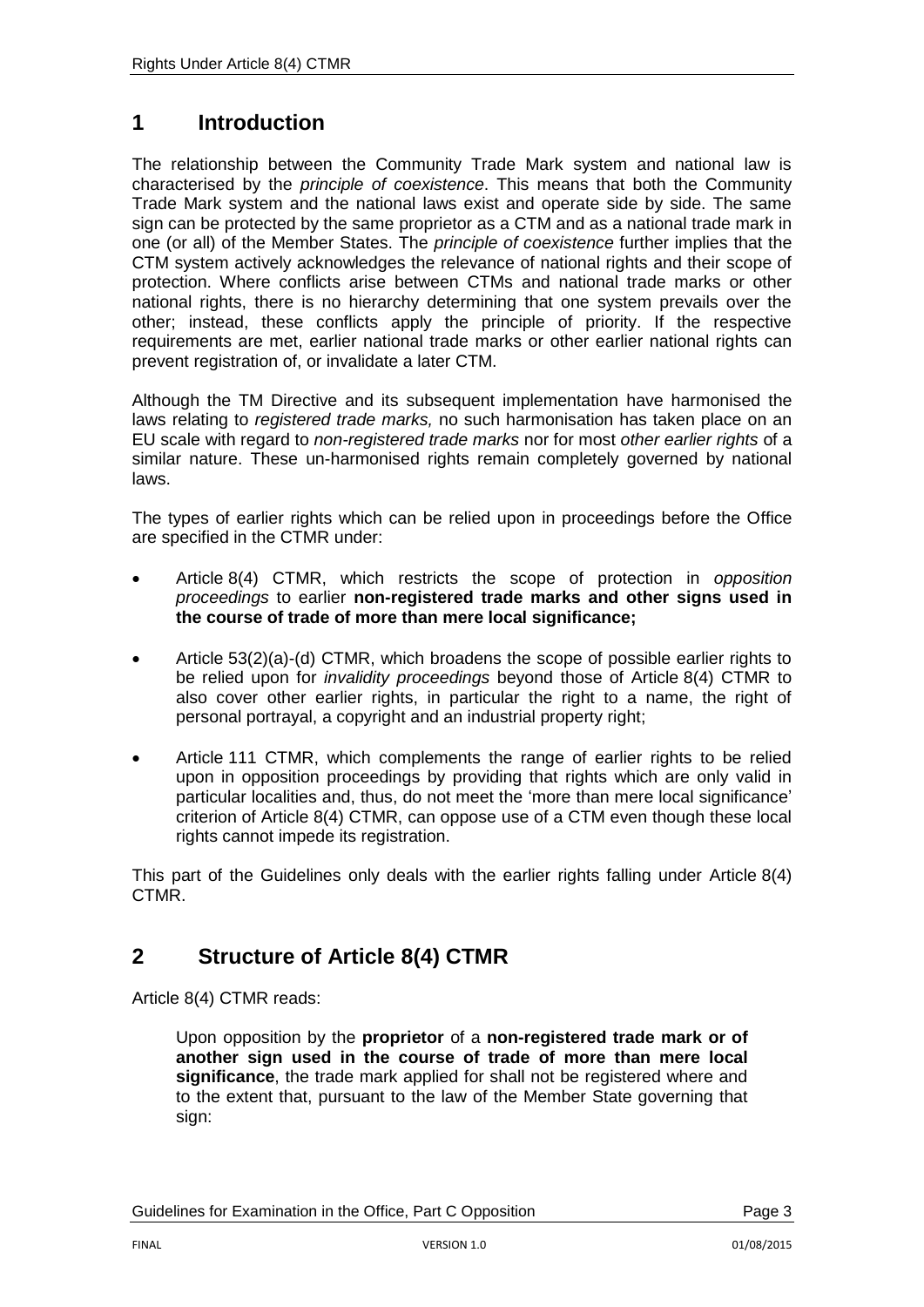(a) rights to that sign were **acquired prior** to the date of application for registration of the Community trade mark, or the date of the priority claimed for the application for registration of the Community trade mark;

#### (b) that sign confers on its proprietor the **right to prohibit the use of a subsequent trade mark**.

Article 8(4) CTMR means that in addition to the earlier trade marks specified in Article 8(2) CTMR, non-registered trade marks and other signs protected at Member State level used in the course of trade as 'business identifiers' of more than mere local significance can be invoked in an opposition provided that such rights confer on their proprietors the right to prohibit the use of a subsequent trade mark.

Article 8(4) CTMR does not expressly or exhaustively enumerate the particular rights which can be invoked under this provision, but rather outlines a broad spectrum of rights that might serve as basis for an opposition against a CTM application. Therefore, Article 8(4) CTMR can be regarded as a general 'catch-all-provision' for oppositions based on non-registered trade marks and other signs used in the course of trade.

Nevertheless, the broad scope of earlier rights to be relied upon in opposition proceedings under Article 8(4) CTMR is subject to a number of restrictive conditions:, these rights must confer an entitlement to the proprietor to exercise them, they must be of more than local significance, they must be protected by the national law governing them against the use of a subsequent trade mark and the rights must have been acquired prior to the CTMA under the law of the Member State governing that sign.

The 'more than mere local significance' requirement aims at restricting the number of potential opposing non-registered rights, thus avoiding the risk of a collapse or paralysis of the CTM system by being flooded with opposing, relatively insignificant rights.

The 'national protection' requirement is deemed necessary as the non-registered national rights are not easily identifiable and their protection is not harmonised on an EU level. Consequently, only national law governing the earlier signs may define the scope of their protection.

While the requirements of 'use in the course of trade' and 'use of more than mere local significance' are to be interpreted in the context of Community law (European standard), national law applies when determining whether a particular right is recognised and protected under the national law, whether its holder is entitled to prohibit the use of a subsequent trade mark, and what conditions need to be met under national law for the right to be successfully exercised.

As a consequence of this dualism, the Office must apply both the relevant provisions of the CTMR and the national law governing the earlier opposing right. In view of the twotier examination to be applied under Article 8(4) CTMR, this provision, as the link between Community and national law, displays a somewhat 'hybrid' nature.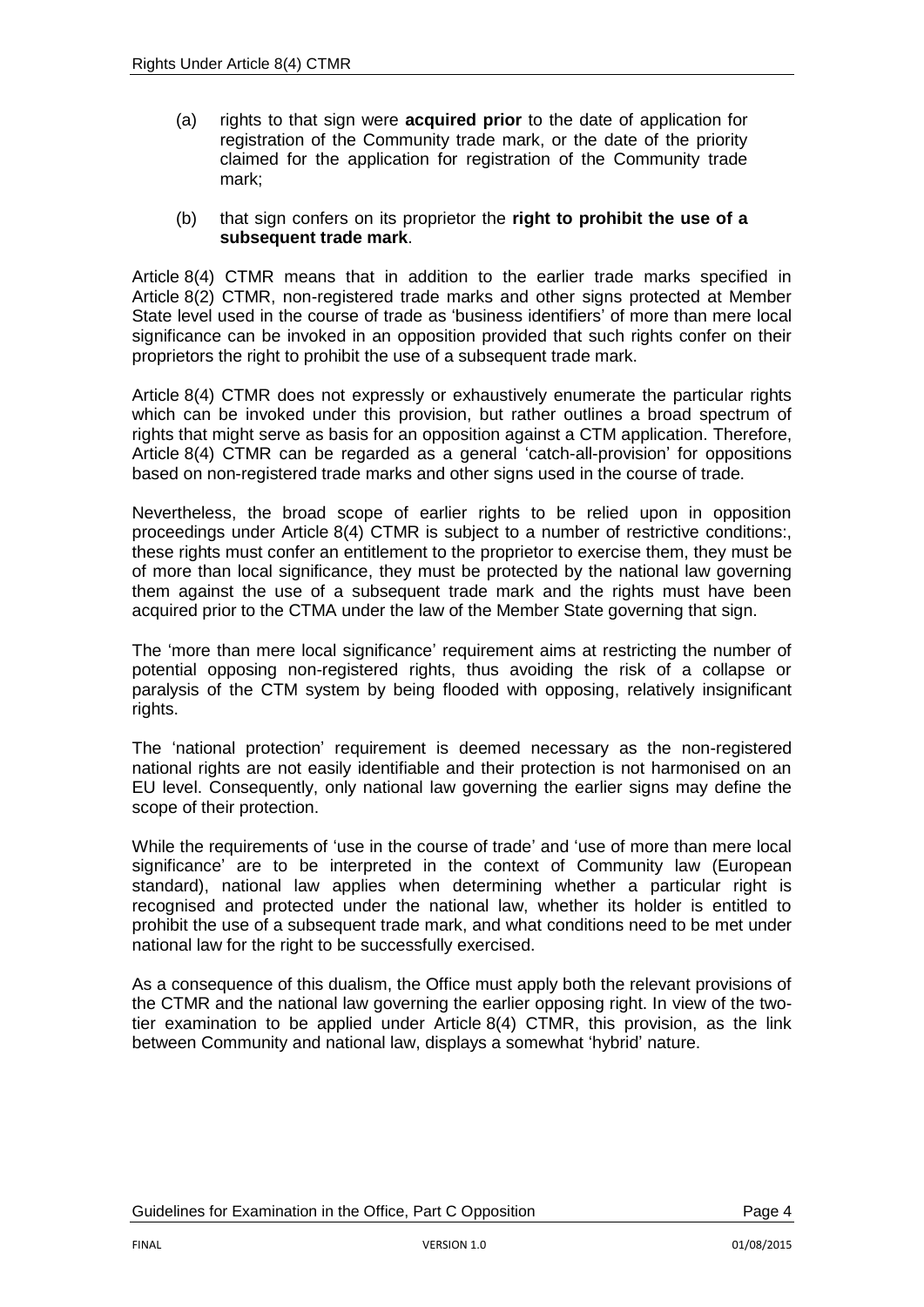# <span id="page-4-0"></span>**3 Conditions of Article 8(4) CTMR**

The conditions for successfully invoking Article 8(4) CTMR are:

- a) the opponent must be the beneficiary of a non-registered trade mark or of another sign used in the course of trade;
- b) use of more than mere local significance;
- c) acquisition prior to the CTMA under the law of the Member State governing that sign;
- d) right to prohibit the use of a subsequent trade mark under the law of the Member State governing that sign.

# <span id="page-4-1"></span>**3.1 Direct right conferred on the opponent**

The legal systems of the EU Member States provide various means of preventing the use of later marks on the basis of earlier signs used in the course of trade. However, in order to come within the meaning of Article 8(4) CTMR, the earlier right must be vested in a particular owner or a precise class of user that has **a quasi-proprietorial interest** over it, in the sense that it can exclude or prevent others from unlawfully using the sign. This is because Article 8(4) CTMR is a 'relative' ground for opposition and Article 41(1)(c) CTMR provides that oppositions may be filed only by the proprietors of earlier marks or signs referred to in Article 8(4) CMTR and by persons authorised under the relevant national law to exercise these rights. In other words, only persons having an interest directly recognised by law in initiating proceedings are entitled to file an opposition within the meaning of Article 8(4) CTMR.

For example, in some Member States, the use of a sign may be prohibited if it results in unfair or misleading business practices. In such cases, if the earlier right lacks any 'proprietorial quality', it will not fall within Article 8(4) CTMR. It does not matter whether these signs are protected against misleading or unfair use under trade mark law, the law relating to unfair competition, or any other set of provisions. An example in this respect is the German Regulation governing the use of the geographical indication 'Solingen' for specific goods (cutlery scissors, knives etc.). This law would not be a proper basis for an opposition under Article 8(4) CTMR because the sign in question lacks any proprietorial quality and, as such, is more public in nature.

| <b>Earlier right</b>                                                                                                                                                                                                                                                                                                                                                                                                                                     | <b>Case No</b> |  |
|----------------------------------------------------------------------------------------------------------------------------------------------------------------------------------------------------------------------------------------------------------------------------------------------------------------------------------------------------------------------------------------------------------------------------------------------------------|----------------|--|
| A.O. CUBA                                                                                                                                                                                                                                                                                                                                                                                                                                                | R0051/2007-4   |  |
| Where the national law does not confer on a legal entity (whether public or private) a subjective right<br>allowing it to prohibit the use of a subsequent trade mark, the "proprietary requirement" is not met. The<br>Board found that the Spanish law giving effect to the bilateral Agreement between Spain and Cuba for the<br>protection of the appellation of origin "Cuba" was not sufficient to grant such a subjective right<br>(para. 23-27). |                |  |

In assessing the proprietorship of a sign used in the course of trade, the Office must analyse specifically whether the opponent has acquired rights over the sign 'in accordance with the national law' (judgment of 18/01/2012, T-304/09, 'Basmati').

Guidelines for Examination in the Office, Part C Opposition **Page 5** Page 5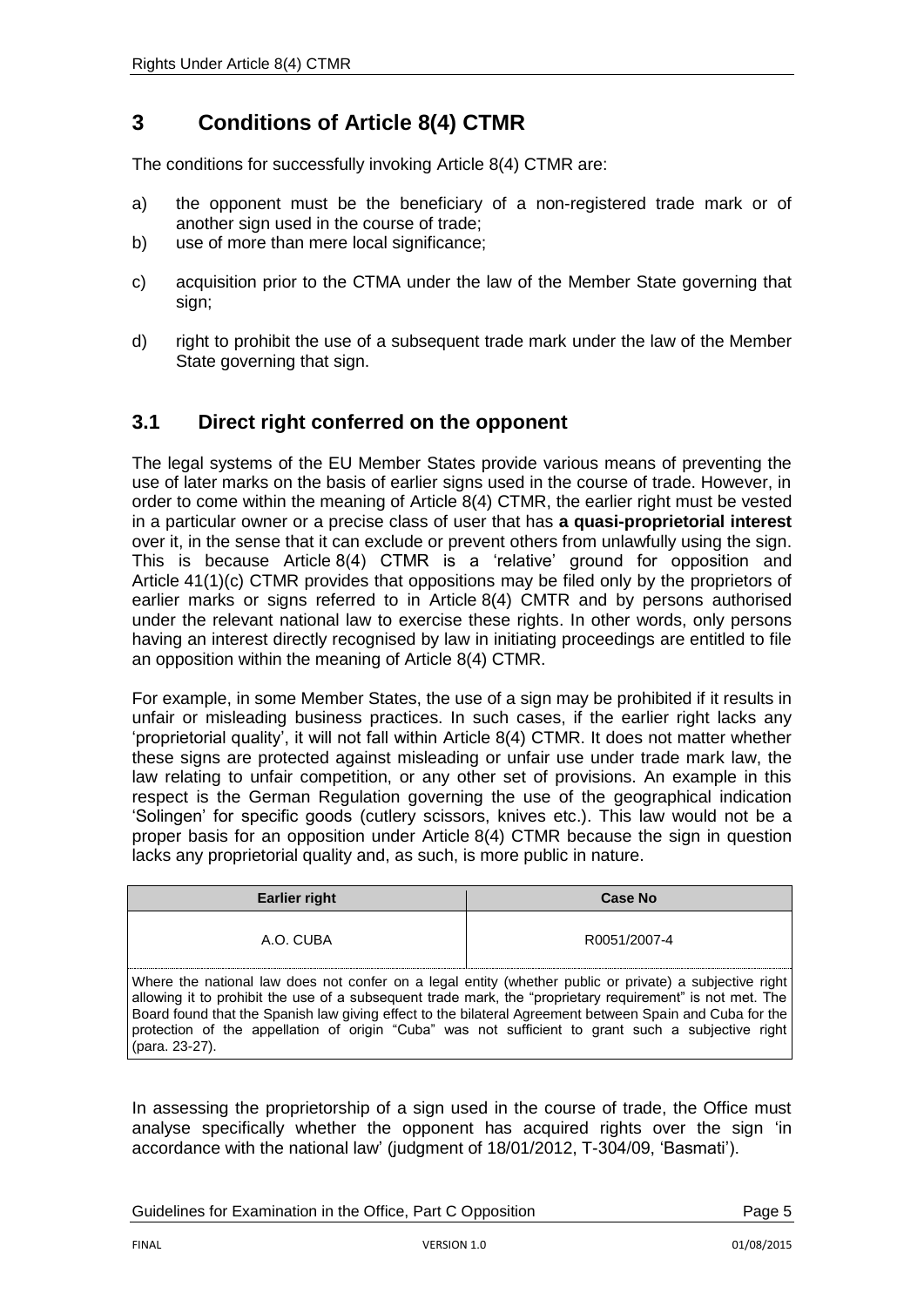# <span id="page-5-0"></span>**3.2 Types of rights falling under Article 8(4) CTMR**

#### <span id="page-5-1"></span>3.2.1 Introduction

When assessing which kind of intellectual property rights can be invoked under Article 8(4) CTMR and which cannot, a European standard applies. The distinction follows from the scheme of the CTMR and, in particular, from the differentiation made between the kinds of earlier signs upon which an opposition may be based under Article 8(4) CTMR and the types of further rights that may be the basis for invalidity under Article 53(2) CTMR. While Article 8(4) CTMR refers to *signs* ('non-registered trade mark or … another sign'), Article 53(2) CTMR refers to a broader set of rights: (a) a right to a name; (b) a right of personal portrayal; (c) a copyright; and (d) an industrial property right.

Therefore, although the signs covered by Article 8(4) CTMR fall within the broad category of 'industrial property rights', not all industrial property rights are 'signs' for the purposes of Article 8(4) CTMR. Since this distinction is contained in the CTMR, the classification of a right under the respective national law is not decisive, and it is immaterial whether the national law governing the respective sign or industrial property right treats both types of rights in one and the same law.

The types of rights falling under Article 8(4) CTMR are:

- 'non-registered trade marks'; and
- 'other signs used in the course of trade' which cover:
	- business identifiers such as:
		- trade names:
		- corporate names;
		- establishment names;
		- titles of publications or similar works;
		- domain names;
	- geographical indications.

Most national business identifiers falling within the category of earlier rights within the meaning of Article 8(4) CTMR will be non-registered signs. However, the fact that a sign is also registered in accordance with the requirements of the respective national law does not bar it from being invoked under Article 8(4) CTMR.

### <span id="page-5-2"></span>3.2.2 Non-registered trade marks

Non-registered use-based trade marks exist in a number of the Member States<sup>1</sup> (see the Table at the end of the document for an overview) and are signs that indicate the commercial origin of a product or service. Therefore, they are signs which function as a trade mark. The rules and conditions governing acquisition of rights under the relevant

 $\frac{1}{1}$ Benelux, Cyprus, Croatia, Estonia, France, Lithuania, Poland, Romania, Slovenia and Spain do not protect unregistered trade marks (unless, for some jurisdictions, they are considered well-known within the meaning of Article 6bis of the Paris Convention).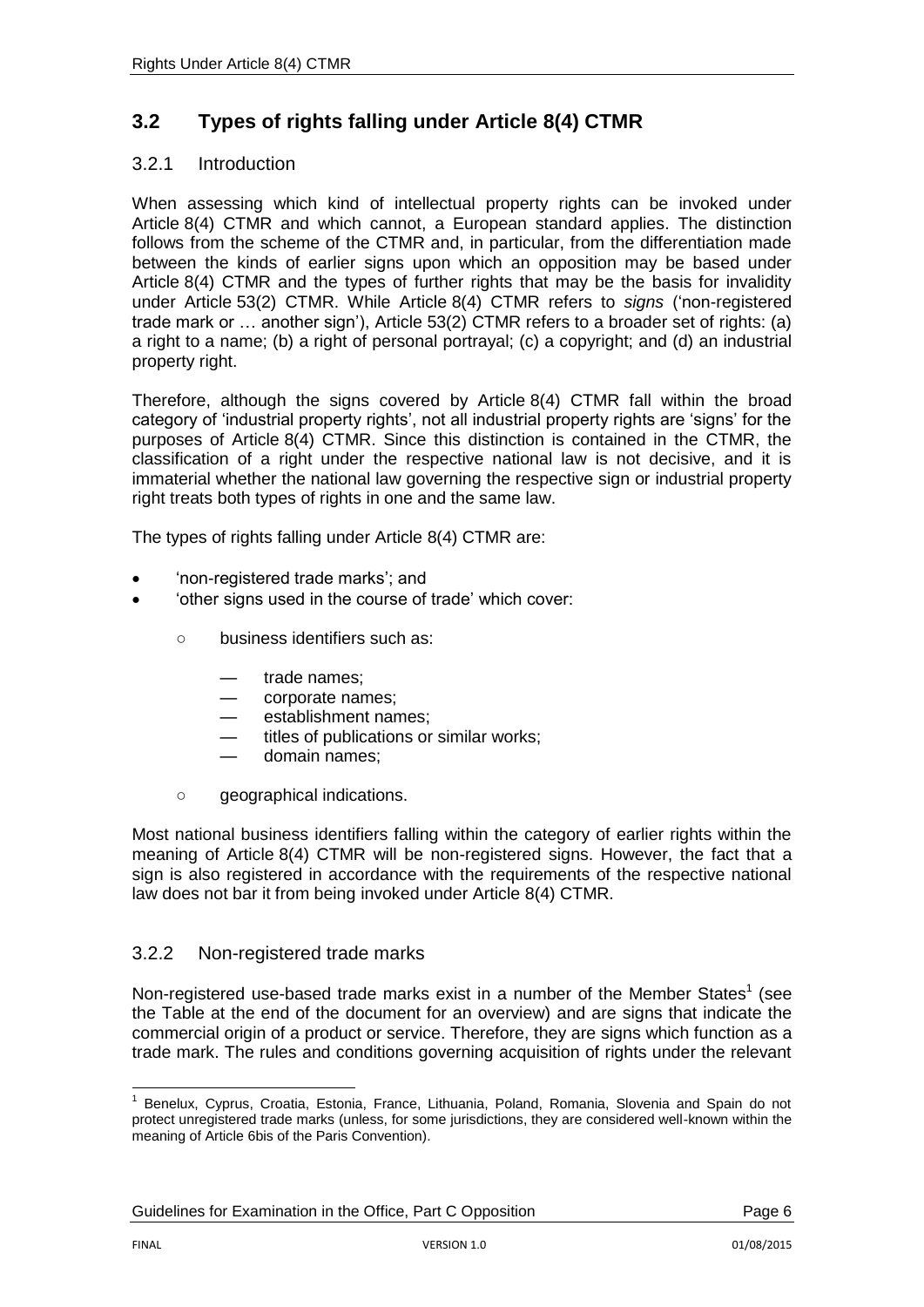national law vary from simple use to use having acquired a reputation. Neither is their scope of protection uniform, although it is generally quite similar to the scope of protection under the provisions in the CTMR concerning registered trade marks.

Article 8(4) CTMR reflects the existence of such rights in Member States and grants the proprietors of non-registered marks the possibility of preventing the registration of a CTMA where they would succeed in preventing use of that CTMA under the relevant national law, by showing that the conditions set by the national law for prohibiting use of the later CTM are satisfied and the other conditions of Article 8(4) CTMR are met.

Example: R 1529/2010-1 'Gladiator', where a non-registered trade mark in the Czech Republic was invoked and R 1446/2006-4 'RM2007', where a non-registered trade mark in Belgium was invoked and the opposition rejected as unfounded because nonregistered trade marks are not protected in Belgium.

#### <span id="page-6-0"></span>3.2.3 Other business identifiers

'Other signs used in the course of trade' is a broad category that is not enumerated in Article 8(4) CTMR. In order for such signs to come within the ambit of Article 8(4) CTMR, they must have an identifying function, that is, they must primarily serve to identify in trade a business (business identifiers) or a geographical origin (geographical indications). Article 8(4) CTMR does not cover other types of intellectual property rights that are not 'commercial signs' – such as patents, copyrights or design rights which do not have a primarily identifying function but which protect technical or artistic achievements or the 'appearance' of something.

Some examples of cases dealing with whether a right is a 'sign' for the purposes of Article 8(4) CTMR are set out below.

| <b>Earlier right</b>                                                                                                                                                                                                                                                                                                                                                                                                                                                                                                                                                                                                                                                                                                                                                        | <b>Case No</b> |  |
|-----------------------------------------------------------------------------------------------------------------------------------------------------------------------------------------------------------------------------------------------------------------------------------------------------------------------------------------------------------------------------------------------------------------------------------------------------------------------------------------------------------------------------------------------------------------------------------------------------------------------------------------------------------------------------------------------------------------------------------------------------------------------------|----------------|--|
| <b>JOSE PADILLA</b><br>(copyright)                                                                                                                                                                                                                                                                                                                                                                                                                                                                                                                                                                                                                                                                                                                                          | T-255/08       |  |
| The Court found that copyright cannot constitute a 'sign used in the course of trade' within the meaning of<br>Article 8(4) CTMR. It is apparent from the scheme of Article 53 CTMR that copyright is not such a sign.<br>Article 53(1)(c) CTMR provides that a Community trade mark is to be declared invalid where there is an<br>earlier right as referred to in Article 8(4) CTMR and the conditions set out in that paragraph are fulfilled.<br>Article 53(2)(c) CTMR provides that a Community trade mark is also to be declared invalid where the use<br>of such a trade mark may be prohibited pursuant to any 'other' earlier right and in particular a copyright. It<br>follows that copyright is not one of the earlier rights referred to in Article 8(4) CTMR. |                |  |

| <b>Earlier right</b>                                                                                                                                                                                                                                                                                 | <b>Case No</b> |
|------------------------------------------------------------------------------------------------------------------------------------------------------------------------------------------------------------------------------------------------------------------------------------------------------|----------------|
| Dr. No<br>(copyright)                                                                                                                                                                                                                                                                                | T-435/05       |
| In addition, it is clear from Article 8(4) CTMR read in conjunction with Article 53(2) CTMR that the<br>protection provided for by copyright cannot be relied on in opposition proceedings, but only in proceedings<br>for a declaration of invalidity of the Community mark in question (para. 41). |                |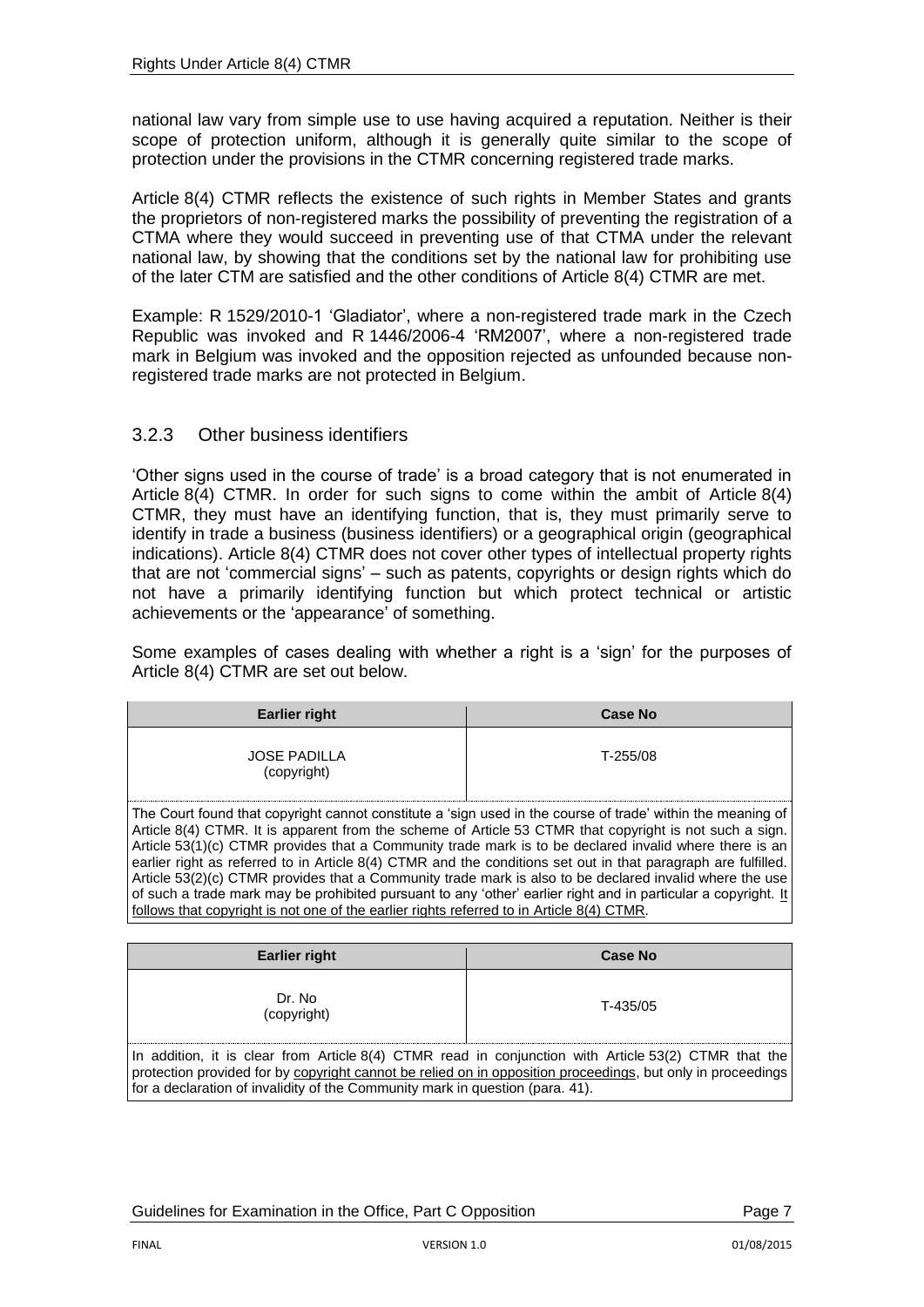| <b>Earlier rights</b>                                                                                                                                                                                                                                                                                                                                                                                                                                                                                                                              | Case No     |  |
|----------------------------------------------------------------------------------------------------------------------------------------------------------------------------------------------------------------------------------------------------------------------------------------------------------------------------------------------------------------------------------------------------------------------------------------------------------------------------------------------------------------------------------------------------|-------------|--|
| and<br>(Community designs)                                                                                                                                                                                                                                                                                                                                                                                                                                                                                                                         | B 1 530 875 |  |
| Designs are a form of intellectual property dealing with the ornamental or aesthetic aspects of an article's<br>appearance. Designs are deemed to be the result of a creative work which needs to be protected against<br>unauthorised copying or imitation by third parties in order to ensure a fair return on investment. They are<br>protected as intellectual property, but they are not business identifiers or trade signs. Therefore, designs<br>do not qualify as signs used in the course of trade for the purpose of Article 8(4) CTMR. |             |  |

#### <span id="page-7-0"></span>3.2.3.1 Trade names

Trade names are the names used to identify businesses, as distinguished from trade marks which identify goods or services as produced or marketed by a particular undertaking.

A trade name is not necessarily identical with the corporate name or commercial name entered in a commercial or similar register as trade names can cover other nonregistered names such as a sign which identifies and distinguishes a certain establishment. Trade names are protected as exclusive rights in all Member States.

Pursuant to Article 8 of the Paris Convention, trade names enjoy protection without any registration requirement. If national legislation requires registration for national trade names, the respective provision is not applicable by virtue of Article 8 of the Paris Convention with respect to trade names held by a national of another Contracting Party to the Paris Convention. This applies as well in respect of nationals of a member of the WTO Agreement.

As regards the application of Article 8(4) CTMR to trade names, where the trade name is invoked on the basis of the law of one of the Member States where a registration is a condition for the enforcement of rights in a trade name, the Office will apply this requirement where the Member State and the nationality of the opponent are the same, but will not apply this requirement in all other cases, since this would violate the provisions of Article 8 of the Paris Convention.

Examples: R 1714/2010-4 where the Spanish trade name 'JAMON DE HUELVA' was invoked.

#### <span id="page-7-1"></span>3.2.3.2 Corporate names

A corporate name or company name is the official designation of an undertaking, in most cases registered in the respective national commercial register.

Article 8(4) CTMR requires that actual use be shown, even if national law vests in the holder of such a name the right to prohibit the use of a subsequent trade mark on the basis of registration alone. However, if under national law registration is a prerequisite for protection, registration must be shown as well. Otherwise, there would be no

Guidelines for Examination in the Office, Part C Opposition **Page 8** Page 8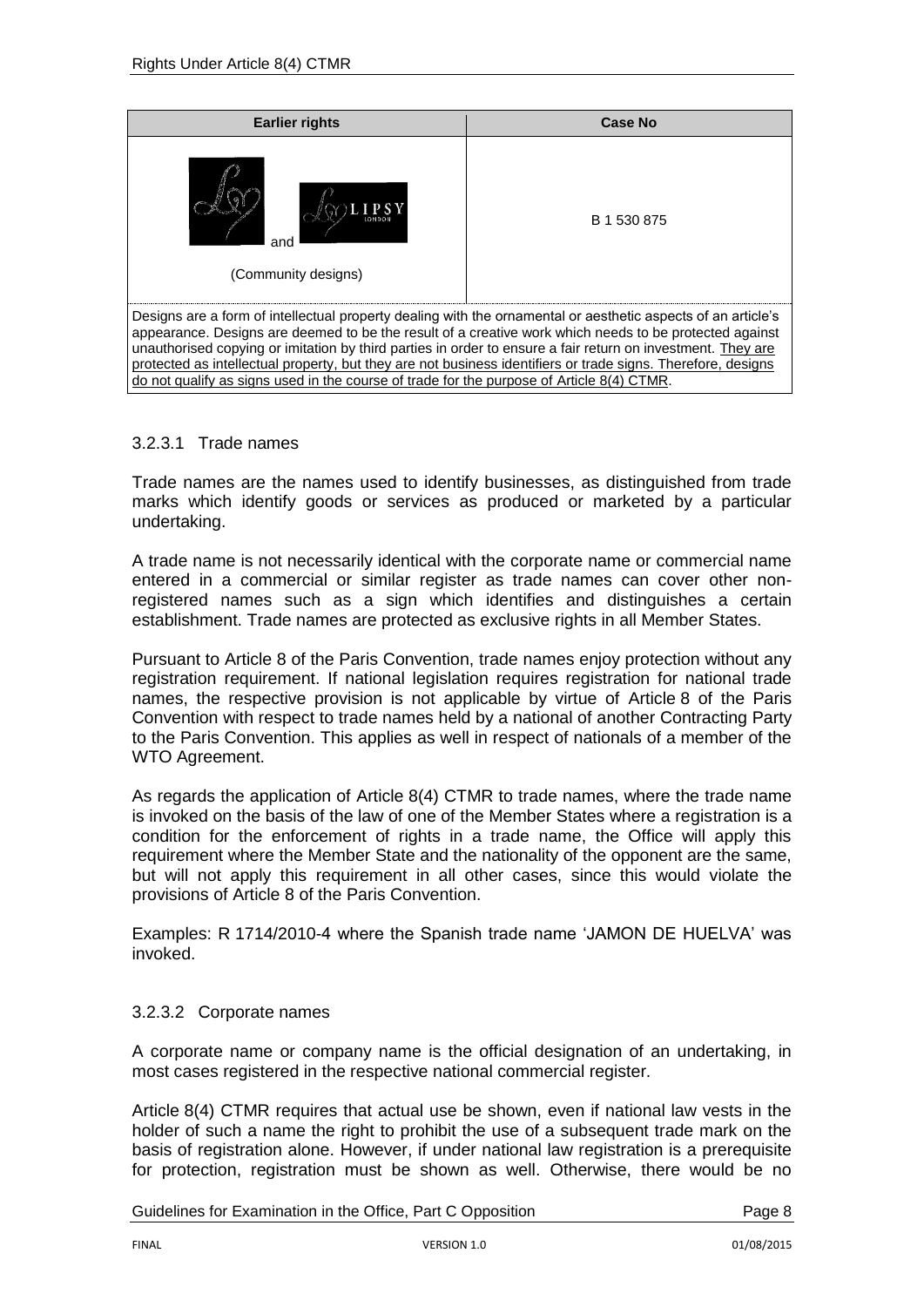national right that the opponent could invoke.

Examples: judgment of 14/09/2011, T-485/07, 'O-live (fig.)' where the Spanish commercial name 'OLIVE LINE' was invoked and R 0021/2011-1 where the French company name 'MARIONNAUD PERFUMERIES' was invoked.

#### <span id="page-8-0"></span>3.2.3.3 Domain names

A domain name is a combination of typographical characters corresponding to one or several numeric IP addresses that are used to identify a particular web page or set of web pages on the internet. As such, a domain name functions as an 'address' used to refer to a specific location on the internet (oami.europa.eu) or an email address (@oami.europa.eu).

Domain names are registered with organisations or commercial entities called 'domain name registrars'. Although a domain name is unique and may be a valuable commercial asset, a domain name registration per se is not an intellectual property right. Such registrations do not create any form of exclusive right. Instead, 'registration' in this context refers to a contractual agreement between a domain name registrant and the domain name registrar.

However, the *use* of a domain name may give rise to rights that can be the basis for an opposition under Article 8(4) CTMR. This can occur if the use of the domain name means that it is protected as a non-registered trade mark or a business identifier under the applicable national law.

Examples: R 0275/2011-1, where rights based on the use of the German domain name 'lucky-pet.de' were invoked; B 1 719 379, where rights based on the use of the French domain name 'Helloresto.fr' were invoked; T-321/11 and T-322/11, where rights based on the use of the Italian domain name 'partidodellaliberta.it' were invoked and the Court considered that references to this site in the Italian press did not in themselves substantiate its use in the context of a commercial activity.

#### <span id="page-8-1"></span>3.2.3.4 Titles

Titles of magazines and other publications, or titles of similar categories of works such as films, television series, etc. fall under Article 8(4) CTMR only if, under the applicable national law, they are protected as business identifiers.

The fact that the copyright in a title of a work can be invoked under the respective national law against a subsequent trade mark is not material for the purposes of Article 8(4) CTMR. As set out above, whilst a right in copyright may be used to invalidate a CTM under Article 53(2) CTMR, it is only where a title has an 'identifying' function and acts as a business identifier that it comes within the scope of Article 8(4) CTMR. Therefore, for such signs to be relied on under Article 8(4) CTMR in the context of opposition proceedings, the national law must foresee a protection which is independent from that recognised by copyright law (judgment of 30/06/2009, T-435/05, 'Dr. No', paras. 41-43.)

As with all rights under Article 8(4), the title must have been used in the course of trade. This will normally require that the work to which the title relates must have been placed on the market. Where the title relates to a service (such as a television

Guidelines for Examination in the Office, Part C Opposition **Page 9** Page 9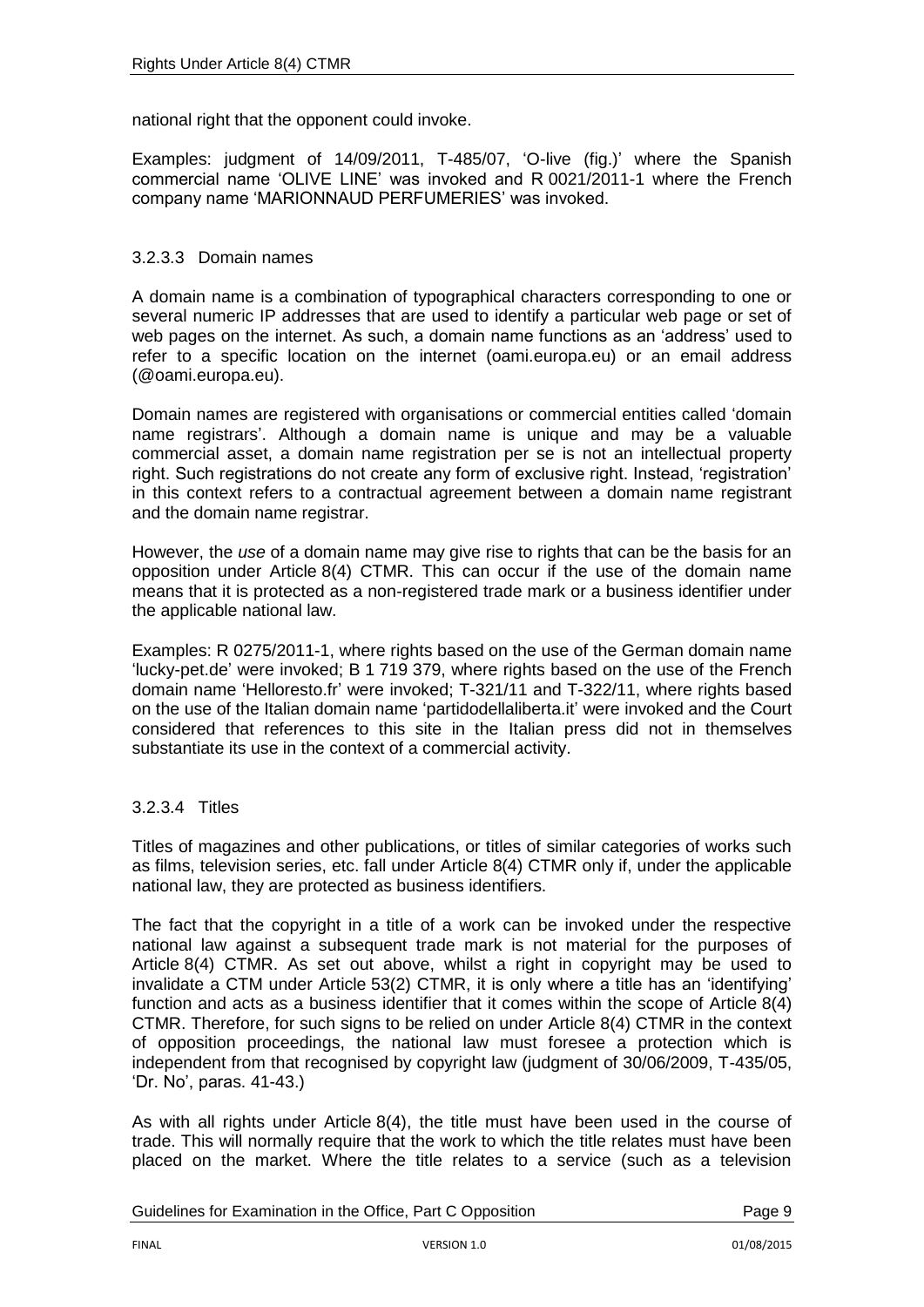programme), that service must have been made available. However, there will be circumstances where pre-use advertising may be sufficient to create rights, and where such advertising will constitute 'use' within the meaning of Article 8(4) CTMR. In all cases, the title must have been used as an indicator of the commercial origin of the goods and services in question. Where a title is used only to indicate the artistic origin of a work, such use falls outside the scope of Article 8(4) CTMR (judgment of 30/06/2009, T-435/05, 'Dr. No', 25-31).

Example: R 0181/2011-1 where the magazine title 'ART' was invoked.

#### <span id="page-9-0"></span>3.2.4 Geographical indications

Geographical indications are used to designate the origin of goods as being from a particular region or locality. For a general overview on geographical indications see the Guidelines, Part B: Examination, Section 4 Absolute Grounds for Refusal and Community Collective Trade Marks, paragraph 2.09 on Article 7(1)(j) CTMR and paragraph 2.10 on Article 7(1)(k) CTMR.

Depending on the context, as described below, the term 'protected geographical indication' (PGI) may cover terms such as 'designations of origin', 'appellations of origin' and equivalent terms, and is used in this chapter to refer to PGIs in general.

PGIs are protected in various ways in the EU (national law, EU law, international agreements) and cover various product areas (such as foodstuffs or handicrafts).

This section identifies the types of PGIs that may serve as a valid basis for oppositions under Article 8(4) CTMR.

#### <span id="page-9-1"></span>3.2.4.1 Earlier rights deriving from EU legislation

At EU level, there is protection for PGIs for the following categories of products:

- 1. **certain foodstuffs and certain non-food agricultural products** (pursuant to Regulation No 1151/2012<sup>2</sup>, the 'Foodstuffs Regulation');
- 2. **wines and sparkling wines** (pursuant to Regulation No 1308/2013<sup>3</sup>, the 'Wines Regulation'); and
- 3. **spirits** (pursuant to Regulation No 110/2008<sup>4</sup> , the 'Spirits Regulation').

The nature of the indications covered is broadly the same albeit that the precise definition of terms varies according to the legislation. Earlier rights that are registered or applied for as PGIs under the above regulations (which can even include PGIs from third countries), can constitute a 'sign used in the course of trade' under Article 8(4) CTMR and may be a valid basis for an opposition to the extent that they allow the proprietor **to prevent use** of a subsequent mark. Their ability to prevent use is

 $\overline{2}$ <sup>2</sup> Replaced and repealed Regulation No 510/2006 which had replaced and repealed Regulation No 2081/92.

Replaced and repealed Regulation No 1234/2007 which had integrated, through codification by Regulation No 491/2009, Regulation No 479/2008 which was repealed at the same time.

<sup>&</sup>lt;sup>4</sup> Replaced and repealed Regulation No 1576/89.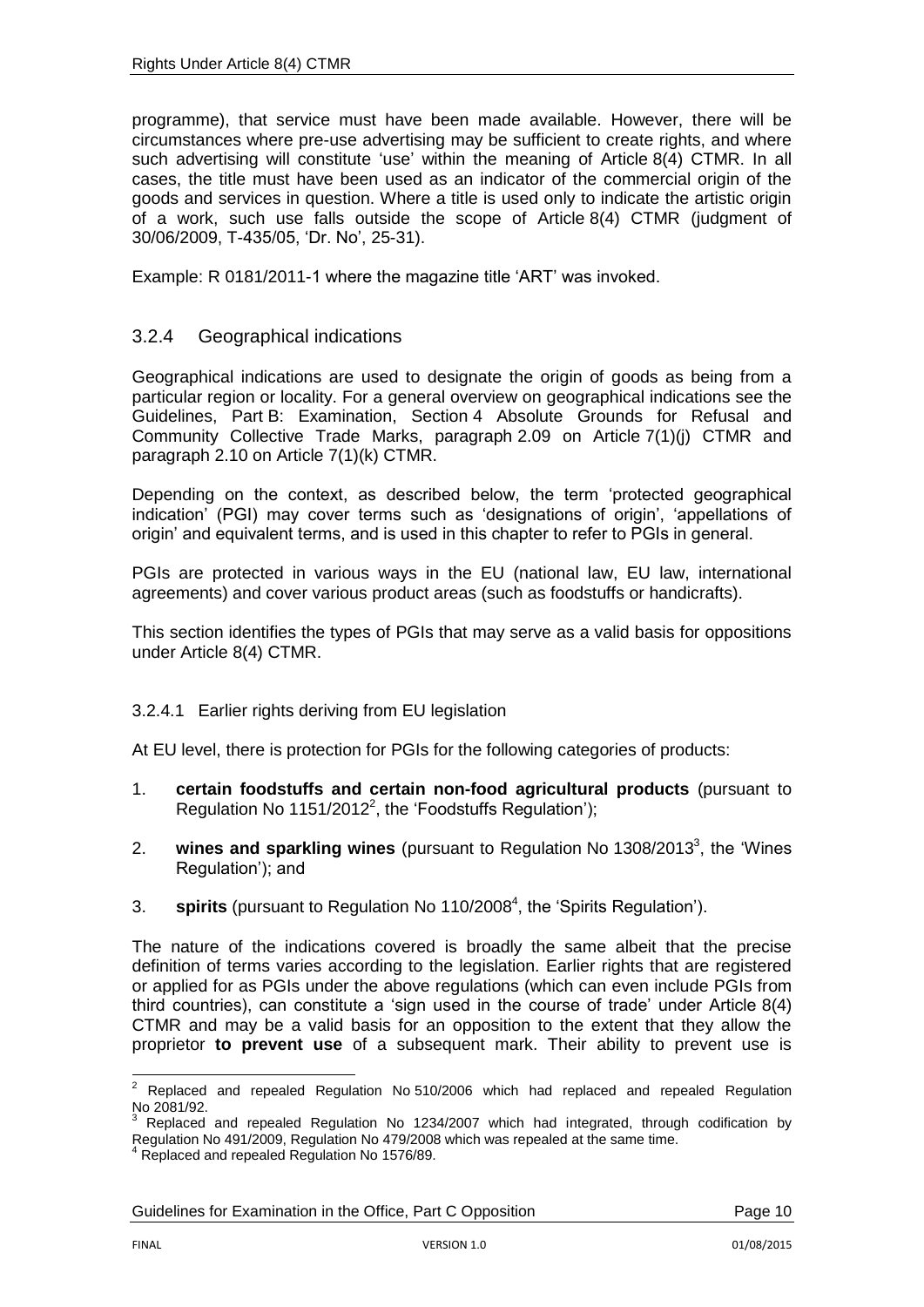governed by the relevant provisions of the Regulations cited above (Article 13, Article 103(2) and Article 16 of the Foodstuffs, Wines and Spirits Regulations respectively). In this context, it is important to distinguish the latter provisions preventing use from those that prevent registration<sup>5</sup> of a trade mark, which are not a basis for opposition under Article 8(4) CTMR.

In order to substantiate its right, the opponent must provide the Office with the necessary facts and evidence regarding the existence of its right. A mere extract of the relevant online EU databases (DOOR, E-Bacchus or E-Spirit-Drinks) or in the case of spirits, an extract of Annex III of the Spirits Regulation, is not sufficient, as they do not contain sufficient data to determine all the relevant particulars of the earlier right (e.g. entitlement of the opponent or goods protected by the PGI).

The opponent must in any event provide the Office with **copies of the publication and registration of the PGI in the Official Journal** and, if these documents lack information on the opponent's entitlement, further documents proving its entitlement to file the opposition as **proprietor** or **person authorised under the relevant national law to exercise the right** (Article 41(1)(c) CTMR and Rule 19(2) CTMIR). See in this respect decision of 17/10/2013, R1825/2012-4 'Dresdner StriezelGlühwein/Desdner Stollen' para. 37).

The EU system of protection of PGIs for foodstuffs, wines and spirits is **exhaustive in nature and supersedes national protection** for those goods. This arises from the findings of the Court in the judgment of 08/09/2009, C-478/07 'BUD', paras. 95-129. Here the Court held that the aim of Regulation No 510/2006 (the predecessor of the current Foodstuffs Regulation) was to provide a uniform and exclusive system of protection of PGIs for agricultural products and foodstuffs that superseded national laws for the relevant products<sup>6</sup>. Although the Court has not specifically pronounced upon the exhaustive nature of the Wines and Spirits Regulations, the same principle must apply because they contain substantively similar provisions to the Foodstuffs Regulation and they have the same purpose for the respective products.

<span id="page-10-0"></span>3.2.4.2 Earlier rights deriving from the laws of Member States

Certain PGIs deriving from the laws of Member States may be a basis for opposition under Article 8(4) CTMR. Nevertheless, for the reasons set out above, in the areas of foodstuffs, wines and spirits protection at EU level is exhaustive in nature which means that an opposition under Article 8(4) CTMR cannot be based on national rights in these areas. This is because the EU system of protection comprising the above regulations **overrides** *and* **replaces** national protection of PGIs for foodstuffs, wines and spirits.

Consequently, PGIs for certain foodstuffs<sup>7</sup> and certain non-food agricultural products<sup>8</sup> (as set out in Annex I of the Treaty on the Functioning of the European Union (TFEU) and Annex I of the Foodstuffs Regulation), wines and grapevine products<sup>9</sup> (as set out

Guidelines for Examination in the Office, Part C Opposition **Page 11** Page 11

 5 Articles 14, 102 and 23 of the Foodstuffs, Wines and Spirits Regulations respectively.

<sup>&</sup>lt;sup>6</sup> For additional information, see the Guidelines, Part B: Examination, Section 4 Absolute Grounds for Refusal and Community Collective Trade Marks, paragraph 2.09 on Article 7(1)(j) CTMR and paragraph 2.10 on Article 7(1)(k) CTMR.

e.g. *meat, cheese, pastry, edible oils, vegetables, fruits, beverages made from plant extracts, vinegar (including wine vinegar), unmanufactured tobacco, beer, confectionery.* 8

e.g. *wool, leather, essential oils.*

<sup>9</sup> e.g. *wine, sparkling wine, liqueur wine, wine must, but not wine vinegar.*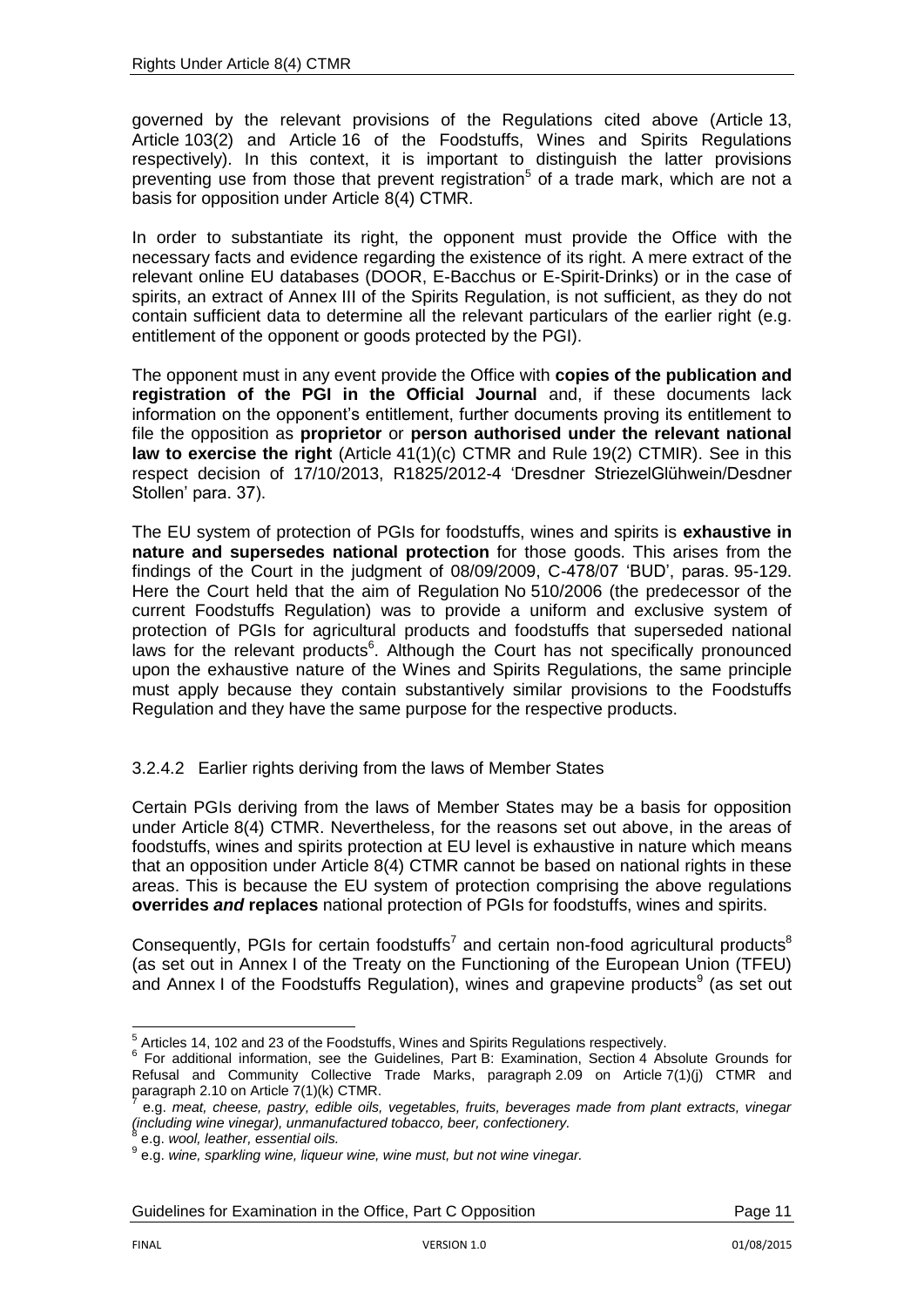in Annex VII, part 2 of the Wines Regulation) and spirit drinks<sup>10</sup> (as set out in Annex II of the Spirits Regulation) that are protected under national laws are not a proper ground of opposition under Article 8(4) CTMR. For the latter products, the opponent *must* invoke the relevant *EU* legislation in the notice of opposition.

Nevertheless, **where no uniform EU protection is in place for a category of goods** (e.g. *handicrafts*), PGIs that are protected under national laws can be a basis for opposition under Article 8(4) CTMR (e.g. ČESKÝ PORCELÁN / FINE BOHEMIAN CHINA for crystal ware).

#### <span id="page-11-0"></span>3.2.4.3 Earlier rights deriving from international agreements

In order for an opposition under Article 8(4) CTMR to be successful on the basis of a right deriving from *any* international agreement, the provisions under the international agreement must be directly applicable and they must allow the holder of a PGI to take direct legal action to prohibit the use of a subsequent trade mark.

In the latter respect, international agreements are **not always self-executing**. This depends on the characteristics of the agreement itself and on how they have been interpreted in the relevant jurisdiction. For example, the Office considers that the provisions of the Lisbon Agreement (in particular Articles 3 and 8) are not selfexecuting. As expressly indicated by Article 8 of the Lisbon Agreement, it is the relevant national legislation that must determine which type of legal actions may be taken, their scope and whether these legal actions include allowing the proprietor of an appellation of origin to prohibit the use of a subsequent trade mark. Therefore, in such cases, the requisite national legislation must be adduced as this is a necessary component in order for the opponent to prove that the PGI in question can prevent use of the subsequent mark and that the opponent is entitled by the law governing the right to exercise this right.

#### International agreements entered into by the EU

PGIs deriving from agreements between the EU and third countries can be invoked under Article 8(4) CTMR if the provisions of these agreements vest the PGI **in a**  particular beneficiary or a precise class of users that have direct right of action<sup>11</sup>.

#### International agreements entered into by Member States including the Lisbon Agreement<sup>12</sup>

For the reasons set out in paragraph 3.2.4.2 above, a PGI protected under an international agreement concluded by Member States (either among Members States or with third countries) cannot be invoked as an earlier right under Article 8(4) CTMR if it encroaches upon the exhaustive nature of EU law in the relevant areas (currently foodstuffs, wines and spirits).

<sup>1</sup> <sup>10</sup> e.g. *grain spirit, wine spirit, fruit spirit, brandy, liqueurs, rum, whisky, gin.*

<sup>&</sup>lt;sup>11</sup> PGIs from third countries can also be registered at EU level under the Foodstuffs, Wines and Spirits Regulations.

Some Member States (Bulgaria, Czech Republic, France, Hungary, Italy, Portugal and Slovakia) are party to the Lisbon Agreement for the Protection of Appellations of Origin and their International Registration of 1958 (as revised at Stockholm 1967, and as amended on 28/09/1979). The European Union is **not** a signatory to the Lisbon Agreement.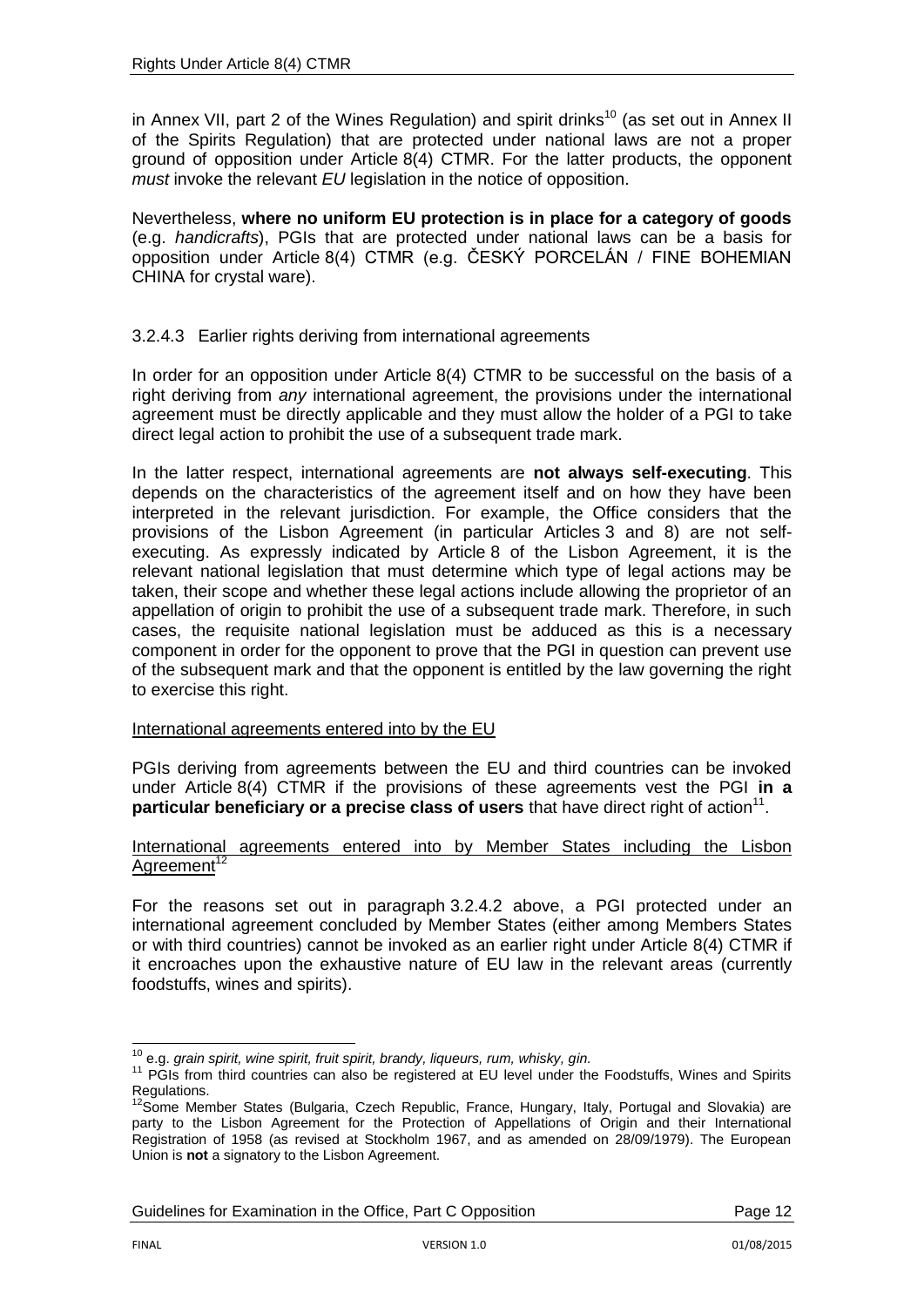In C-478/07 'BUD', the Court discussed the exhaustive nature of EU law as regards PGIs originating from Member States. In the Office's interpretation, this also applies a fortiori to third-country PGIs in the relevant product fields which enjoy protection in the territory of a Member State through an international agreement concluded between that Member State and a non-EU-country<sup>13</sup>.

This equally applies to the Lisbon Agreement. The Lisbon Agreement creates an international registration and protection system for 'appellations of origin' (Article 2(1)). The definition of 'appellations of origin' for food and beverage products under this agreement is largely equivalent to that of a 'designation of origin'<sup>14</sup> under EU regulations. Therefore, appellations of origin protected in a Member State by virtue of the Lisbon Agreement cannot be a basis for opposition under Article 8(4) CTMR.

The only exceptions in this regard are the following.

- International agreements which cover PGIs which do not relate to foodstuffs, wines or spirits.
- International agreements concluded with third countries by a Member State before its accession to the EU. This is because the obligations arising out of an international agreement entered into by a Member State before its accession to the EU have to be respected. However, Member States are required to take all appropriate steps to eliminate the incompatibilities between an agreement concluded before a Member State's accession and the Treaty (see Article 307 Treaty Establishing the European Community, now Article 351 TFEU, as interpreted by the Court in its judgment of 18/11/2003, C-216/01 'BUD', paras. 168-172).
- International agreements concluded with a third country by a Member State after its accession to the EU, but before the entry into force of the uniform EU system of protection in the given product area.

As Member States are under obligation to eliminate incompatibilities with EU law, the Office will apply the last two exceptions (which exclusively concern third country PGIs in the fields of foodstuffs, wines or spirits) **only when the opponent expressly refers to the exception and supports it by a coherent line of argument and relevant evidence** (in particular, concerning the date of entry into force of the cited international agreement in the EU Member State where protection is claimed and its continued validity). General allegations by the opponent (such as merely citing the relevant international agreement) will not be sufficient in themselves for the Office to consider that one of the latter two exceptions applies.

#### <span id="page-12-0"></span>3.2.4.4. Scope of protection of PGIs

The ability of PGIs to prevent use is governed by the relevant provisions of the EU Regulations (Articles 13, 103(2) and 16 of the Foodstuffs, Wines and Spirits Regulations respectively). In this context, **it is important to distinguish the latter** 

Guidelines for Examination in the Office, Part C Opposition **Page 13** Page 13

1

 $13$  To which the EU is not a contracting party.

<sup>&</sup>lt;sup>14</sup>This term is defined and explained in The Guidelines, Part B: Examination, Section 4 Absolute Grounds for Refusal and Community Collective Trade Marks, paragraph 2.09 on Article 7(1)(j) CTMR and paragraph 2.10 on Article 7(1)(k) CTMR.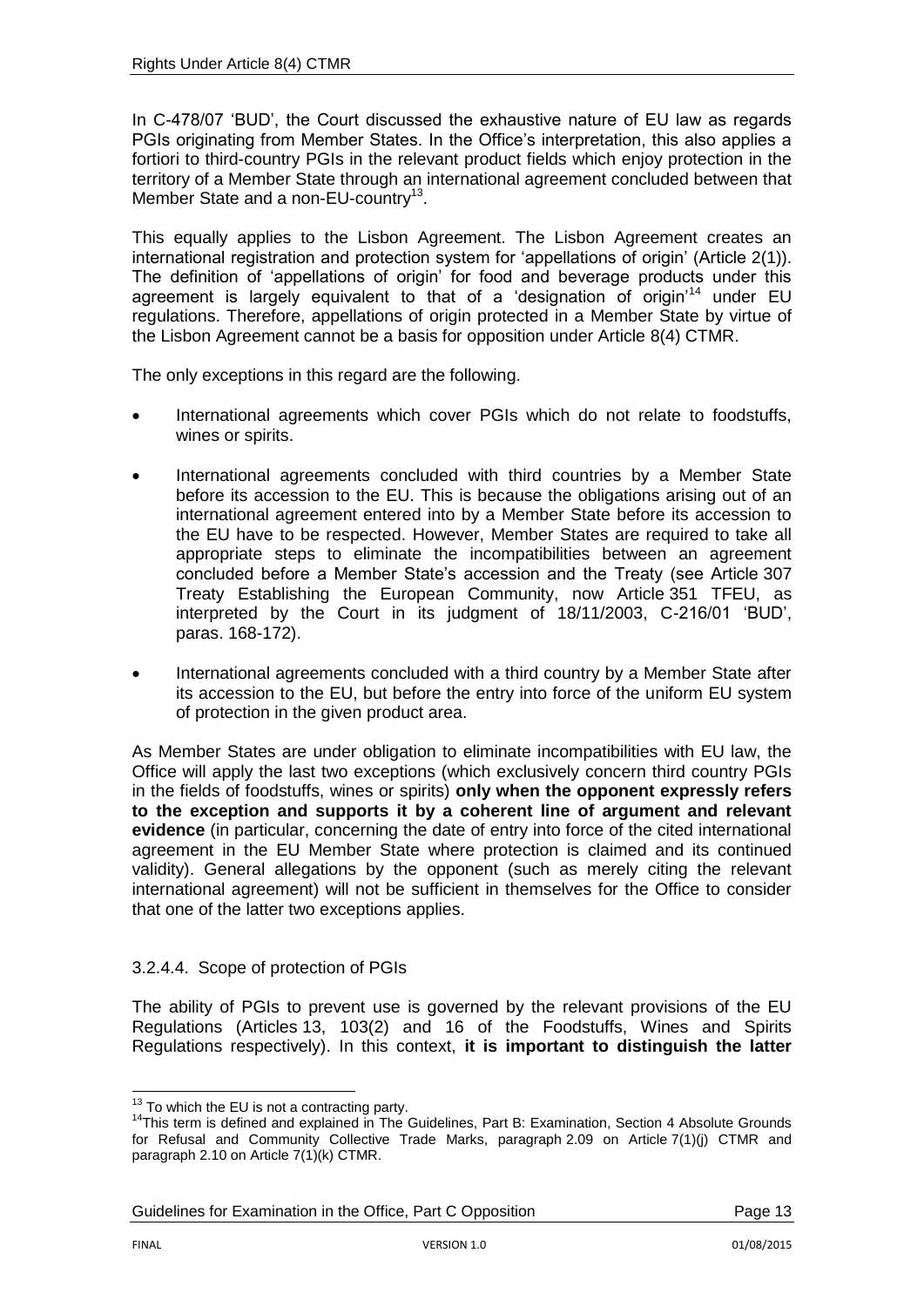**provisions preventing use from those that prevent registration<sup>15</sup> of a trade mark and which are not a basis for opposition under Article 8(4) CTMR<sup>16</sup> .** Therefore, under Article 8(4) CTMR, a PGI can prevail if the conditions set out in the provisions preventing use are met, these are:

- the contested CTMA exclusively consists of the whole PGI or adds other words or figurative elements (direct or indirect use) for comparable products or, even for non-comparable products, if the use of the PGI exploits the reputation of the protected name<sup>17</sup>
- the contested CTMA contains or consists of an imitation or of an evocation of the  $PGI<sup>18</sup>$
- other misleading indications and practices.<sup>19</sup>

Detailed information on the scope of protection of PGIs protected under the EU legislation is included in the Guidelines, Part B: Examination, Section 4 Absolute Grounds for Refusal and Community Collective Trade Marks, paragraph 2.09 on Article 7(1)(j) CTMR and paragraph 2.10 on Article 7(1)(k) CTMR (e.g. definitions of direct use, comparable products or evocation).

The provisions of the EU Regulations preventing use contemplate situations where a PGI can be invoked against goods or services which do not necessarily fall within the scope of objectionable goods and services under the *ex officio* examination of absolute grounds, subject to the conditions of the relevant provisions of the corresponding EU regulations. For instance, under Article 13(1)(a), Article 103(2)(a)(ii) and Article 16(a) of the Foodstuffs, Wines and Spirits Regulations respectively, a PGI with repute can be invoked against products and services which would not be *ex officio* objectionable under absolute grounds.

The scope of protection of PGIs that are protected by regulations other than the abovementioned EU Regulations depends on the relevant provisions.

Nevertheless, either under EU or national legislation, the scope of protection of PGIs cannot exceed what is required in order to safeguard the function of the PGI, the function in question is to designate goods as being from a particular *geographic origin and the special qualities connected therewith*. Unlike other signs, PGIs are not used to indicate the commercial origin of goods and they afford no protection in this regard. Therefore, where the specification of a CTMA **is limited to goods in conformity with the specification of the relevant protected PGI**, the function of the PGI in question is safeguarded in relation to those products because the CTMA only covers products from the particular *geographic origin and the special qualities connected therewith.*  Consequently, an opposition against a CTMA which has been appropriately limited will not succeed. See in this regard Article 12(1) of the Foodstuffs Regulation or Article 103(1) of the Wines Regulation.

Where a PGI is invoked under Article 8(4) CTMR, as for all other signs under this article, the opponent **must prove that the sign is used in the course of trade of more than mere local significance**. The use must be made in accordance with the

Guidelines for Examination in the Office, Part C Opposition **Page 14** Page 14

<sup>1</sup> <sup>15</sup> Articles 14, 102 and 23 of the Foodstuffs, Wines and Spirits Regulations respectively.

<sup>16</sup> See, in this sense, judgment of 12/06/2007, joined cases T-60/04 to 64/04, 'Bud', para. 78.

 $17$ Article 13(1)(a), 103(2)(a), 16(1)(a) of the Foodstuffs, Wines and Spirits Regulations respectively.

 $^{18}$ Article 13(1)(b), 103(2)(b), 16(1)(b) of the Foodstuffs, Wines and Spirits Regulations respectively.

<sup>&</sup>lt;sup>19</sup>Article 13(1)(c) and  $(d)$ , 103(2)(c) and (d), 16(1)(c) and (d) of the Foodstuffs, Wines and Spirits Regulations respectively.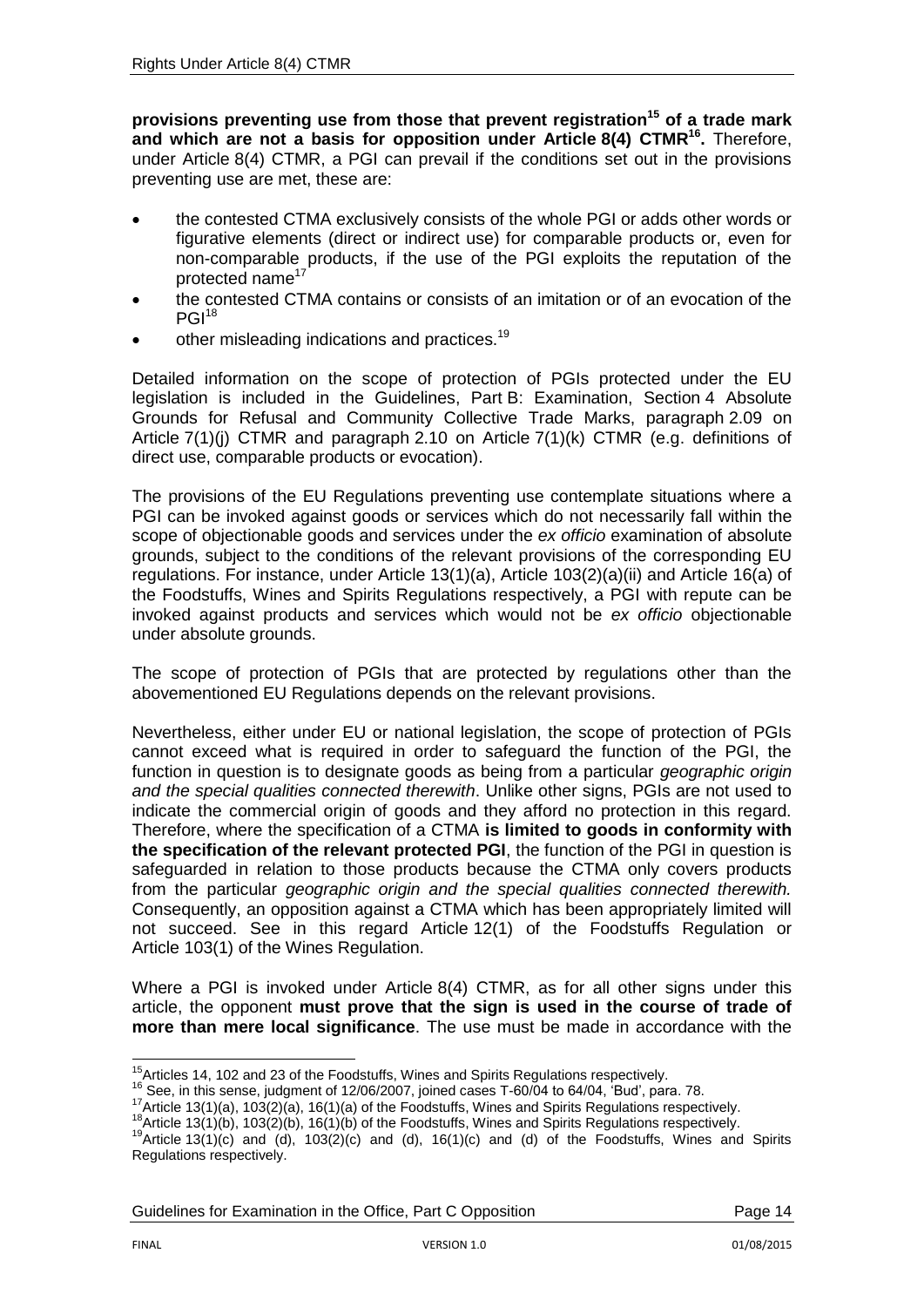essential function of such a sign, namely **to guarantee to consumers the geographical origin of the goods and the special qualities inherent in them**, but it must also be shown that the sign was used in the course of trade, that is, **as a distinctive element which serves to identify an economic activity engaged in by its proprietor** (see judgment of 29/03/2011, C-96/09P 'BUD', paras. 147 and 149, respectively). Therefore, documents mentioning a PGI exclusively in a non-trade context are not sufficient for the purposes of Article 8(4) CTMR.

### <span id="page-14-0"></span>**3.3 Use requirements**

In order to successfully invoke Article 8(4) CTMR in opposition proceedings, the earlier rights must be used. There are two different use requirement standards which must be taken into account:

- National standard
- European standard

The two use requirement standards, however, clearly overlap. They must not be viewed in isolation but have to be assessed together. This applies, in particular, to the 'intensity of use' under the National standard and 'use in trade of more than mere local significance' under the European standard.

#### <span id="page-14-1"></span>3.3.1 National Standard

National standard is relevant as it defines the scope of protection of the earlier rights which are often not easily identifiable, all the more so since their protection is not harmonised on an EU level (see further below paragraph 3.4 on the scope of protection). This standard determines the existence of the national right and the conditions of protection. For non-registered trade marks and business identifiers which do not require registration, use constitutes the only factual premise justifying the existence of the right, including the ascertainment of the beginning of its existence. The National standard also prescribes the intensity of use under the relevant national law which may vary from mere first use in trade to use requiring recognition or reputation.

For example, right to an unregistered trade mark in Denmark is acquired by mere commencement of use of the mark in Danish territory.

In Germany, however, the right to an unregistered trade mark is acquired through use that has led to recognition by the relevant public of it as a trade mark ('Verkehrsgeltung'). According to case-law distinctive signs require 20 to 25% recognition whereas non-distinctive signs must acquire recognition by 50% of the relevant public.

<span id="page-14-2"></span>3.3.2 European Standard – use in the course of trade of more than mere local significance

Under Article 8(4) CTMR, the existence of an earlier non-registered trade mark or of another sign gives good grounds for opposition if the sign satisfies, inter alia, the following conditions: it must be **used in the course of trade and** the use must be of **more than mere local significance**.

Guidelines for Examination in the Office, Part C Opposition **Page 15** Page 15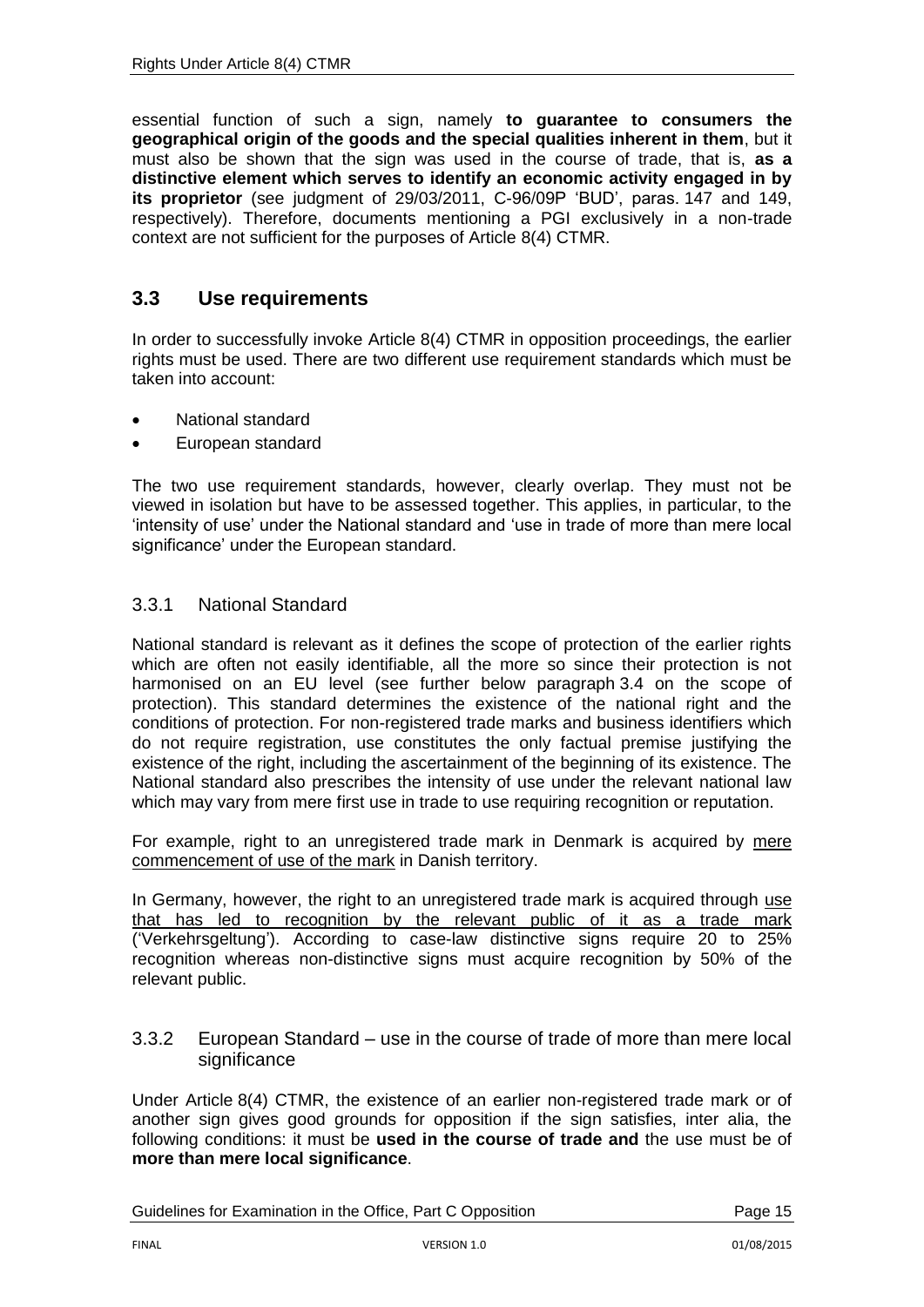The above two conditions are apparent from the very wording of Article 8(4) CTMR and must, therefore, be interpreted in the light of Community law. The common purpose of the two conditions laid down in Article 8(4) CTMR is to limit conflicts between signs by preventing an earlier right which is not sufficiently definite – that is to say, important and significant in the course of trade – from preventing registration of a new Community trade mark. A right of opposition of that kind must be reserved to signs which actually have a **real presence** on their relevant market (judgment of 29/03/2011, C-96/09 P, 'BUD', para. 157).

#### <span id="page-15-0"></span>3.3.2.1 Use in the course of trade

The first requirement under Article 8(4) CTMR is that the sign must be used in the course of trade.

The notion of '**use in the course of trade**' in accordance with Article 8(4) CTMR is not the same as '**genuine use**' in accordance with Article 42(2) and (3) CTMR (judgment of 30/09/2010, T-534/08, 'Granuflex', paras 24-27). The aims and conditions connected with proof of genuine use of registered Community or national trade marks are different from those relating to proof of use in the course of trade of the signs referred to in Article 8(4) CTMR (judgment of 09/07/2010, T-430/08 'Grain Millers', para. 26, and judgment of 29/03/2011, C-96/09 P, 'BUD' para. 143). Therefore, use must be interpreted according to the particular type of right at issue.

The Court of Justice ruled that the 'use of the sign in the course of trade' within the meaning of Article 8(4) CTMR refers to the use of the sign 'in the course of a commercial activity with a view to economic advantage and not as a private matter' (judgments of 12/11/2002, C-206/01, 'Arsenal Football Club', para. 40; of 25/01/2007, C-48/05, 'Adam Opel', para. 18; of 11/09/2007, C-17/06, 'Céline', para. 17).

However, the Court of Justice also ruled that deliveries made without charge may be taken into account in order to ascertain whether the requirement for use of the earlier right in the course of trade has been met, since those deliveries could have been made in the context of a commercial activity with a view to economic advantage, namely to acquire new outlets (judgment of 29/03/2011, C-96/09 P 'BUD', para. 152).

As far as the **time of use** of the sign is concerned, an opponent must prove that use took place before the filing of the CTM application or the priority date if relevant (see judgment of 29/03/2011, C 96/09 P 'BUD', para. 166-168).

| <b>Earlier sign</b>                                                                                                                                                                                                                                                                                                                                                                                                                                                                                                                                                                                                                                                                                                                                                                                                                                                                                                                                                                                   | <b>Case No</b> |  |
|-------------------------------------------------------------------------------------------------------------------------------------------------------------------------------------------------------------------------------------------------------------------------------------------------------------------------------------------------------------------------------------------------------------------------------------------------------------------------------------------------------------------------------------------------------------------------------------------------------------------------------------------------------------------------------------------------------------------------------------------------------------------------------------------------------------------------------------------------------------------------------------------------------------------------------------------------------------------------------------------------------|----------------|--|
| <b>BUD</b>                                                                                                                                                                                                                                                                                                                                                                                                                                                                                                                                                                                                                                                                                                                                                                                                                                                                                                                                                                                            | C-96/09 P      |  |
| The Court discussed whether use which takes place exclusively or to a large extent between the filing of<br>an application for registration and its publication was sufficient to meet the use requirement. One of the<br>parties had argued that only the <i>acquisition</i> of the right had to take place before filing of the CTMA but not<br>its use. The Court applied the same temporal condition as to the acquisition of the right and concluded<br>that use had to take place <b>before</b> the filing of the application. The Court of Justice considered that in view<br>of the considerable period of time which may elapse between the filing of an application for registration<br>and its publication, the obligation of use in the course of trade of the sign before the filing of the<br>application guarantees that the use claimed for the sign concerned is real and not an exercise whose sole<br>aim has been to prevent registration of a new trade mark (paras 166 to 168). |                |  |

Guidelines for Examination in the Office, Part C Opposition **Page 16** Page 16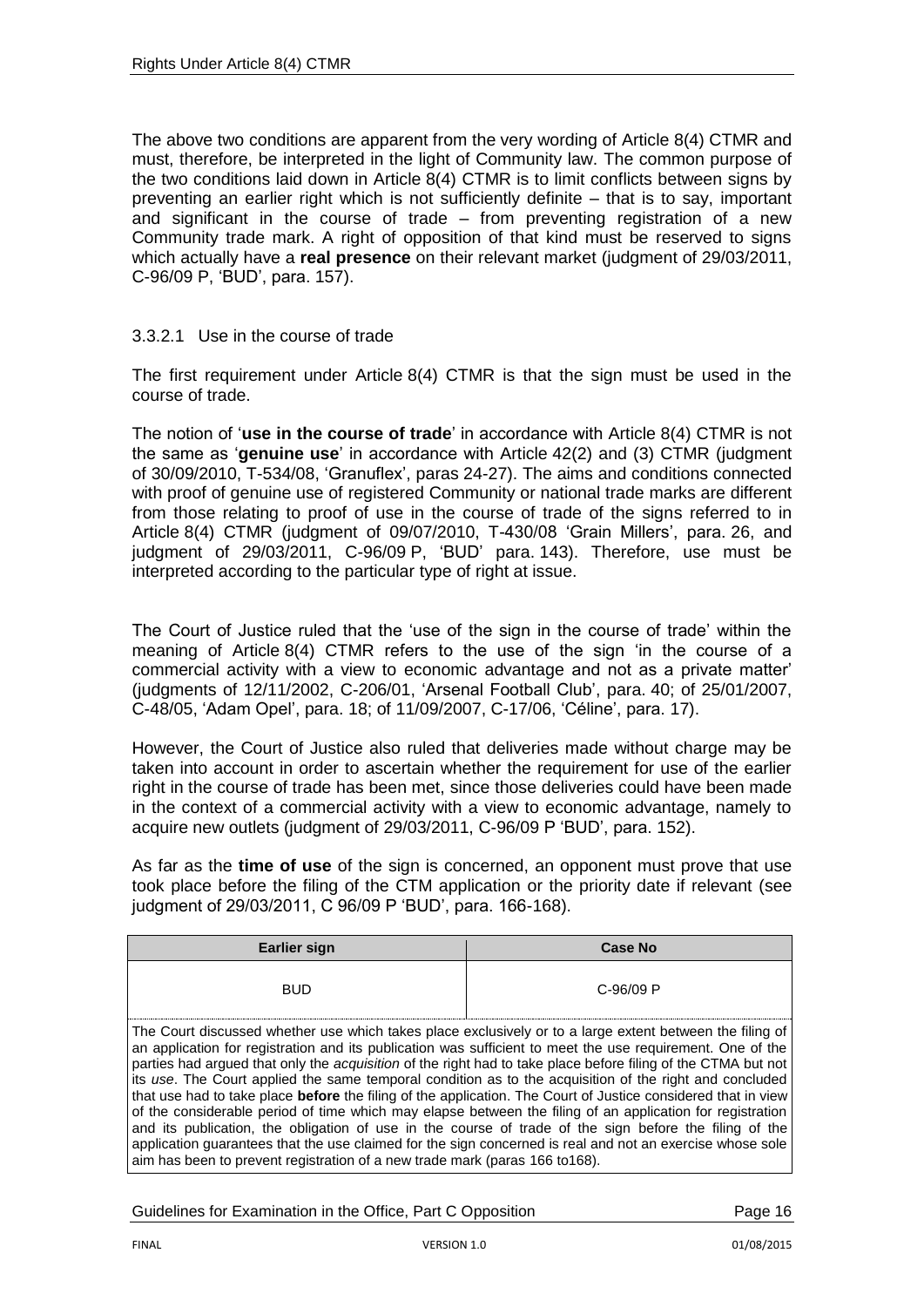In the case of unregistered signs, the use must be continuous and uninterrupted until the filing of the opposition, since otherwise there is no certainty that the rights in the unregistered sign have not lapsed. In this context, Rule 19(2)(d) CTMIR expressly states that if an opposition is based on an earlier right within the meaning of Article 8(4) CTMR, the opponent shall provide evidence of its acquisition, **continued existence** (emphasis added) and scope of protection of that right.

The following is an example of an *inter partes* case relating to invalidity proceedings. The reasoning and the findings also apply to oppositions, given that Article 8(4) CTMR is a ground that can be invoked both in opposition and in invalidity:

| <b>Earlier sign</b>                                                                                                                                                                                                     | <b>Case No</b>                                                                              |
|-------------------------------------------------------------------------------------------------------------------------------------------------------------------------------------------------------------------------|---------------------------------------------------------------------------------------------|
| 'BAMBOLINA'<br>(non-registered mark in a number of MS)                                                                                                                                                                  | Cancellation decision 3728 C<br>(confirmed by BoA R 1822/2010-2, and<br>judgment $T-581/11$ |
| The evidence showed use in the course of trade of the non-registered trade mark for three years, not<br>covering the last two years before the date of filing of the invalidity request. The Cancellation Division held |                                                                                             |

covering the last two years before the date of filing of the invalidity request. The Cancellation Division held that an earlier non-registered sign relied on in an invalidity action must be in use at the time of filing the request. Since for these signs use constitutes the factual premise justifying the existence of the right, the same factual premise must still exist, and be proven, on the date of filing of the invalidity request (paras 25-28 of the Cancellation decision). The Board confirmed the finding of the Cancellation Division, adding that Rules 19(1) and (2)(d) CTMIR state that where an opposition is based on Article 8(4) CTMR, evidence of, inter alia, its 'continued existence' must be adduced within the period given by the Office for presenting or completing facts, evidence or arguments in support of the opposition. Failure to prove the existence, validity and scope of protection of the earlier mark or right within that period will lead to the opposition being rejected as unfounded (Rule 20(1) CTMIR). In the Board's opinion, these Rules apply *mutatis mutandis* to cancellation proceedings (para. 15 of the BoA decision).

The requirement that the sign be used in the course of trade must, as stated above, be interpreted in the light of Community law. It must be distinguished from the requirements provided for under the applicable national laws which might set specific requirements as far as the **intensity of the use** is concerned.

The European use requirement as prescribed by Article 8(4) CTMR applies independently of whether national law allows prohibition of a subsequent trade mark on the basis of the registration of a sign alone, i.e. without any requirement relating to use. The following is an example where the opponent relied on the registration, at national level, of a trade name, but failed to prove that the sign was used in trade:

| Earlier sign                                                                                                                                                                                                | <b>Case No</b> |
|-------------------------------------------------------------------------------------------------------------------------------------------------------------------------------------------------------------|----------------|
| 'NACIONAI <sup>'</sup><br>(Portuguese name of establishment)                                                                                                                                                | R 693/2011-2   |
| Under Article 8(4) CTMR, the fact that the opponent may, in accordance with the law of Portugal, have<br>Loomised eveluative sighte plainty enforceable equipat expectment trade mortes on the boois of the |                |

acquired exclusive rights plainly enforceable against subsequent trade marks on the basis of the registration of a 'name of establishment', does not exempt it from the burden of proving that the sign in question has been used in the course of trade of more than local significance. The mere fact that the sign is registered in accordance with the requirements of the respective Portuguese law is not in itself sufficient for the application of Article 8(4) CTMR (paras 20-26).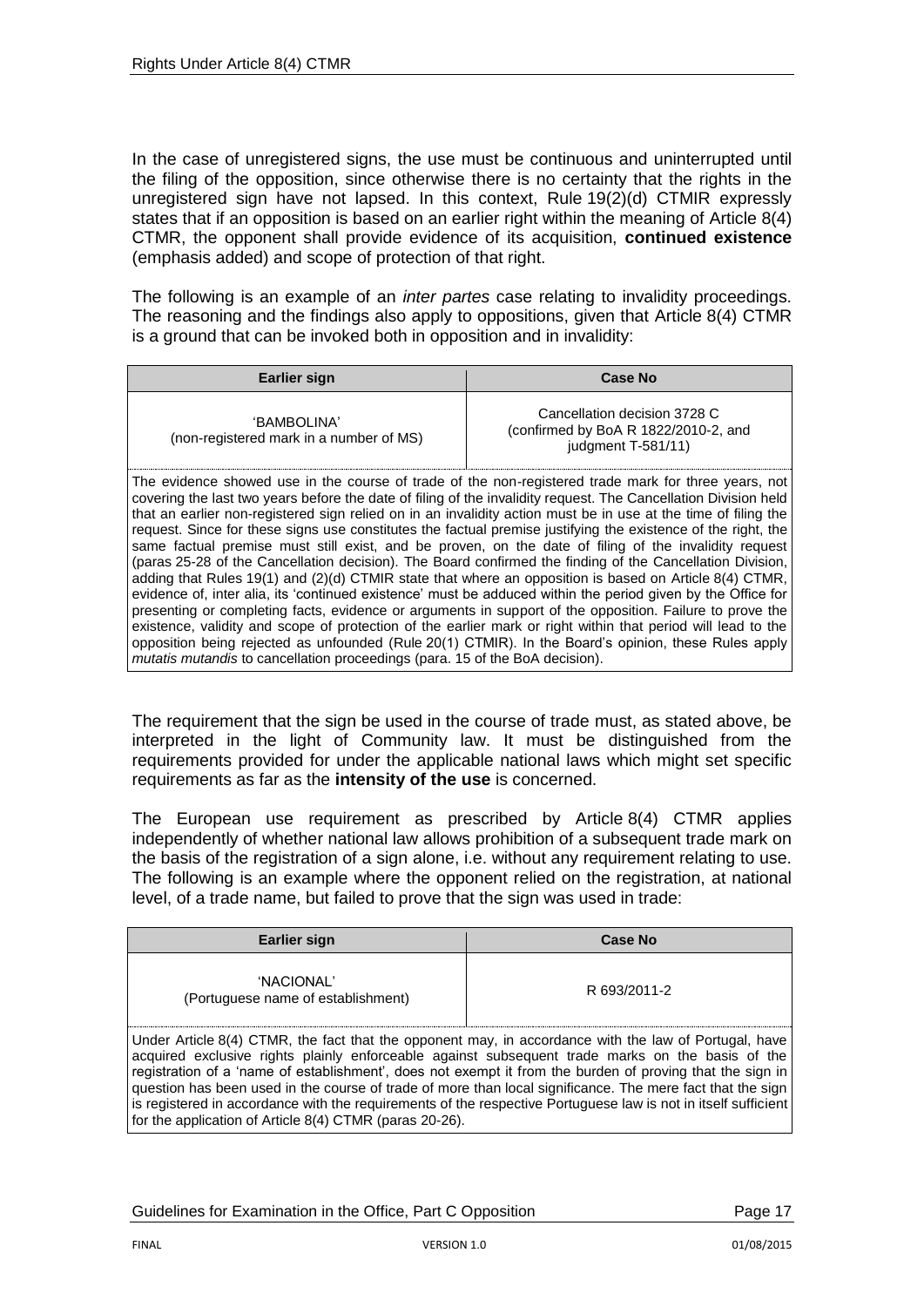Depending on the applicable national law, an opponent might have to prove not only that the sign relied on is used in the course of trade (this being, as stated, a requirement under Community law), but also that it has been registered with the competent national authorities. It would not be sufficient that the European requirement of 'use in trade' is met if the registration requirement is not fulfilled. However, under certain national laws, rights in a company name may be invoked, as long as the company name has been used, prior to the registration of the entity in the companies register. The following is an example where the opponent invoked prior rights in a company name used in the course of trade in Germany that was not registered at the time of filing the contested CTMA:

| Earlier sign                                                                                                                                                                                              | Case No  |
|-----------------------------------------------------------------------------------------------------------------------------------------------------------------------------------------------------------|----------|
| 'Grain Millers GmbH & Co. KG'<br>(German company name)                                                                                                                                                    | T-430/08 |
| The opponent invoked under Article 8(4) CTMR the company name 'Grain Millers GmbH & Co. KG' used<br>in the course of trade in Cormany for 'flour, in particular wheat flour and rue flour' Therefore, the |          |

course of trade in Germany for 'flour, in particular wheat flour and rye flour'. Therefore opponent claimed the name of a GmbH (Gesellschaft mit beschränkter Haftung, 'limited liablitiy company' in English). The applicant argued that, according to Article 11(1) German Limited Companies Act (GmbH Gesetz), a GmbH does not exist before its registration and that the opponent was therefore not entitled, in support of its opposition, to rely on its business name, because the company was registered only after the filing of the contested CTM application. The GC took a different view and held that, according to the caselaw of the German courts, the right to a business name exists pursuant to Paragraph 5(2) of the Markengesetz from the first use in the course of trade, without the obligation to register (para. 36).

A sign is used in the course of trade where that use occurs in the context of **commercial activity with a view to economic advantage** and not as a private matter.

Therefore, the Office will reject an opposition in the absence of actual use of the invoked sign. The following are examples where the opponent failed to meet this basic requirement:

| <b>Earlier sign</b>                                                                                                                                                                                                                                                                                                                                                                                                                                                                                                                                          | <b>Case No</b> |
|--------------------------------------------------------------------------------------------------------------------------------------------------------------------------------------------------------------------------------------------------------------------------------------------------------------------------------------------------------------------------------------------------------------------------------------------------------------------------------------------------------------------------------------------------------------|----------------|
| Octopussy<br>(film title)                                                                                                                                                                                                                                                                                                                                                                                                                                                                                                                                    | R 526/2008-4   |
| The opponent merely submitted general information explaining the content of the film, its characters,<br>gross figures, video offers on the internet and advertisements without any details as regards the relevant<br>market. The information as regards turnover is also insufficient since it is too broad a general reference to<br>the activities carried out by the opponent and does not specify either the type of activity or the territories<br>concerned. For the same reason, the figures from a periodical, relating to the box office receipts |                |

generated by the film, have no bearing on the use of the sign in Germany. The remaining press articles furnished by the opponent concern subjects which cannot corroborate the use of the sign in the Member States indicated. The licence agreements for merchandising do not constitute any evidence with regard to the use of the sign as a film title. Lastly, the mere fact that the film was a worldwide success cannot substitute the obligation of the opponent to file concrete evidence with regard to the Member States in which it claims protection under Article 8(4) CTMR (para. 26).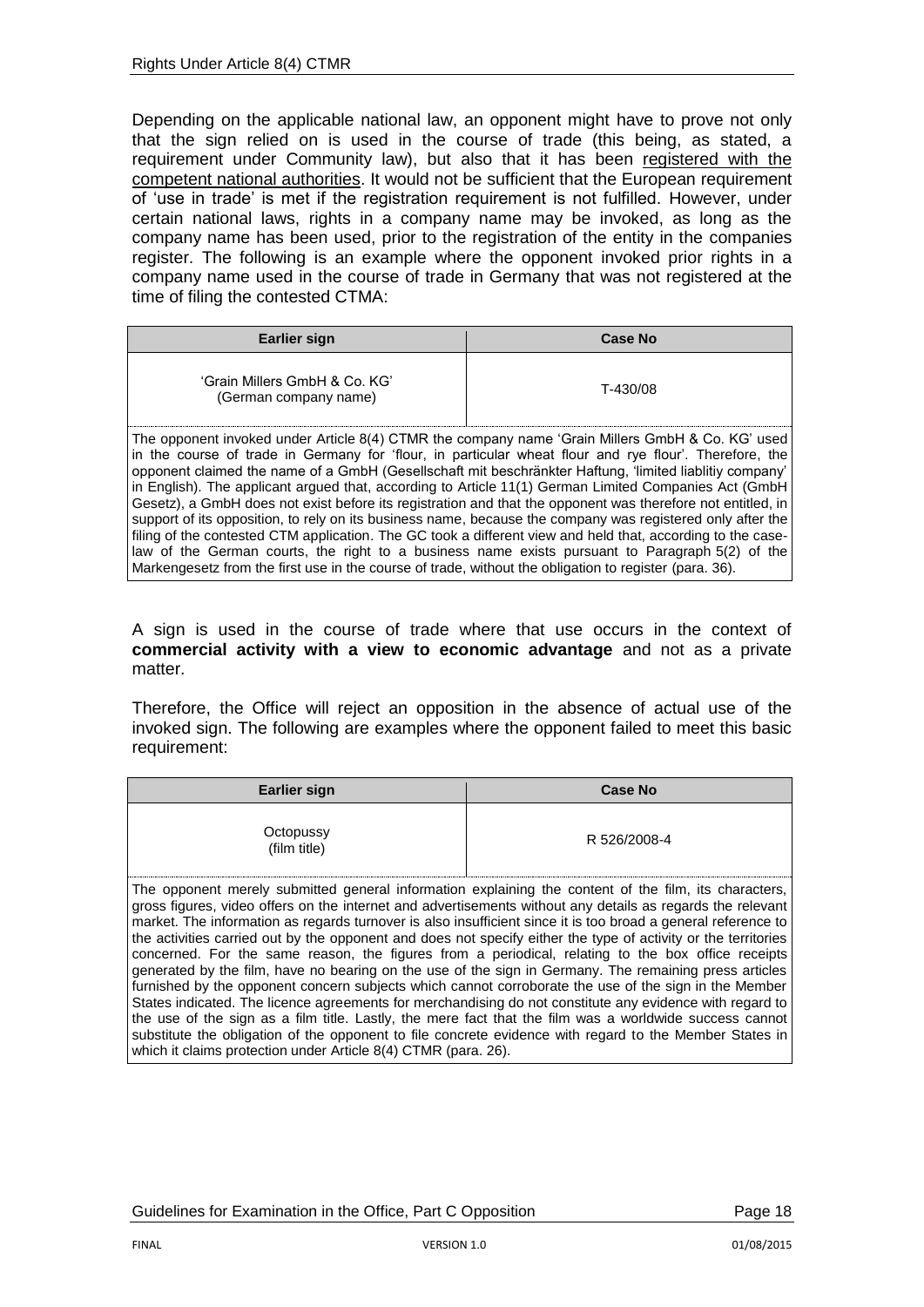| <b>Earlier sign</b>                                                                                                                                                                                                                                                                                                                                                                                                                                                                                                                                                                                                                                                           | <b>Case No</b> |  |
|-------------------------------------------------------------------------------------------------------------------------------------------------------------------------------------------------------------------------------------------------------------------------------------------------------------------------------------------------------------------------------------------------------------------------------------------------------------------------------------------------------------------------------------------------------------------------------------------------------------------------------------------------------------------------------|----------------|--|
| 'lucky-pet.de'<br>(German domain name)                                                                                                                                                                                                                                                                                                                                                                                                                                                                                                                                                                                                                                        | R 275/2011-1   |  |
| The opponent invoked under Article 8(4) CTMR the domain name 'lucky-pet.de' used in the course of<br>trade in Germany for 'mats for animals; retail services with respect to pet supplies'. It has not been proven<br>that the domain has been used with more than local significance for the claimed goods and services. The<br>invoices provided and the catalogue only show the internet address www.lucky-pet.de. However, they do<br>not prove that the website www.lucky-pet.de has been visited and, if so, to what extent. It has neither<br>been stated nor proven by any document how many people visited the website and ordered products via<br>email (para. 31). |                |  |

#### <span id="page-18-0"></span>3.3.2.2 Significance of the use

Rights falling under Article 8(4) CTMR may only be invoked if their use is of more than mere local significance. This requirement applies for all the rights within the scope of Article 8(4) CTMR, that is, both to unregistered trade marks and to other business identifiers. The proprietors of rights the use of which is of mere local significance retain their exclusive rights under the applicable national law pursuant to Article 111 CTMR.

The question whether the use of a non-registered sign is of more than mere local significance will be answered by applying a uniform European standard (see judgment of 18/04/2013, T-506/11, 'Peek & Cloppenburg', paras 19, 47-48).

The General Court held that the significance of a sign used to identify specific business activities must be established in relation to the identifying function of that sign. That consideration means that account must be taken, firstly, of the **geographical dimension** of the sign's significance, that is to say of the territory in which it is used to identify its proprietor's economic activity, as is apparent from a textual interpretation of Article 8(4) CTMR. Account must be taken, secondly, of the **economic dimension** of the sign's significance, which is assessed in view of the length of time for which it has fulfilled its function in the course of trade and the degree to which it has been used, of the group of addressees among which the sign in question has become known as a distinctive element, namely consumers, competitors or even suppliers, or even of the exposure given to the sign, for example, through advertising or on the internet (judgment of 24/03/2009, T-318/06 to T-321/06, 'GENERAL OPTICA', paras 36-37 and judgment of 30/09/2010, T-534/08, 'GRANUflex', para. 19).

The Court of Justice clarified that the significance of a sign cannot be a function of the mere geographical extent of its protection, since, if that were the case, a sign whose protection is not merely local could, by virtue of that fact alone, prevent registration of a Community trade mark, even though the sign might be used only to a very limited extent in the course of trade. The sign must be used in a sufficiently significant manner in the course of trade and its geographical extent must not be merely local, which implies, where the territory in which that sign is protected may be regarded as other than local, that the sign must be used in a **substantial part of that territory** (judgment of 29/03/2011 C-96/09 P 'BUD', para. 158-159).

However, it is not possible to establish a priori, in an abstract manner, which part of a territory must be used to prove that the use of a sign is of more than mere local significance. Therefore, the assessment of the sign's significance must be made *in concreto*, according to the circumstances of each case.

Guidelines for Examination in the Office, Part C Opposition **Page 19** Page 19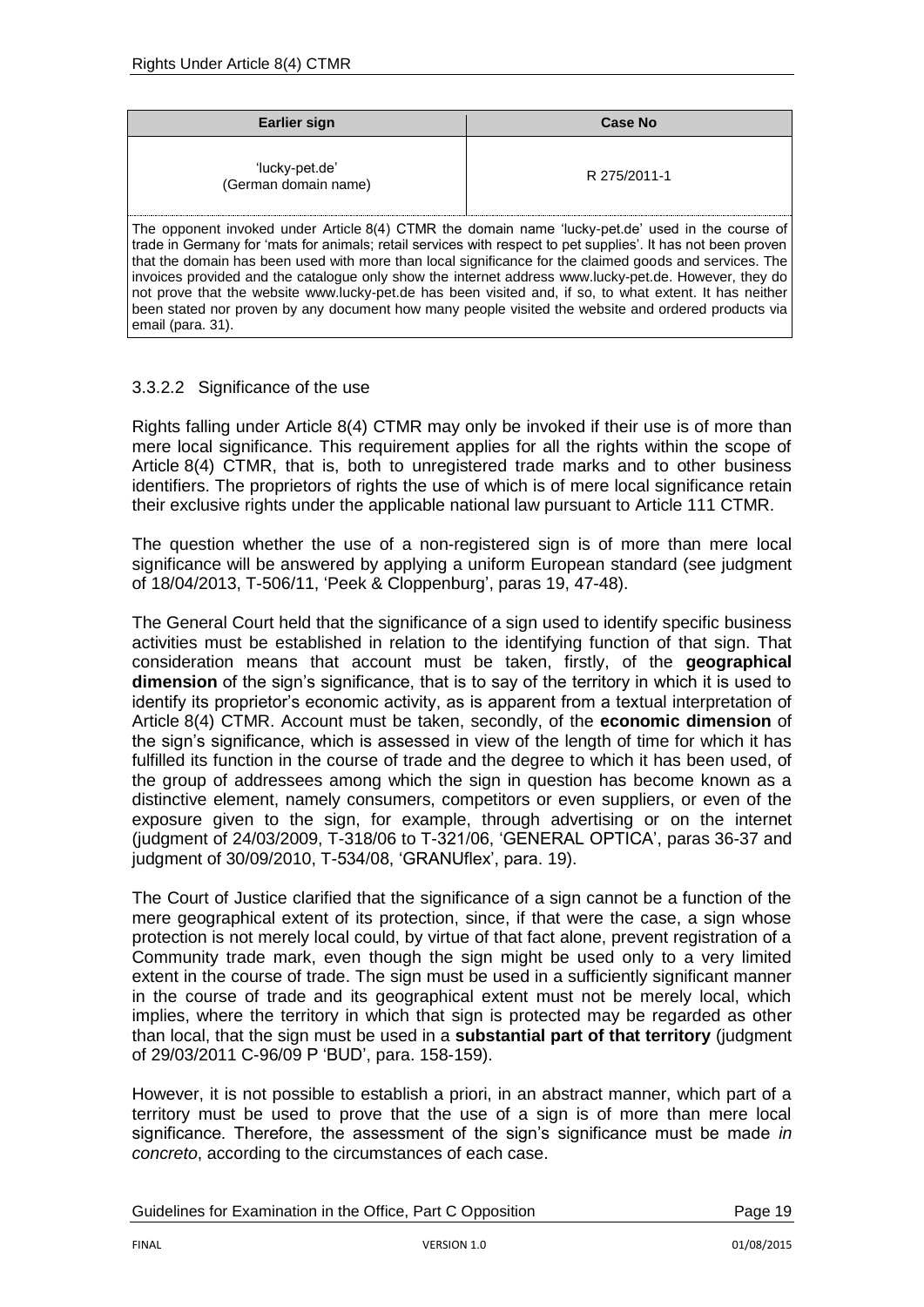Therefore, the criterion of '**more than mere local significance**' is more than just a **geographical examination**. The **economic impact** of the use of the sign must also be evaluated. Consideration must be given, and the evidence must relate, to these elements:

- a) the intensity of use (sales made under the sign)
- b) the length of use
- c) the spread of the goods (location of the customers)
- d) the advertising under the sign and the media used for that advertising, including the distribution of the advertising.

In the following examples, both the geographic and the economic dimension of use of the sign were found to meet the standards:

| Earlier sign                                                                                      | <b>Case No</b> |  |
|---------------------------------------------------------------------------------------------------|----------------|--|
| <b>GLADIATOR</b><br>(non-registered trade mark in the Czech Republic)                             | R 1529/2010-1  |  |
| The around 230 invoices are sufficient to conclude that the sign 'CLADIATOD' has hean used in the |                |  |

The around 230 invoices are sufficient to conclude that the sign 'GLADIATOR' has been used in the course of trade for 'all terrain vehicles'. They are issued to the opponent's clients in Czech cities such as 'Praha', 'Kraslice', 'Dolnì Lánov', 'Pelhrimov', 'Opava', 'Bozkov', 'Plzen' and many other Czech cities which cover many different areas of the Czech Republic. Furthermore, the catalogues and the magazines '4X4 Style' from 2007 are written in Czech and it is very likely that they are distributed in different venues within the Czech Republic. The documents such as the list of distributors, catalogues and magazines support the findings that the sign has been used in the course of trade (paras 22-33).

| <b>Earlier sign</b>       | Case No                |
|---------------------------|------------------------|
| <b>FORGE DE LAGUIOLE'</b> | R 181/2007-1           |
| (French company name)     | (appealed $T-453/11$ ) |

The company name 'FORGE DE LAGUIOLE', which the invalidity applicant adopted in 1994, appears on all the documents supplied, in particular on the articles of association and on the extract from the company's certificate of registration, on the company's letterhead, on the 1998 price lists and on the correspondence and invoices, dated from 1998, sent to addressees throughout France. The very rapid expansion of the invalidity applicant's activities and its sales network, as well as its sales turnover, is proved by the documents filed. From the list of customers for 2001 it is clear that the applicant had gained a clientele covering the whole of the French territory. This finding is also confirmed by the invoices produced, made out to customers all over France as well as in other European countries. Finally, the fact is established that the company is mentioned in a number of articles both in the French press and in the European and international press (paras 52-68).

| Earlier sign                                                                                                                                                                                                                   | Case No                                                         |
|--------------------------------------------------------------------------------------------------------------------------------------------------------------------------------------------------------------------------------|-----------------------------------------------------------------|
| 'PORTO'<br>(Portuguese appellation of origin)                                                                                                                                                                                  | Opposition B 998 510<br>(confirmed by the BoA in R 1101/2009-2) |
| The evidence filed, and the amount and content of the legislation, regulation and registration certificates<br>I indicate that Port wine has been and is being used as an appellation of origin for wine. It is clear from the |                                                                 |

indicate that Port wine has been and is being used as an appellation of origin for wine. It is clear from the evidence in its totality that the significance of the appellation of origin is not merely local, but rather has an international impact, as reflected in its history and its use as a tool to attract tourists. The promotion of the appellation of origin has taken place, among others, through the establishments 'SOLAR DO VINHO DO PORTO' in Lisbon and Oporto, as well as through the 'PORT WINE ROUTE', in the Douro region. Taking this into consideration, the Office finds that the opponent has proved that it has used its appellations of origin in the course of trade and that the use is of more than mere local significance.

Guidelines for Examination in the Office, Part C Opposition **Page 20** Page 20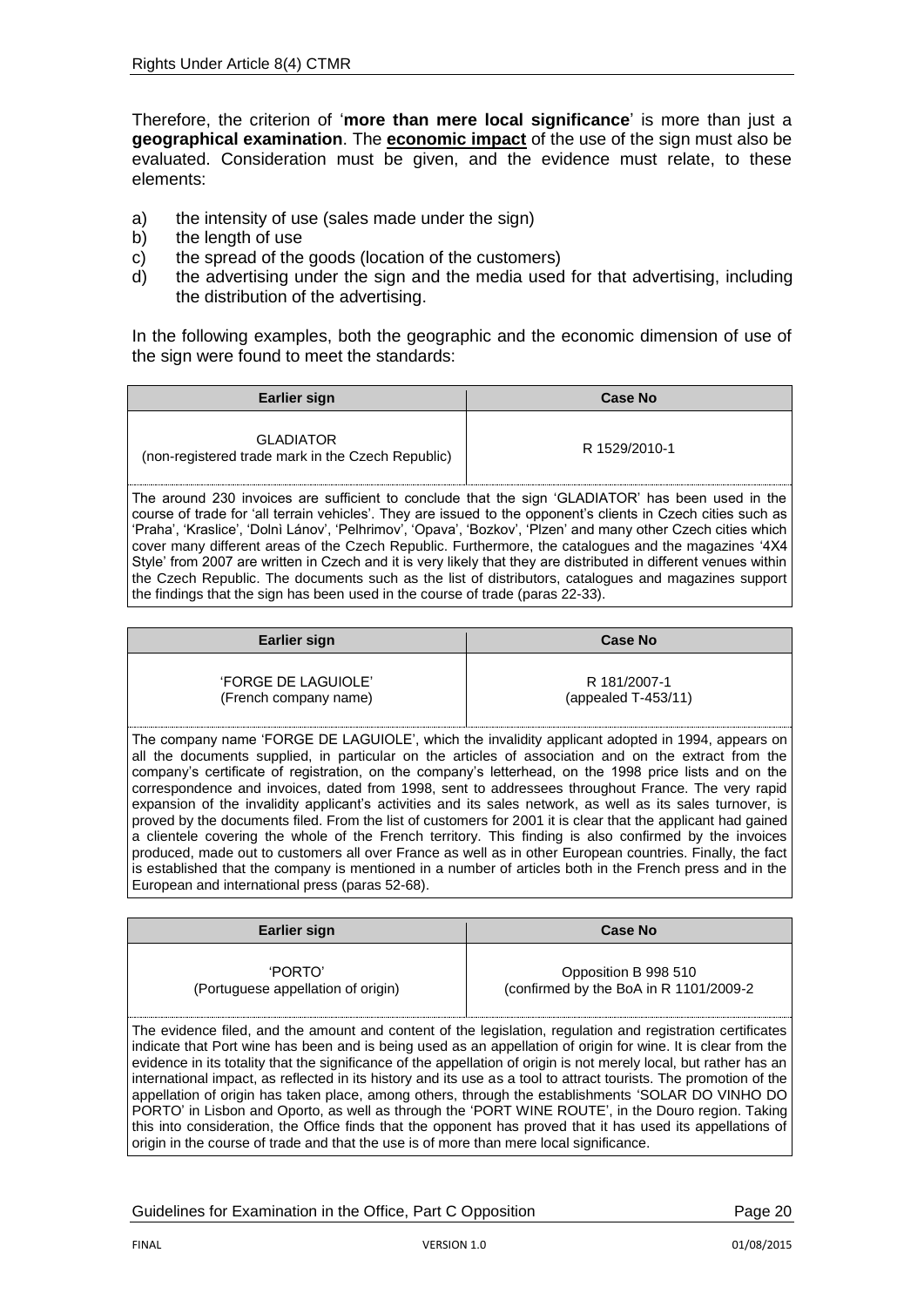| <b>Earlier sign</b>                                      | <b>Case No</b> |
|----------------------------------------------------------|----------------|
| <b>BRADBURY</b><br>(non-registered trade mark in the UK) | R 66/2008-2    |

As regards **goodwill** of the mark, the BoA held that the evidence submitted by the opponent was sufficient to prove that the BRADBURY non-registered sign enjoyed goodwill: 1) The invoice evidence shows sales of a range of goods to various entities in the UK and in other countries. 2) The amounts of those invoices vary from a little over GBP 100 to several thousand pounds sterling. This evidence proves sales of products bearing the earlier non-registered mark to various entities. 3) The declarations and market survey also demonstrate that the sign has enjoyed a degree of recognition among the relevant public for the right holder's goods. 4) The fact that the sign appears in a number of catalogues and advertisements and that after sales service centres are located in various major towns and cities throughout the UK demonstrates that the trade mark has been brought to the attention of a wide public in terms of geographic spread (paras 31-33).

| <b>Earlier sign</b>                                             | <b>Case No</b> |
|-----------------------------------------------------------------|----------------|
| 'GOLDEN ELEPHANT fig.'<br>(non-registered trade mark in the UK) | T-303/08       |

The party relying on the earlier non-registered trade mark had sold rice consistently under the sign since 1988, i.e. for a period of eight years prior to the date on which the applicant filed the application for the contested Community trade mark. The quantity of rice sold – between 42 and 84 tonnes per year from 1988 to 1996 – cannot be regarded as totally insignificant. The mere fact that the party's market share was very small in comparison with the total amount of rice imported into the United Kingdom is not sufficient to justify a finding that those rice sales were below the *de minimis* threshold. In that context, it should be observed that the courts in the United Kingdom are very unwilling to assume that a business can have customers but no goodwill. 'Even if it were to be assumed that that goodwill had to be regarded as low on account of the limited quantities of the sales, it cannot, on any view, be regarded as nonexistent' (paras 112-116).

As far as the of the use of the sign is concerned, in general, neither the territory of a city alone, even a big one, is of more than mere local significance, and nor is a regional district or province. It will depend on the circumstances of the case (see examples below). The leading judgment in this respect is the one rendered by the General Court in the *General Optica* case, where use of the sign was confined to a specific locality and was, therefore, insufficient to meet the prescribed requirements:

| <b>Earlier sign</b>                                                                                                                                                                                                                                                                                                                                                                                                                                                                                                                                                                                                                                                                                                                                                                                                                                                                                                                                                                                                                                                                                                                                                                                              | <b>Case No</b>                    |
|------------------------------------------------------------------------------------------------------------------------------------------------------------------------------------------------------------------------------------------------------------------------------------------------------------------------------------------------------------------------------------------------------------------------------------------------------------------------------------------------------------------------------------------------------------------------------------------------------------------------------------------------------------------------------------------------------------------------------------------------------------------------------------------------------------------------------------------------------------------------------------------------------------------------------------------------------------------------------------------------------------------------------------------------------------------------------------------------------------------------------------------------------------------------------------------------------------------|-----------------------------------|
| Generalóptica<br>(Portuguese establishment name)                                                                                                                                                                                                                                                                                                                                                                                                                                                                                                                                                                                                                                                                                                                                                                                                                                                                                                                                                                                                                                                                                                                                                                 | Joined Cases T-318/06 to T-321/06 |
| It is not apparent from the evidence provided by the opponent that the significance of the sign relied on in<br>the present case is more than merely local within the meaning of Article 8(4) CTMR. As the Board of<br>Appeal stated in paragraph 33 of the contested decisions, it is apparent from the documents submitted by<br>the opponent that at the time when registration of the first two Community trade marks was applied for,<br>the sign in question had been used for almost 10 years merely to designate a business establishment<br>open to the public in the Portuguese town of Vila Nova de Famalicão, which has 120 000 inhabitants. In<br>spite of its explanations at the hearing, the applicant did not provide any evidence of recognition of the<br>sign by consumers or of its business relationships outside the abovementioned town. Likewise, the<br>applicant has not shown that it had developed any advertising activity in order to ensure that its business<br>establishment was promoted outside that town. It must therefore be held that the business establishment<br>name Generalóptica is of mere local significance within the meaning of Article 8(4) CTMR (para. 44). |                                   |

Guidelines for Examination in the Office, Part C Opposition **Page 21** Page 21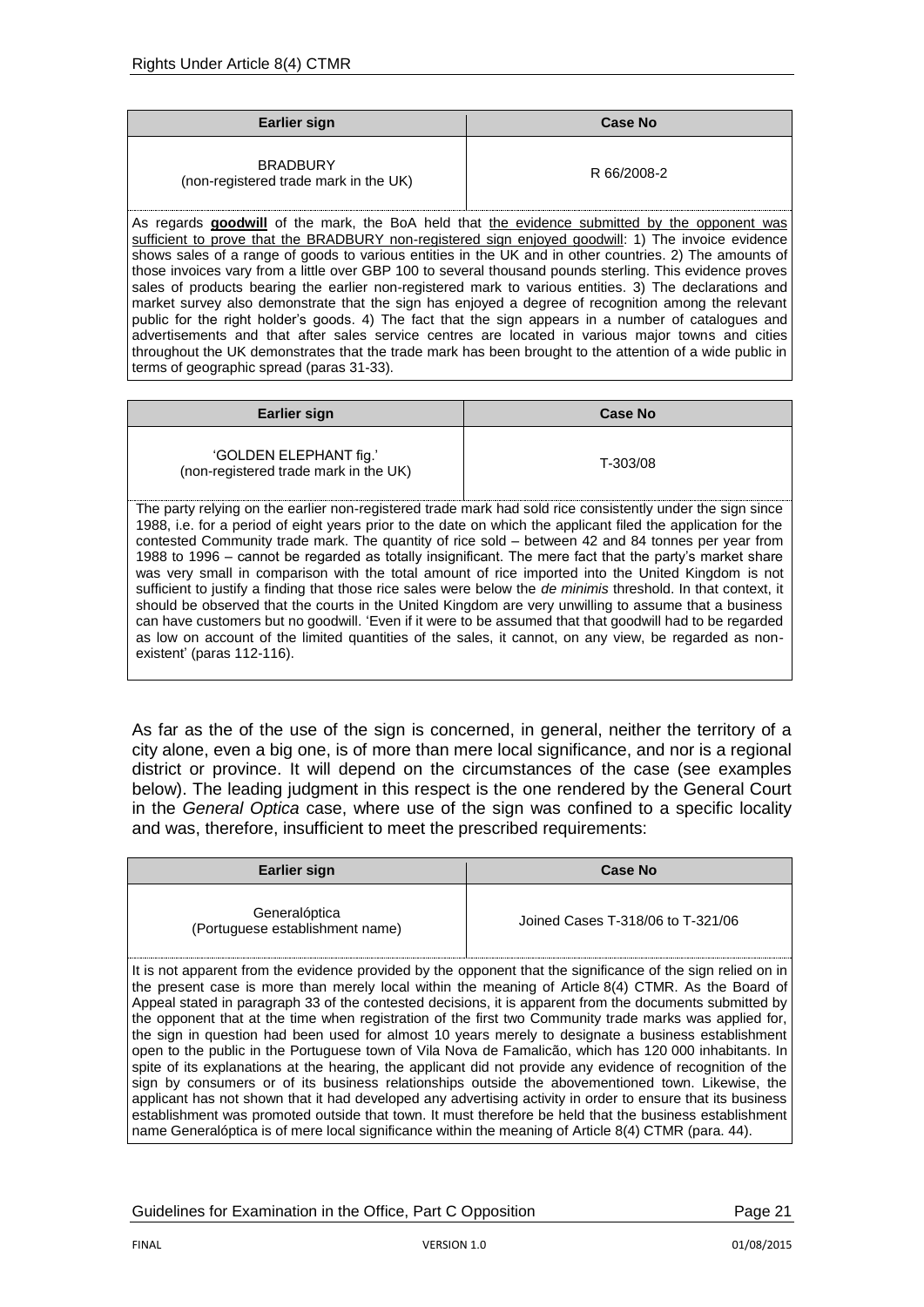| Earlier sign                                                                                                                                                                                                  | Case No      |
|---------------------------------------------------------------------------------------------------------------------------------------------------------------------------------------------------------------|--------------|
| <b>FORTRESS</b><br><b>FORTRESS INVESTMENTS</b>                                                                                                                                                                | R 354/2009-2 |
| <b>FORTRESS INVESTMENT GROUP</b><br>(non-registered trade marks in the UK)                                                                                                                                    | R 355/2009-2 |
| The fact that the invalidity applicant was involved in the acquisition, lease-back and management of<br>nationwide property portfolios of major UK institutions and companies proves that the use was of more |              |

than mere local significance. The fact that use is limited to London is relevant in the sense that London is the seat of nearly all governmental institutions and bodies and home to the City of London, one of the leading financial centres of the world. The economic dimension of the sign's significance was important since by mid-2000 the invalidity applicant had already an equity capital under management in excess of US\$1 billion. Furthermore, the group of addressees among which the sign was known is significant since it included major players in the financial field and UK public institutions. The exposure given to the sign was also significant, cf. the national and specialised press coverage. Therefore, use in the course of trade was of more than mere local significance (paras 49-51).

The notion that the use in trade of the sign relied on must be proven in the territory of the Member State/s where protection is sought is not incompatible with use of the sign in connection with **cross-border commercial transactions**:

| <b>Earlier sign</b>                                                                                                                                                                                                                                                                                                                                                                                                                                          | Case No  |
|--------------------------------------------------------------------------------------------------------------------------------------------------------------------------------------------------------------------------------------------------------------------------------------------------------------------------------------------------------------------------------------------------------------------------------------------------------------|----------|
| <b>GRAIN MILLERS</b><br>(German business name)                                                                                                                                                                                                                                                                                                                                                                                                               | T-430/08 |
| The use of a business name in the context of the importation of goods from another State (in this case,<br>documents of the transaction concluded by opponent concerning the import of wheat from Romania to<br>Germany) is indeed use in the context of a commercial activity with a view to economic advantage, since<br>import-export constitutes a normal, everyday activity of an undertaking, necessarily involving at least two<br>States (para. 41). |          |

The following are examples where the opponent failed to prove that the **economic dimension** of the use of the signs concerned was sufficient to meet the prescribed legal requirements:

| Earlier sign                                                                                                                                                                                                                                                                                                                                                                                                                    | <b>Case No</b>                                                  |
|---------------------------------------------------------------------------------------------------------------------------------------------------------------------------------------------------------------------------------------------------------------------------------------------------------------------------------------------------------------------------------------------------------------------------------|-----------------------------------------------------------------|
| BUD (appellation of origin)                                                                                                                                                                                                                                                                                                                                                                                                     | T-225/06 RENV, T-255/06 RENV, T-257/06 RENV,  <br>T-309/06 RENV |
| Four very small invoices for only three cities, without any advertisements, did not meet the requirement for<br>use in the course of trade of a sign of more than mere local significance (para, 56). The same conclusion<br>applied to Austria since the GC found that use was limited to deliveries of 12-25 hectolitres per year, for a<br>marginal turnover (around EUR 1 200), almost exclusively in Vienna (paras 59-61). |                                                                 |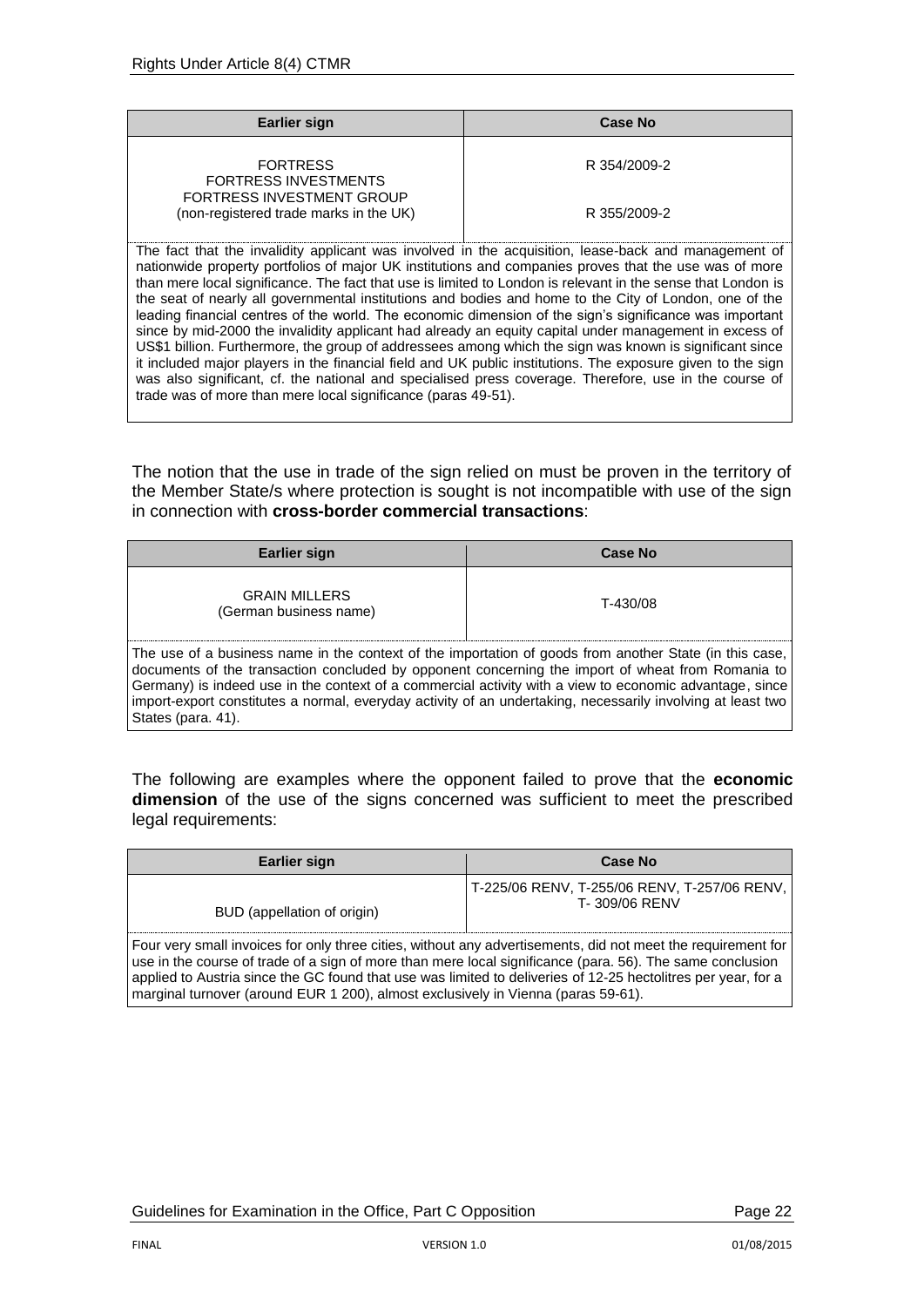| <b>Earlier sign</b>                                    | <b>Case No</b> |
|--------------------------------------------------------|----------------|
| <b>BRIGHTON</b><br>(non-registered mark in several MS) | R 408/2009-4   |

The sales chart provided by the opponent shows that the sale activities in the Member States concerned were not consistent over time to the extent that for certain years no sales at all appear to have taken place and that for others the sales revenue was very low indeed. Therefore, the sales figures show that the opponent was not able to maintain an intensity of use of the signs over three consecutive years. It is unlikely in those cases that the public was able to memorise the mark as an indication of origin. The opponent did not submit any evidence relating to the advertising and promotion of the marks invested in the concerned Member States, or other material showing that the signs in question had established themselves in the marketplace to such an extent as to justify the acquisition of exclusive rights in nonregistered trade marks (paras 12-21).

|                                             | <b>Earlier sign</b> | <b>Case No</b> |
|---------------------------------------------|---------------------|----------------|
| R 242/2010-1<br>(Greek non-registered mark) | ESKIMO              |                |

Although the documents confirm the geographical extent of the trade mark to Greece, the evidence regarding the extent of time of the alleged use is clearly insufficient. The last dated document is from 1997, i.e. seven years before the contested application was submitted. Moreover, the most recent documents in which the trade mark 'ESKIMO' can be seen are the invoices dating from 1991 to 1994. They only reflect the sales of a little less than 100 units throughout these four years, which cannot be deemed sufficient to prove the use of the mark as a business identifier by the opponent (paras 27-28).

| Earlier sign                                                                                                                                                                                                                                                                             | Case No      |
|------------------------------------------------------------------------------------------------------------------------------------------------------------------------------------------------------------------------------------------------------------------------------------------|--------------|
| Up Way Systems – Representações Unipessoal LDA<br>(Portuguese company name)                                                                                                                                                                                                              | R 274/2012-5 |
| Three invoices, addressed to companies in the Porto region of Portugal, for a total sales amount of<br>EUR 16 314, are not sufficient to show that the sign was used in the course, considering the price level of<br>building materials and building services in general (paras 20-23). |              |

Use of a sign relied on under Article 8(4) CTMR must be made in accordance with the essential **function** of such a sign. This means that if an opponent relies on a nonregistered trade mark, proof of use of the sign as a company name would not be sufficient to substantiate the earlier right.

The following is an example where the evidence shows use of a sign whose function does not correspond to that of the sign relied on: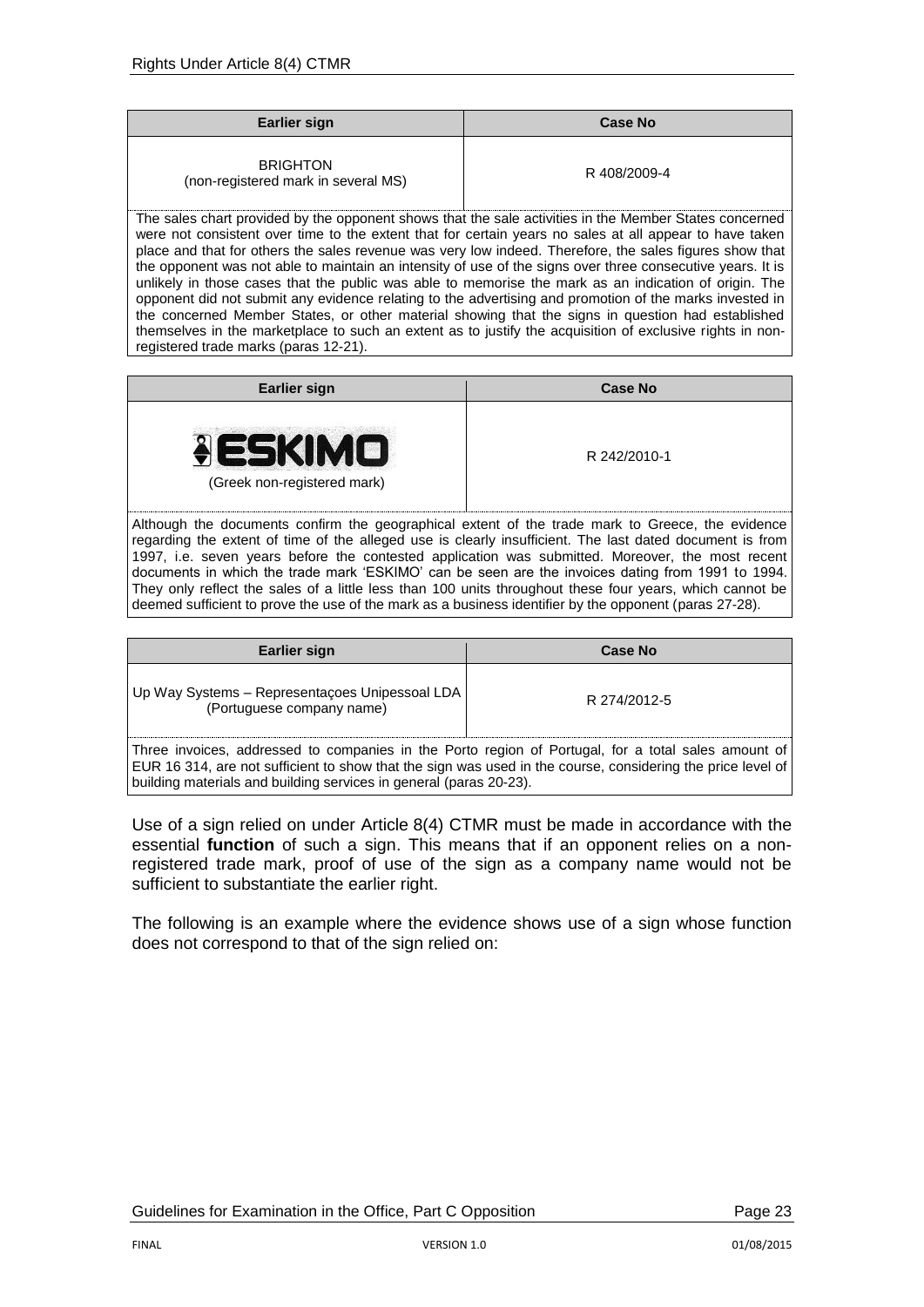| Earlier sign                                                                                                                                                                                                                   | <b>Case No</b> |
|--------------------------------------------------------------------------------------------------------------------------------------------------------------------------------------------------------------------------------|----------------|
| JAMON DE HUELVA<br>(Spanish trade name)                                                                                                                                                                                        | R 1714/2010-4  |
| The proof furnished in order to substantiate the use of 'Jamón de Huelva' almost exclusively relates to the pr<br>designation of origin 'Jamón de Huelya', Designations of origin are very different legal concents from trade |                |

Jamon de Huelva´. Designations of origin are very different leg names, as, instead of identifying a particular commercial origin, they are geographical indications relating to an agricultural or food product of which the quality or characteristics are fundamentally or exclusively due to the geographical environment in which they are produced, processed or prepared. The opposition based on the use in Spain of the trade name 'Jamón de Huelva' must be dismissed in view of the fact that the proof furnished does not relate to this legal concept and does not identify a specific commercial activity, but instead the activities relating to a designation of origin and the Supervisory Council thereof (paras 34-37).

The requirement that the sign must be used in trade for its own particular economic function does not exclude that the same sign might be used for several purposes.

It is common market practice to also use company or trade names as trade marks, either alone, or together with other product identifiers. This is the case when use of a 'house mark' is concerned, that is, an indication which usually coincides with the manufacturer's company or trade name and which not only identifies the product or service as such, but also provides a direct link between one or more product/service lines and a specific undertaking.

Therefore, depending on the specific circumstances of the case, in a case where an opponent relies on a non-registered trade mark, the use of the same sign as a company name or trade name may well also accomplish the function of indicating the origin of the goods/services concerned (thus, a trade mark function), as long as the sign is used in such a way that a link is established between the sign which constitutes the company or trade name and the goods marketed or the services provided (see, by analogy, judgment of 11/09/2007, C-17/06 'CELINE' paras 22-23).

# <span id="page-23-0"></span>**3.4 Earlier right**

The right invoked under Article 8(4) CTMR must be earlier than the CTM application. In order to determine which of the conflicting rights is earlier, the relevant dates on which the rights were obtained must be compared.

- For the **CTM application**, this is the filing date or any priority date validly claimed (hereinafter the 'CTM date'). Seniority claims, even if they relate to the Member State where the other earlier right is claimed to exist, are not relevant.
- As regards the **right falling under Article 8(4) CTMR**, the relevant date of acquisition of exclusive rights under the national law is decisive (see judgment of 07/05/2013, T-579/10 'makro', where the Court confirmed the Board's rejection of evidence submitted by the invalidity applicant, which related to periods subsequent to the owner's application for the CTM (para. 70).

Where under the national law mere use is sufficient, this must have begun before the CTM date. Where recognition in the trade or reputation are required, these must have

Guidelines for Examination in the Office, Part C Opposition **Page 24** Page 24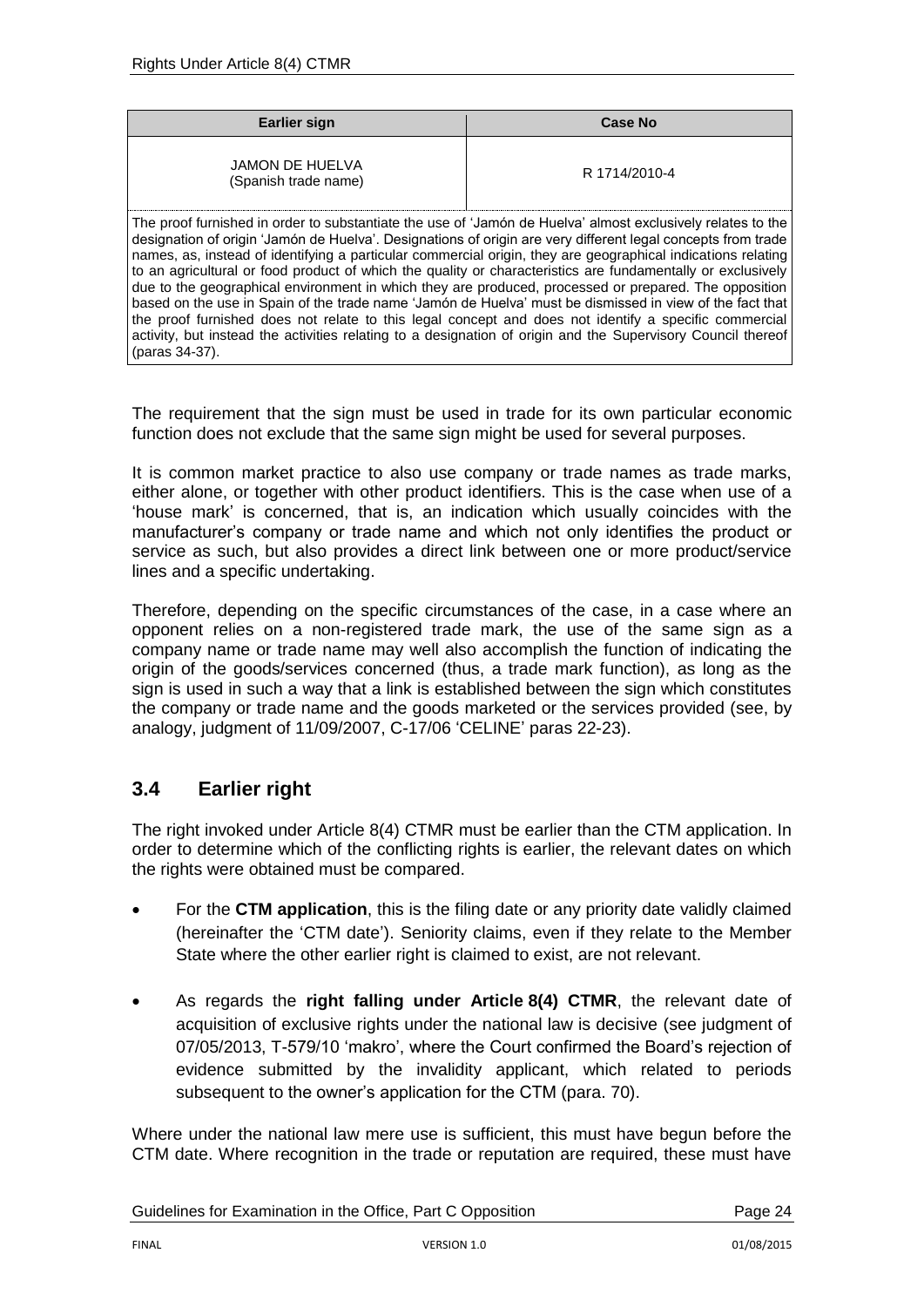been acquired before the CTM date. Where these conditions are fulfilled only after the CTM date, the opposition will have to be rejected.

# <span id="page-24-0"></span>**3.5 Scope of protection**

Earlier rights falling under Article 8(4) CTMR are protected only if they confer on their proprietors under the applicable law the right to prohibit the use of a later trade mark.

This requires a finding that under the applicable national law rights of the type involved, in the abstract, are exclusive rights enforceable by means of an injunction vis-à-vis later marks and a finding that in the actual case under consideration the conditions for obtaining such injunctive relief, if the mark that is the subject of the opposed CTM application were used in the territory in question, are present (scope of protection). Both questions have to be answered in accordance with the applicable law. The Office will apply the laws of the Member States, Community law or International agreements.

For many, if not most, of the rights falling under Article 8(4) CTMR, the prerequisites of national regulations are quite similar to those applied in conflicts between trade marks which Office examiners are familiar with, namely, likelihood of confusion, or damage to reputation or distinctiveness.

For example, unregistered marks are generally protected against subsequent marks in the event of a likelihood of confusion and, thus, in accordance with the same criteria that are applicable to conflicts between registered marks, namely, identity or similarity of the signs, identity or similarity of the goods or services, etc. In these cases, the criteria developed by the courts and by the Office for applying Article 8(1) CTMR may easily be transported into Article 8(4) CTMR, unless the party can provide relevant case-law of the national courts proving a different approach.

Where the applicable national law provides protection for unregistered trade marks, which is different from that found in Article 8(1) CTMR, the scope of protection of the earlier right invoked follows from national law. If, for example, the applicable national law grants protection to unregistered marks also for dissimilar goods and services under certain conditions, the same protection will be granted under Article 8(4) CTMR.

# <span id="page-24-1"></span>**4 Proof of the Applicable Law Governing the Sign**

## <span id="page-24-2"></span>**4.1 The burden of proof**

According to Article 76(1) CTMR, in all *inter partes* cases, the burden is on the party making a particular claim or allegation to provide the Office with the necessary facts and arguments in order to substantiate the claim. Unlike other grounds in Article 8 CTMR, Article 8(4) CTMR does not specify the conditions governing the acquisition and scope of protection of the earlier right invoked. It is a framework provision where the particulars of the applicable law must be provided by the opponent.

Rule 19(2)(d) CTMIR provides that if an opposition is based on an earlier right within the meaning of Article 8(4) CTMR, the opponent shall provide evidence of its acquisition, continued existence and scope of protection.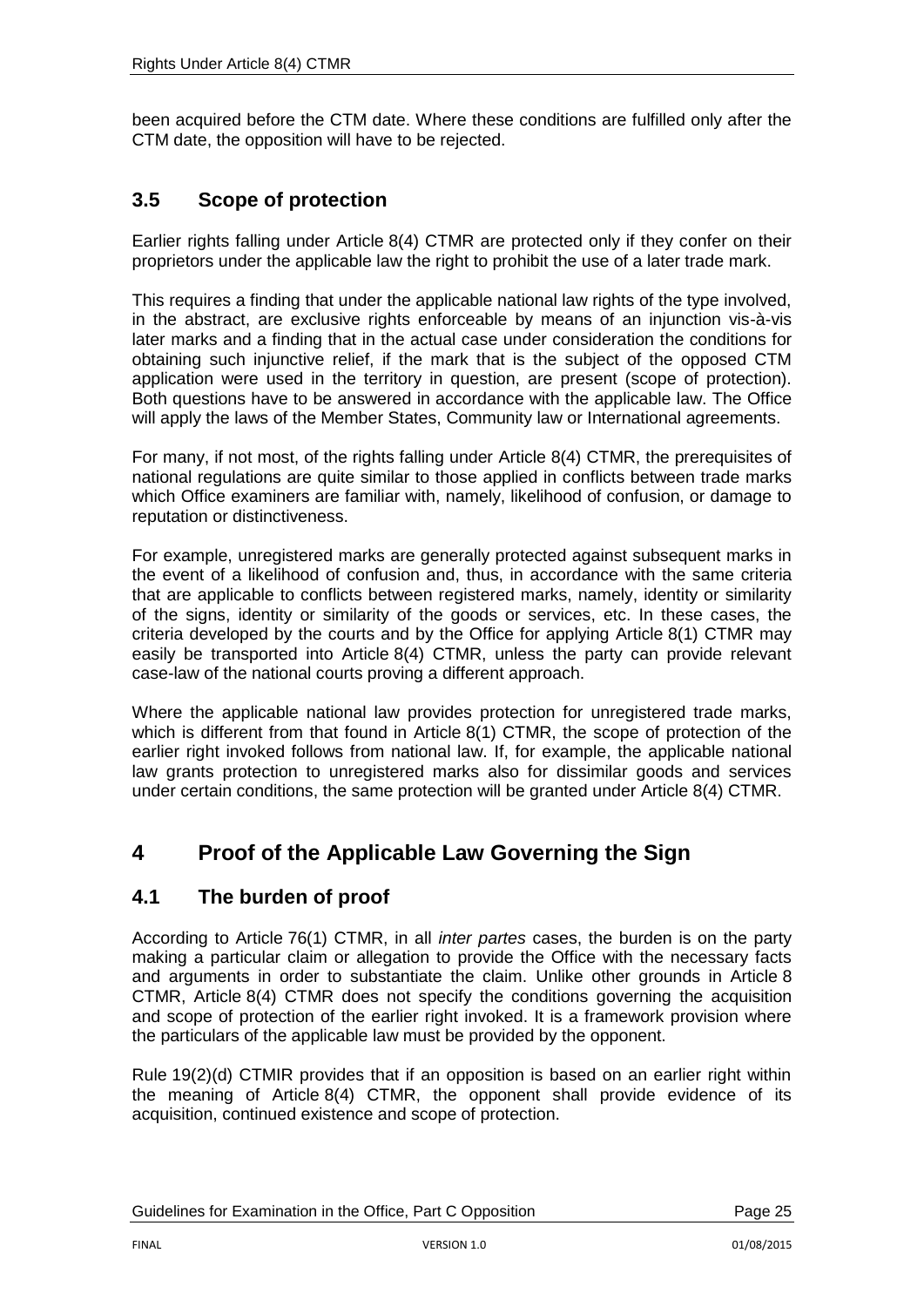It follows from the law as interpreted by the Court that the opponent must provide the relevant national law and show that it would succeed under that national law in preventing the use of a subsequent trade mark:

In that regard, it should be observed that Article 8(4)(b) [CTMR] lays down the condition that, pursuant to the law of the Member State governing the sign relied on under Article 8(4), that sign confers on its proprietor the right to prohibit the use of a subsequent trade mark.

Furthermore, in accordance with Article 74(1) of Regulation 40/94 [now Article 76(1) CTMR], the burden of proving that that condition is met lies with the opponent before OHIM.

In that context and in relation to the earlier rights relied on ... regard must be had, in particular, to the national rules advanced in support of the opposition and to the judicial decisions delivered in the Member State concerned and that, on that basis, the opponent must establish that the sign concerned falls within the scope of the law of the Member State relied on and that it allows use of a subsequent mark to be prohibited.

(See judgment of 29/03/2011, C-96/09 P 'BUD', paras 188-190.)

The Court held that in applications for a declaration of invalidity brought under Article 53(2) CTMR, it is for the party who seeks to rely on an earlier right protected under national law

to provide OHIM not only with particulars showing that he satisfies the necessary conditions, in accordance with the national law of which he is seeking application, in order to be able to have the use of a Community trade mark prohibited by virtue of an earlier right, but also particulars establishing the content of that law.

(See judgments of 05/07/2011, C-263/09 P, 'Elio Fiorucci', para. 50 and 27/03/2014, C-530/12 P, 'Representation of a hand', para. 34.)

Although these judgments referred to invalidity proceedings under Article 53(2) CTMR, since Article 8(4) also concerns the application of earlier rights protected under European Union legislation or under the law of the Member State governing the sign at issue, the cited case-law also applies to oppositions brought under Article 8(4) CTMR.

The information on the applicable law must allow the Office to understand and apply the content of that law, the conditions for obtaining protection and the scope of this protection, and allow the applicant to exercise the right of defence. It may also be particularly useful to submit evidence of relevant case-law and/or jurisprudence interpreting the law invoked.

The Office must effectively assess the applicability of the ground for refusal invoked. In order to ensure the correct application of the law invoked, the Office has the power to verify, by whatever means it deems appropriate, the content, the conditions governing the application and the scope of the provisions of the applicable law relied upon by the opponent (see judgment of 27/03/2014, C-530/12 P, 'Representation of a hand', paras 44-46), while respecting the parties' right to be heard. If, after verifying the evidence submitted, the Office is of the opinion that the parties' proposed interpretation or application of the law invoked was inaccurate, it can introduce new and/or additional

Guidelines for Examination in the Office, Part C Opposition **Page 26** Page 26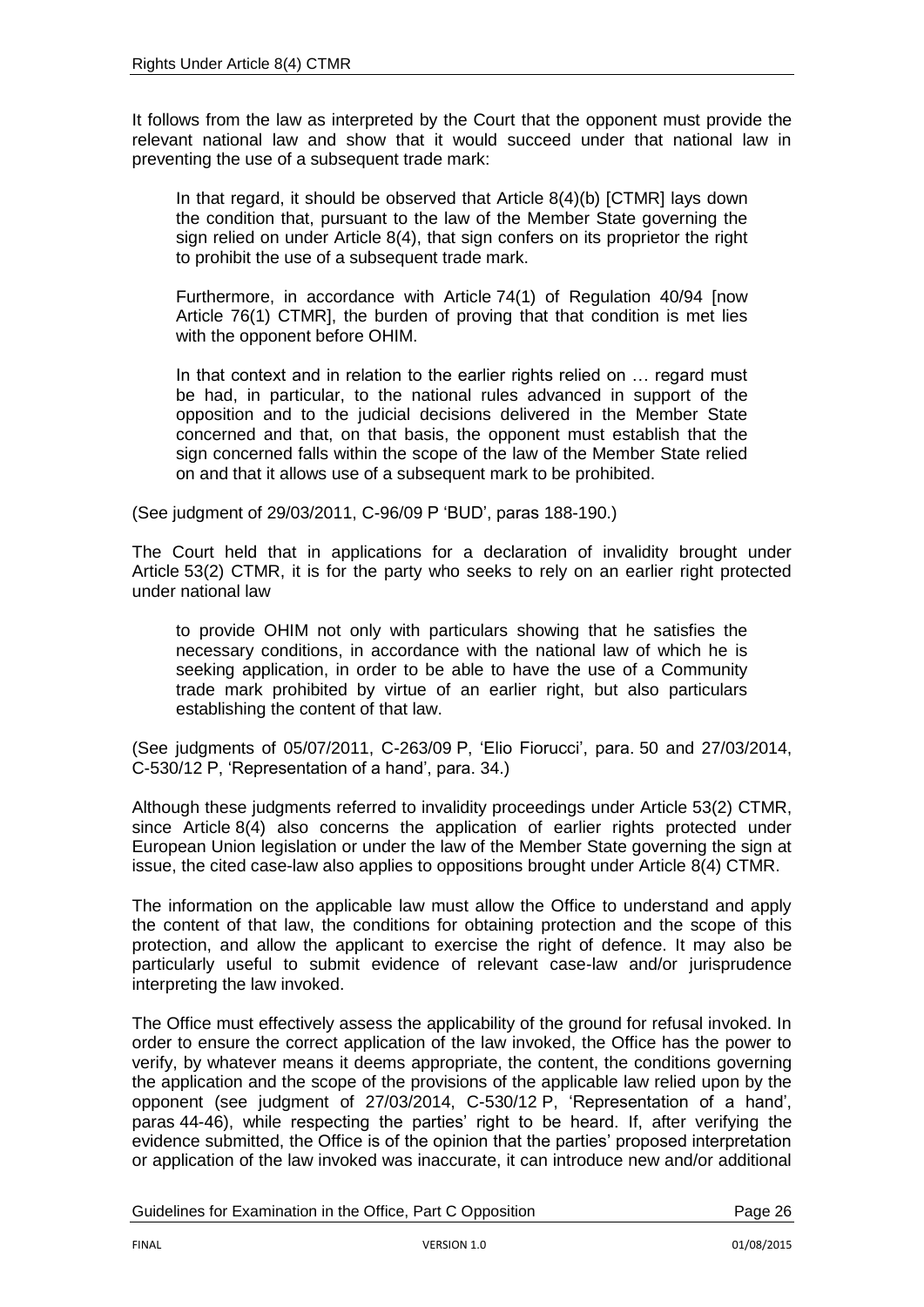elements. In order to respect the parties' rights to be heard, the Office will invite the parties to comment on these elements, where appropriate.

This power of verification is limited to ensuring the **accurate application of the law relied upon by the opponent**. It does not therefore discharge the opponent from the burden of proof and it cannot serve to substitute the opponent in adducing the appropriate law for the purposes of its case (see decision of 02/06/2014, R 1587/2013-4 'GROUP', para. 26 and decision of 30/06/2014, R 2256/2013-2 'ENERGY', para. 26).

### <span id="page-26-0"></span>**4.2 Means of evidence and standard of proof**

Pursuant to Article 8(4) CTMR, the applicable law may be the law of a Member State or European Union law.

#### <span id="page-26-1"></span>4.2.1 National law

As regards national law, the opponent must provide:

#### a) **the provisions of the applicable law:**

- on the **conditions governing acquisition of rights** (whether there is a requirement of use and, if so, the standard of use required; whether there is a registration requirement, etc.); and
- on the **scope of protection of the right** (whether it confers the right of prohibition of use; the injury against which protection is provided, e.g. likelihood of confusion, misrepresentation, unfair advantage, evocation).

#### b) **particulars proving fulfilment of the conditions**:

- of **acquisition** (entitlement; earlier acquisition; whether it is in force; evidence of use if use-based; evidence of registration if registration-based. etc.); and
- of **the scope of protection** (facts, evidence and/or arguments that the requirements laid down by the applicable law for a prohibition of use are met, e.g. the nature of the goods, services or business activity protected by the earlier right and their relation with the contested goods or services; a cogent argument showing that there is a risk of injury).

**First, as regards the provisions of the applicable law** (see point a) above), the opponent must provide the reference to and content of the applicable law invoked. The opponent must provide the *reference* to the relevant legal provision (article number and the number and title of the law) and the *content* (text) of the legal provision either in its submission or by highlighting it in another publication attached to the submission (e.g. excerpts from an official journal, a legal commentary or a court decision). If the relevant provision refers to a further provision of law, this must also be provided to enable the applicant and the Office to understand the full meaning of the provision invoked and to determine the possible relevance of this further provision.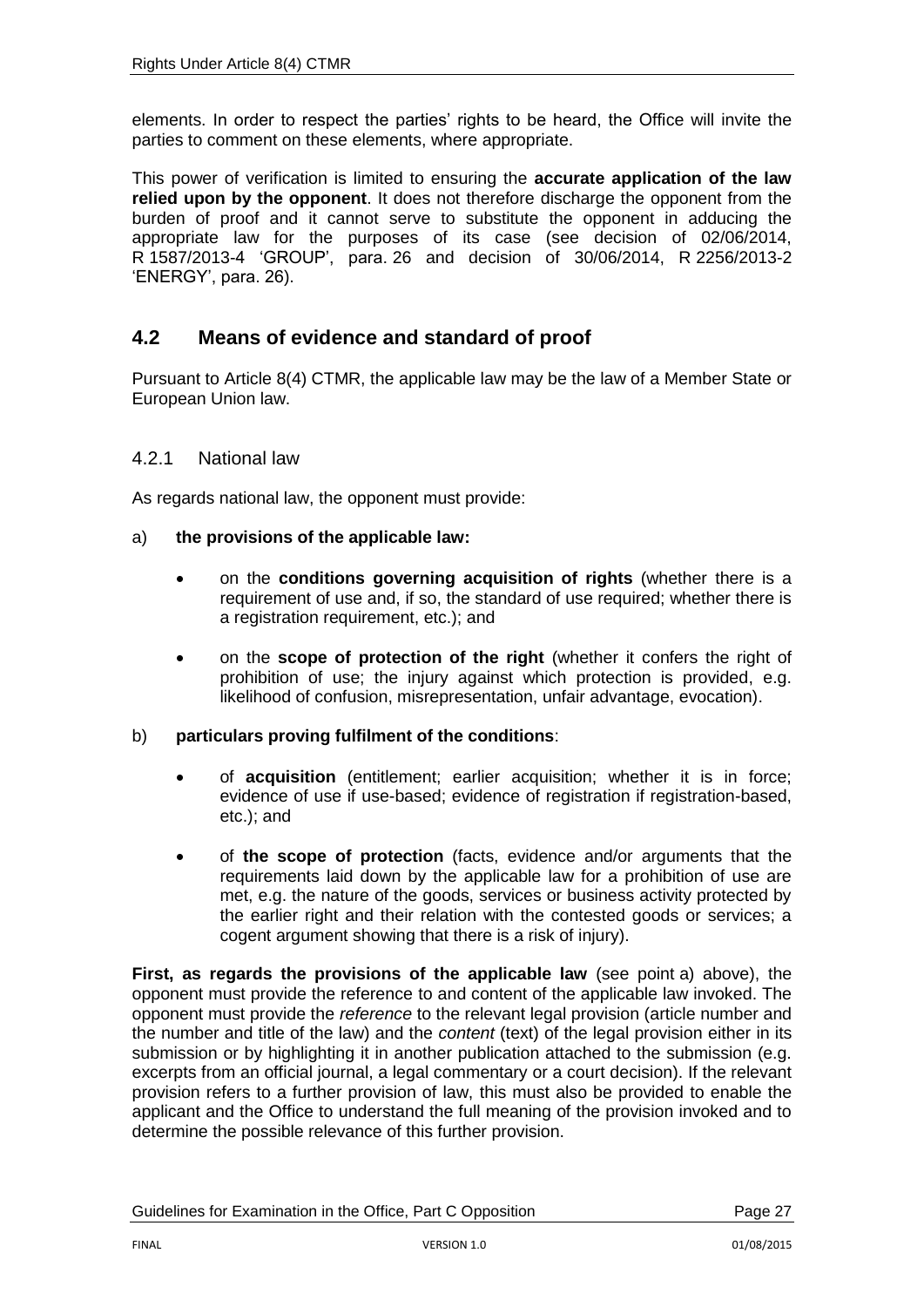As the opponent is required to **prove** the content of the applicable law, **it must provide the applicable law in the original language**. If that language is not the language of the proceedings, the opponent must also provide a **complete translation** of the legal provisions invoked in accordance with the standard rules of substantiation. However, a mere translation of the applicable law does not itself constitute proof and cannot substitute the original; therefore, the translation alone is not considered sufficient to prove the law invoked. See Rule 19(2)(d) CTMIR, which requires evidence to be submitted and Rule 19(3) CTMIR, which requires translations be submitted within the time limit specified for submitting the original document.

Where the opponent seeks to rely on national case-law or jurisprudence interpreting the law invoked, it must provide the relevant information in sufficient detail (e.g. a copy of the decision invoked or excerpts from the legal literature) and not merely by reference to a publication. The translation rules apply equally to that evidence.

**Second, as regards the particulars proving fulfilment of the conditions of the applicable law** (see point b) above), apart from providing appropriate evidence of acquisition of the right invoked, the opponent must submit evidence that the conditions of protection vis-à-vis the contested mark are actually met and, in particular, put forward a cogent line of argument as to why it would succeed in preventing the use of the contested mark under the applicable law. Merely providing the applicable law itself is not considered sufficient, as it is not up to the Office to make the relevant argument on behalf of the opponent.

Furthermore, in an opposition under Article 8(4) CTMR, what matters is whether the relevant provisions of the law conferring on the opponent the right to prohibit the use of a subsequent trade mark would apply to the contested mark in the abstract, and not whether the use of the contested mark could actually be prevented. Therefore, the applicant's argument in defence that the opponent had not hitherto invoked or had not hitherto been able to prevent the actual use of the contested mark in the relevant territory cannot succeed (see judgment of 29/03/2011, C-96/09 P 'BUD', paras 191 and 193).

At the end of this Section of the Guidelines, there is an overview **Table** with the essentials of national laws applicable in the Member States. It is included in these Guidelines for information purposes only. As this table contains a description of the legal provisions for information purposes only, merely referring to the table does not discharge the opponent from the duty of proving the relevant law governing the sign that confers on it the right to prohibit the use of a later trade mark, as described above (see decision of 22/01/2013, R 1182/2011-4, 'Crown Lounge (fig. mark)', paras 48-50).

Based on the above, the Office will reject the opposition if:

- the opponent invokes a right but does not include a **reference** to any specific national law and/or legal provision protecting that right (e.g. the opponent only indicates that the opposition is based on a commercial designation in Germany or that the opposition based on a commercial designation in Germany is protected under DE-TMA); or
- the opponent provides a reference to the applicable national law and legal provision(s) but the reference is not complete: the legal provision only indicates the conditions governing the **acquisition** of the right but not the **scope of protection** of the right (or vice-versa) (e.g. the opponent indicates that the opposition is based on a commercial designation in Germany protected under Article 5 DE-TMA, which establishes the conditions for acquisition of the right, but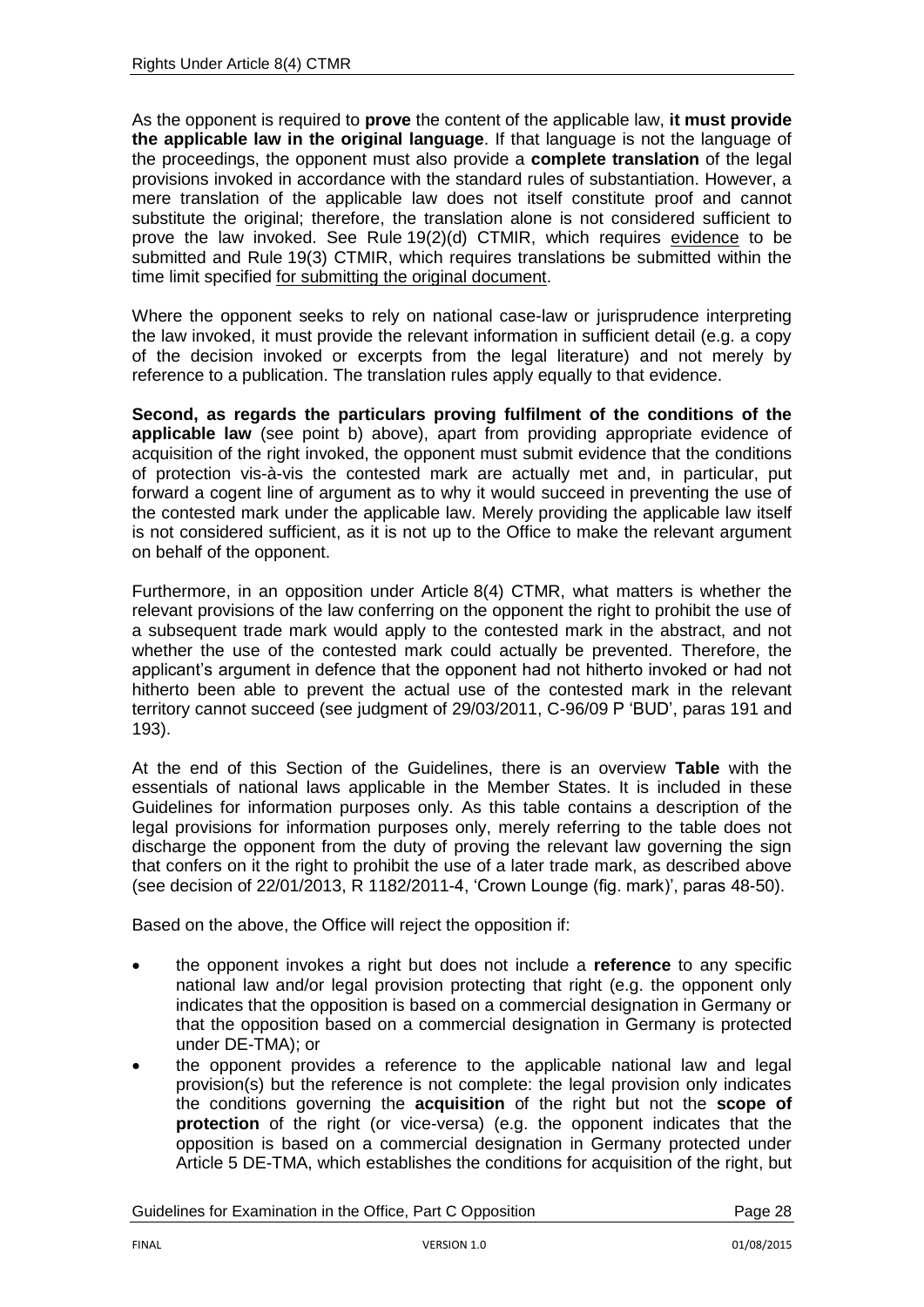the reference to the conditions governing the scope of protection, Article 15 DE-TMA, is missing); or

- the opponent provides the reference to the relevant legal provision but does not provide the **content** (text) of the legal provision (e.g. the opponent's submission refers to the DE-TMA but does not include the content of the law); or
- the opponent provides the content of the legal provision only in the language of the proceedings but not in the **original language** (e.g. the language of the proceedings is English but the text of the DE-TMA is submitted only in English, not in German); or
- the opponent does not provide any or sufficient evidence of the acquisition of the right invoked or does not provide arguments as to why it fulfils the conditions governing the scope of protection (e.g. the opponent refers to the relevant legal provisions and provides their content both in the original language and translated into the language of the proceedings, but does not provide any or sufficient evidence of the acquisition of protection or does not state whether it fulfils the conditions of the scope of protection).

### <span id="page-28-0"></span>4.2.2 European Union law

The above requirements also apply to European Union law, except that the opponent is not obliged to provide the content (text) of the law invoked. However, the opponent has to provide particulars proving the fulfilment of the conditions under the relevant provisions of European Union law (point b) above).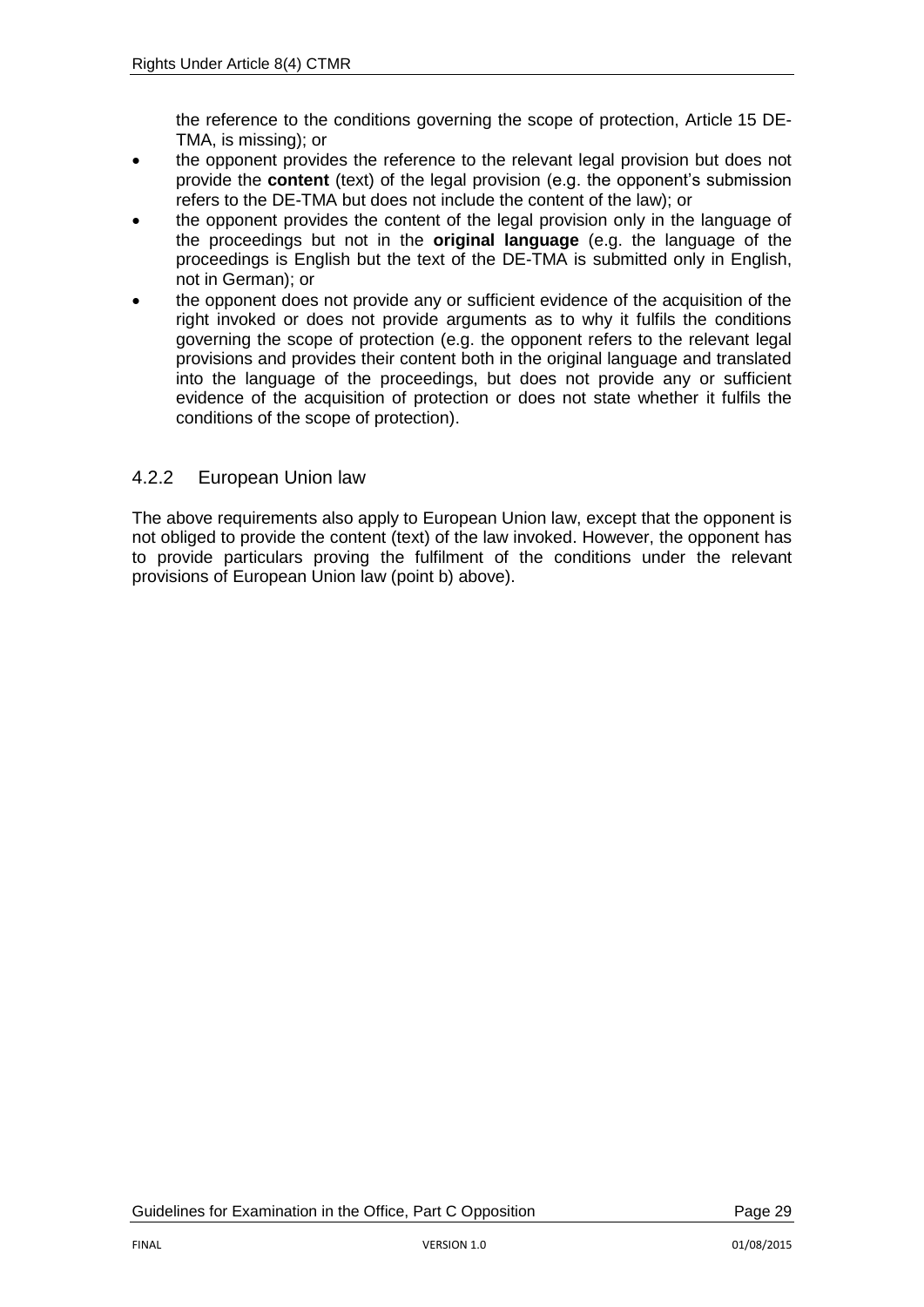# <span id="page-29-0"></span>TABLE ON NATIONAL RIGHTS THAT CONSTITUTE 'EARLIER RIGHTS' IN THE SENSE OF ARTICLE 8(4) CTMR

# **FOR INFORMATION PURPOSES<sup>20</sup>**

# **Table of Contents**

| 1           |  |
|-------------|--|
| $\mathbf 2$ |  |
| 3           |  |
| 4           |  |
| 5           |  |
| 6           |  |
| 7           |  |
| 8           |  |
| 9           |  |
| 10          |  |
| 11          |  |
| 12          |  |
| 13          |  |
| 14          |  |
| 15          |  |
| 16          |  |
| 17          |  |
| 18          |  |
| 19          |  |
| 20          |  |
| 21          |  |
| 22          |  |
| 23          |  |
| 24          |  |
| 25          |  |
| 26          |  |
|             |  |

Guidelines for Examination in the Office, Part C Opposition

<sup>&</sup>lt;sup>20</sup> The content of the Table is largely based on information and feedback from trade mark offices and user associations in 2013/2014. However, it is not a legal source and is made available for information purposes only. It may not contain the latest legislative developments or an exhaustive list of all national rights that can be invoked under Article 8(4) CTMR.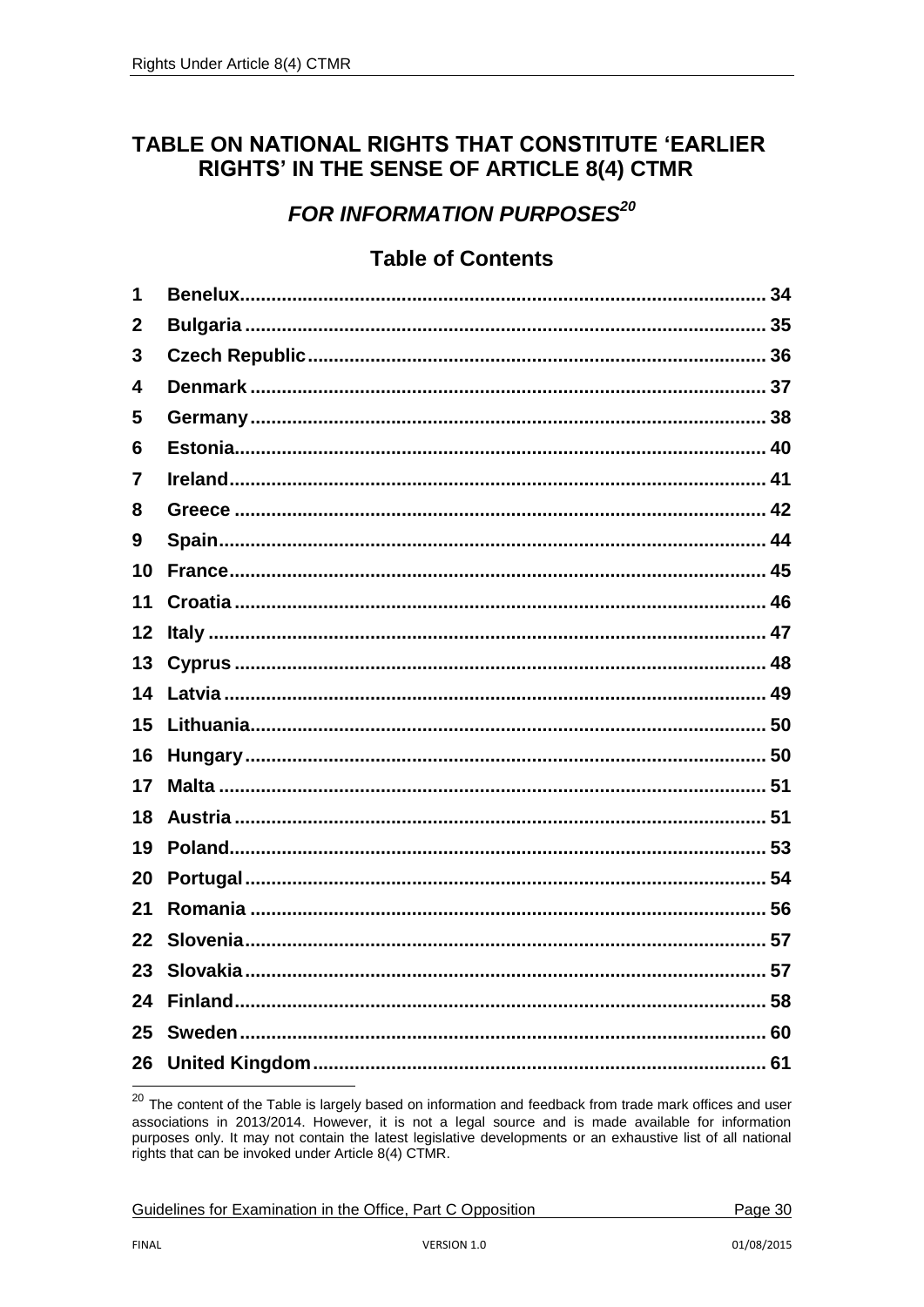# **1 Benelux**

# **1.1 Unregistered trade marks**

Unregistered trade marks (TMs) are not recognised under the uniform Benelux Convention on Intellectual Property (BCIP).

## **1.2 Other signs used in the course of trade**

For the Benelux territory each state must be considered separately.

#### 1.2.1 Belgium

#### **Trade name (nom commercial)/Company name (dénomination sociale)**

Article 2.19 BCIP Article 95 of 'Loi du 6 avril 2010 relative aux pratiques du marché et à la protection du consommateur' Article 1382 of the 'Code Civil' (Civil Code)

#### Conditions for protection

**Trade name** is acquired by its first use in trade. Protection is limited to the geographical area where the trade name or company name is used.

**Company name** is acquired, in principle, from the date of the establishment of the company. Protection extends to the whole national territory.

#### Rights conferred

Right to prohibit use of subsequent (registered) trade marks.

#### 1.2.2 Luxembourg

#### **Trade name (nom commercial)/company name (dénomination sociale)**

#### Article 2.19 BCIP

Article 14 of 'Loi du 30 juillet 2002 réglementant certaines pratiques commerciales, sanctionnant la concurrence déloyale et transposant la directive 97/55/CE du Parlement Européen et du Conseil modifiant la directive 84/450/CEE sur la publicité trompeuse afin d'y inclure la publicité comparative'

Guidelines for Examination in the Office, Part C Opposition **Page 31** Page 31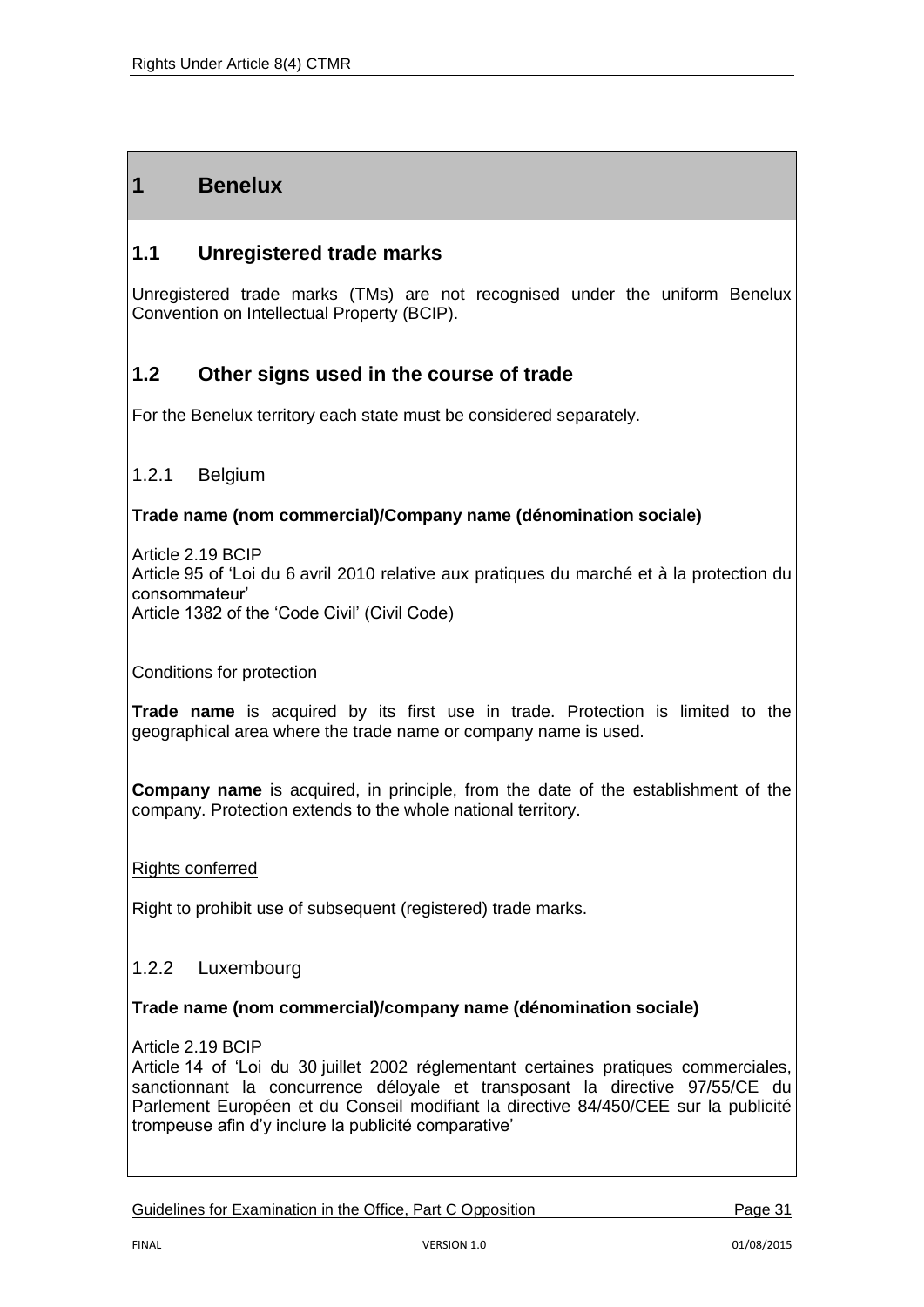#### Rights conferred

Right to prohibit use of subsequent (registered) trade marks.

### 1.2.3 Netherlands

#### **Trade name**

Article 2.19 BCIP Law of 5 July 1921 on trade names (Handelsnaamwet) Article 6:162, Dutch Civil Code (Burgerlijk Wetboek)

#### Conditions for protection

Right is acquired by the first use of the trade name in trade. Protection is limited to the geographical area where the trade name is used. Trade names may be registered voluntarily with the Trade Register at the Chamber of Commerce but doing so does not confer any rights on the owner. There is no particular requirement that the trade name be distinctive and non-descriptive.

Rights conferred (a) and conditions (b)

- (a) Right to prohibit use of subsequent (registered) trade marks.
- (b) Likelihood of confusion must be found.

# **2 Bulgaria**

## **2.1 Unregistered trade marks**

Unregistered trade marks (TMs) are protected in Bulgaria in two ways.

### **Unregistered TMs**

Article 12(6) Bulgarian Trade Mark Law on Marks and Geographical Indications (2010)

#### Conditions for protection

The TM must have been used in the course of trade in the territory of Bulgaria prior to the filing date of the contested trade mark.

Rights conferred (a) and conditions (b)

- (a) Right to prohibit registration of a subsequent trade mark.
- (b) The subsequent trade mark must be identical or similar and must cover identical or similar goods and/or services.

Guidelines for Examination in the Office, Part C Opposition Page 32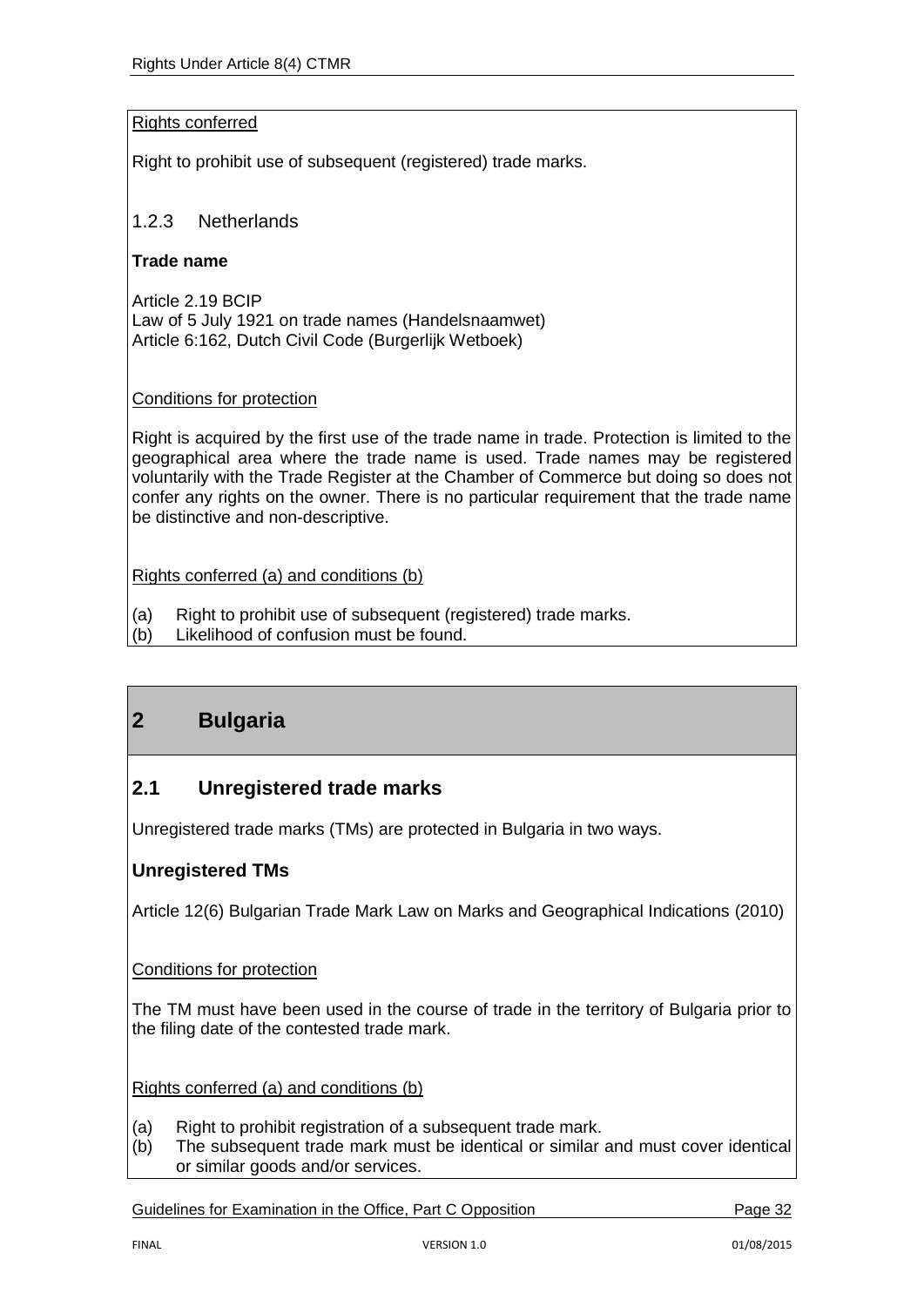### **Well-known TMs**

Article 12(2)7 Bulgarian Trade Mark Law on Marks and Geographical Indications (2010)

#### Conditions for protection

The TM must be well-known in the territory of Bulgaria within the meaning of Article 6bis of the Paris Convention prior to the filing date of the contested trade mark.

Rights conferred (a) and conditions (b)

- (a) Right to prohibit registration of a subsequent trade mark.
- (b) The subsequent trade mark must be identical or similar and must cover identical or similar goods and/or services.

## **2.2 Other signs used in the course of trade**

Other signs used in the course of trade are not included by Bulgarian trade mark law as prior rights that could form a basis for opposition.

# **3 Czech Republic**

## **3.1 Unregistered trade marks**

Unregistered trade marks are protected in the Czech Republic:

Article 7(1)(g) of the Czech Trade Marks Act (CZ-TMA).

#### Conditions for protection

Unregistered signs that have acquired distinctiveness through use in the course of trade of more than mere local significance prior to the filing of the contested application.

Rights conferred (a) and conditions (b)

- (a) Right to prohibit subsequent trade marks.
- (b) Signs must be identical or similar (interpreted as likelihood of confusion) and must cover identical or similar goods and/or services. Scope of protection is identical to that of a Czech registered mark.

Guidelines for Examination in the Office, Part C Opposition **Page 33**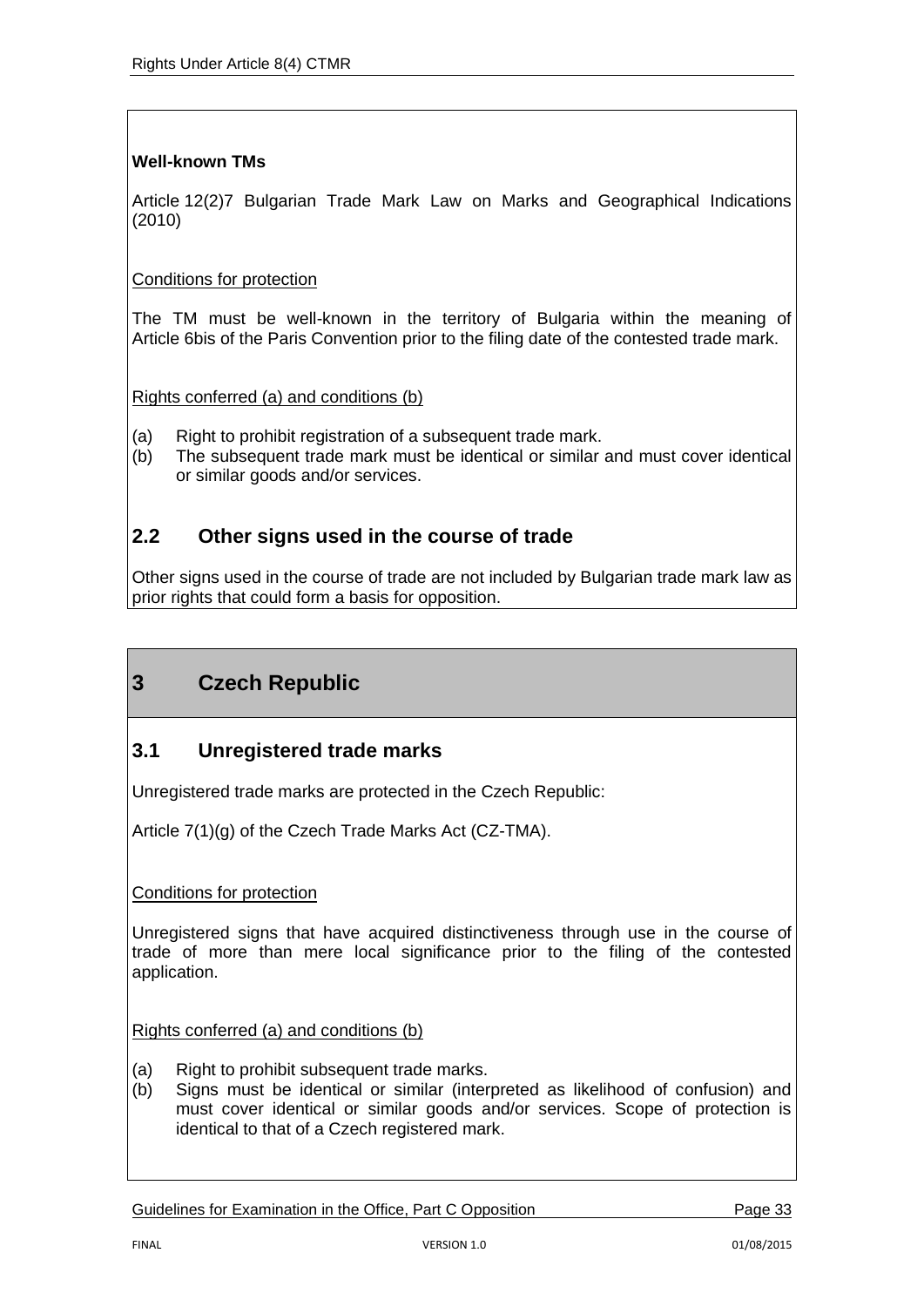# **3.2 Other signs used in the course of trade**

Article 7(1)(g) CZ-TML

#### **Trade names and other related signs (e.g. names of non-commercial organisations)**

#### Conditions for protection

These names/signs must have acquired distinctiveness through use in the course of trade of more than mere local significance prior to the filing of the contested application.

Rights conferred (a) and conditions (b)

- (a) Right to prohibit subsequent trade marks.
- (b) Signs must be identical or similar (interpreted as likelihood of confusion) and must cover identical or similar goods and/or services. Scope of protection is identical to that of a Czech registered mark.

# **4 Denmark**

## **4.1 Unregistered trade marks**

Unregistered trade marks (TMs) are protected in Denmark:

§ 3(1)(ii) of the Danish Trade Mark Act (DK-TML) § 4(1), (2) and § 15(4)(ii) DK-TML

Conditions for protection

Rights to an unregistered TM are acquired by starting to use the TM in Denmark.

Rights conferred (a) and conditions (b)

- (a) Right to prohibit use of subsequent (registered) TMs.
- (b) The unregistered TM must continue to be used for the goods and/or services for which it was first used. The scope of protection is the same as for Danish registered TMs, i.e. corresponding to Article 9(1)(a), (b) and (c) CTMR.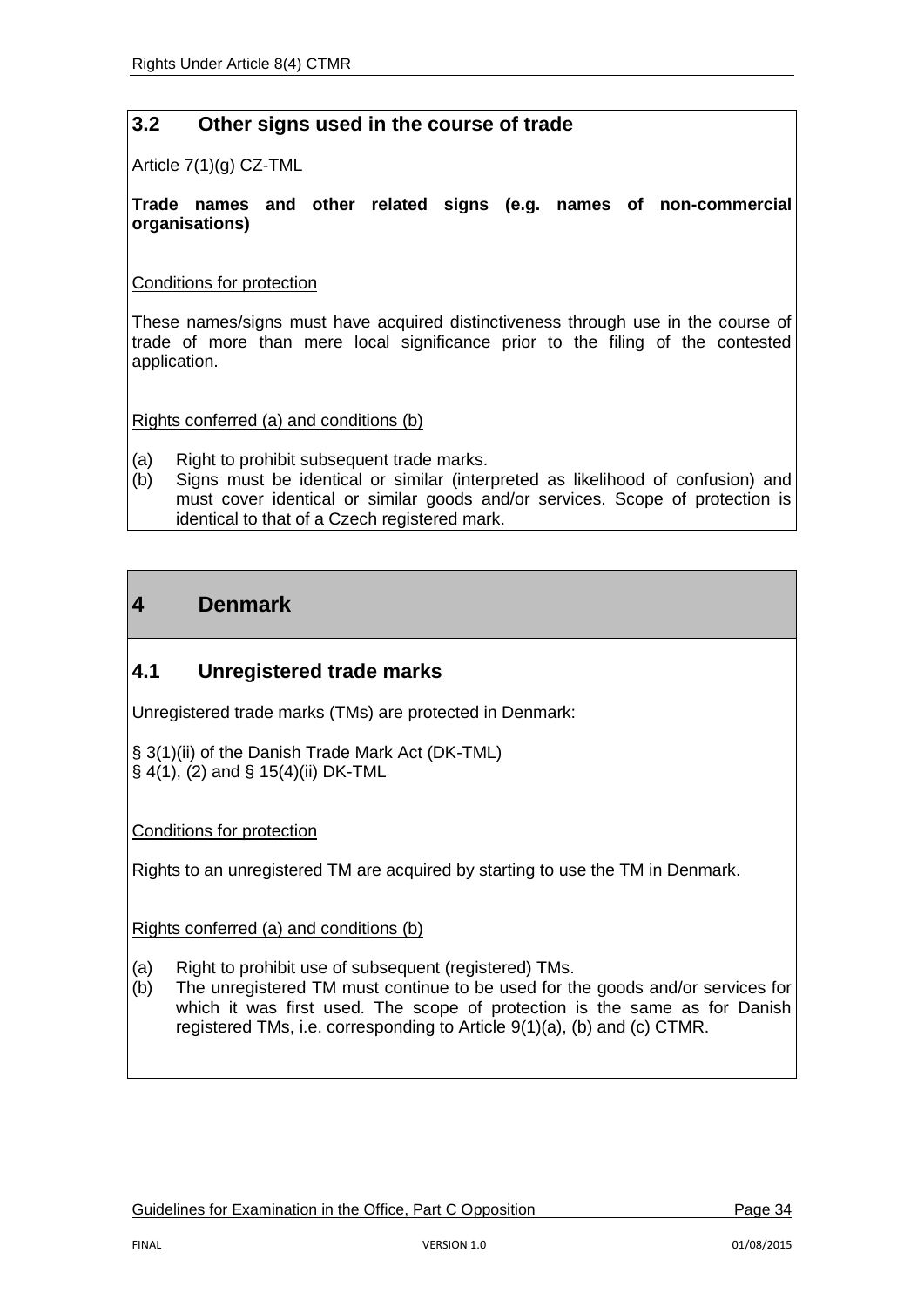# **4.2 Other signs used in the course of trade**

#### **Company names**

The term 'company name' is to be interpreted broadly and covers not only private companies such as private firms, limited liability companies, other commercial companies and secondary trade names but also foundations, unions, associations, museums and public institutions.

§ 18 Danish Marketing Practices Act

- § 2(ii) Danish Companies Act
- § 6(ii) Consolidated Act on Certain Commercial Undertakings

#### Conditions for protection

Company name protection does not require registration. However, the person concerned must have legal title to the company name.

#### Rights conferred (a) and conditions (b)

- (a) Right to prohibit use of subsequent (registered) trade marks.
- (b) Signs must be identical or similar.

#### **Signs used in the course of trade such as business names and shop facades**

The term 'signs used in the course of trade' is to be interpreted broadly and, according to Danish law, covers any commercial name or symbol that can serve as a connecting link between a business and its customers/users, including, inter alia, business names and shop facades.

§ 18 Danish Marketing Practices Act

# **5 Germany**

## **5.1 Unregistered trade marks**

§ 4 No 2 German Trade Mark Act (DE-TMA), § 12, 14 DE-TMA

Conditions for protection

Protection is acquired through use leading to recognition by the relevant public as a trade mark ('Verkehrsgeltung') (§4 No 2 DE-TMA). According to case-law, 20 to 25% recognition by the relevant public is normally sufficient, rising to 50% or more if a sign is not distinctive.

Guidelines for Examination in the Office, Part C Opposition **Page 35**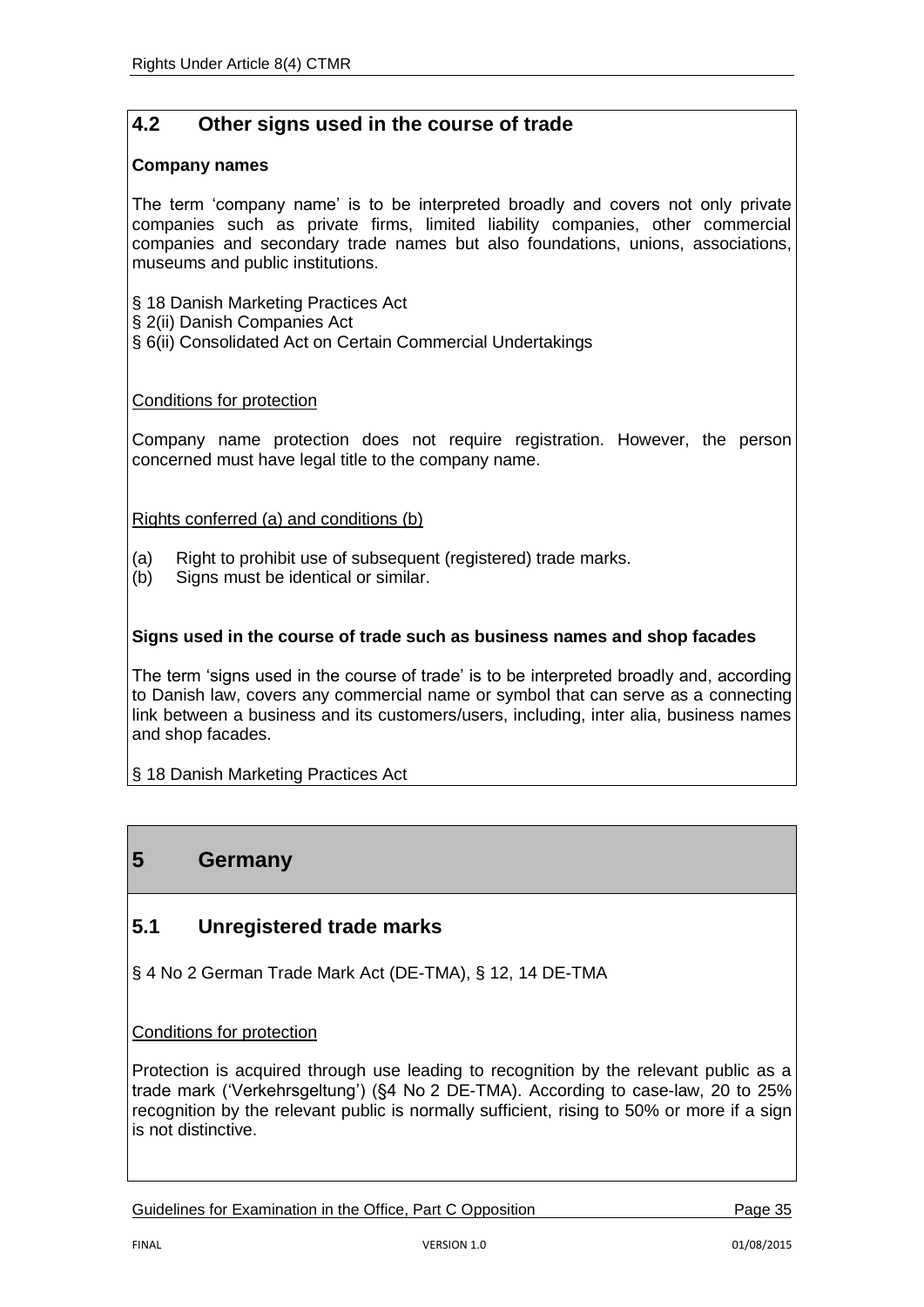- (a) Right to prohibit the use of a subsequent trade mark if recognition is established in the whole of Germany, i.e. not if recognition is only established for a particular town or region (§§ 12, 14 DE-TMA).
- (b) The same as for registered German trade marks, i.e. protection corresponds to Article 9(1)(a), (b) and (c) CTMR (§ 14(2) No 1, 2 and 3 DE-TMA).

# **5.2 Other signs used in the course of trade**

§5(1), (2), (3) DE-TMA

**Commercial designations** ('geschäftliche Bezeichnungen') is a broad category that includes the following.

**Company symbols** ('Unternehmenskennzeichen') are signs used in the course of trade as a name, company name or special designation of a business operation or enterprise. Business symbols and other signs that are intended to distinguish one business operation from others and are regarded as symbols of the business operation by the relevant public are deemed equivalent to the special designation of a business operation.

A **name or firm** is a trader's official or officially registered designation. A business symbol is a sign used by a trader to identify its business or undertaking as such, which functions as the name of the business or enterprise.

**Titles of works** are the names or special designations of printed publications, cinematic works, music works, stage works or other comparable works. This can be an individual work, a series of works, or a periodical publication. This also includes titles of radio or television series, computer games and video games, possibly also computer programs. It is not required that the work designated by the title is protected under copyright law.

Conditions for protection

**Company symbols** – If the sign is inherently distinctive, protection is acquired through use in the course of trade as a company symbol. According to case-law the required degree of inherent distinctiveness is low. 'Use in the course of trade as a company symbol' covers every external business activity in Germany aimed at long-term commercial activity. If the sign is not inherently distinctive, protection is acquired through recognition as a sign of the undertaking by the relevant public ('Verkehrsgeltung').

**Business symbols and other signs for distinguishing business operations** – Protection is acquired through recognition as a sign of the undertaking by the relevant public.

**Titles of works**: if the title of work is inherently distinctive, acquisition through use in the course of trade, i.e. normally as from the appearance of the work. The required degree of inherent distinctiveness is low. If the work title is not inherently distinctive, acquisition of the right through market recognition ("Verkehrsgeltung").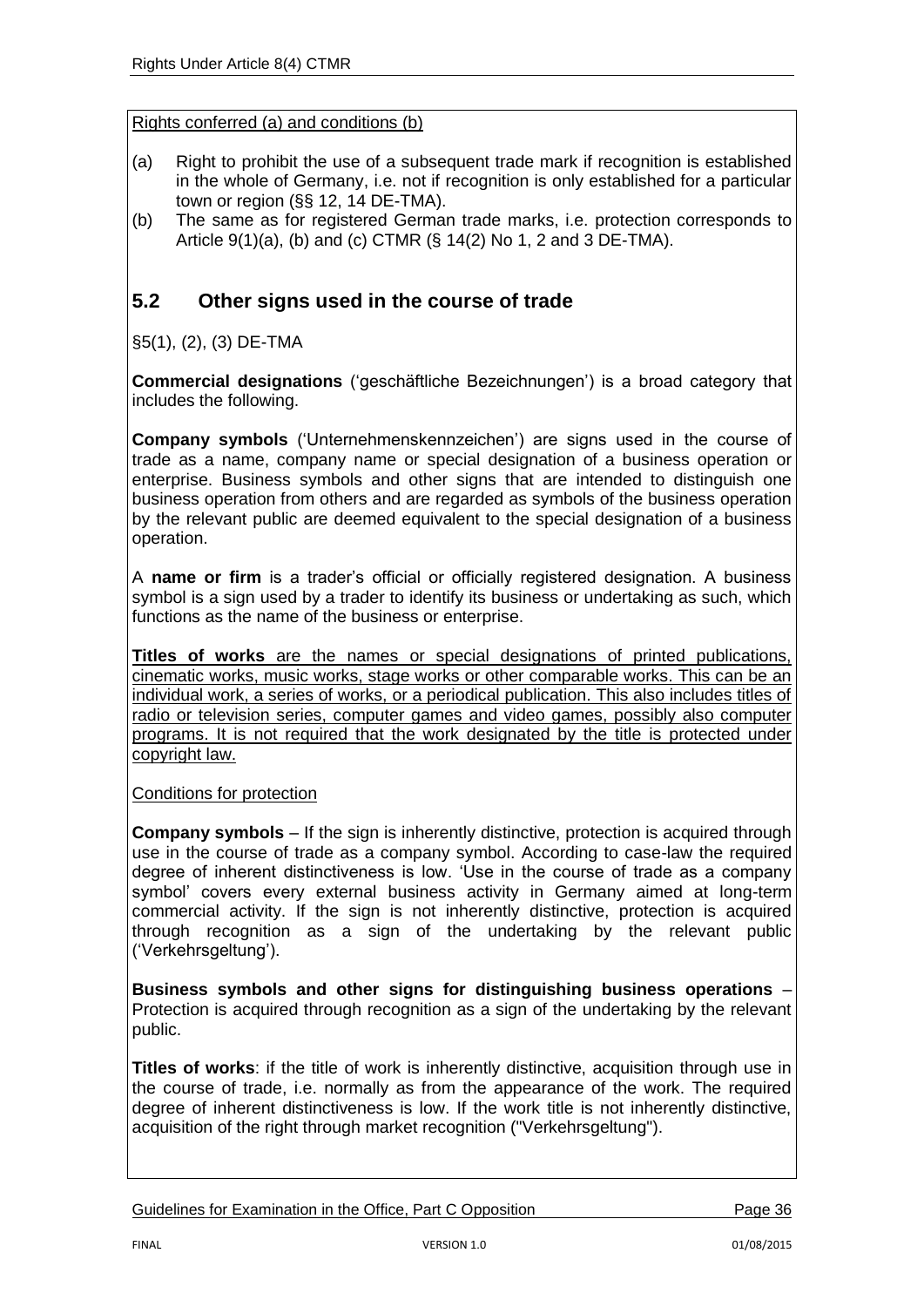- (a) Right to prohibit use of a subsequent trade mark.
- (b) Likelihood of confusion (§ 15(2) DE-TMA); in the case of a business designation with reputation, if use would take unfair advantage of, or would be detrimental to, the distinctive character or repute of a commercial designation (§ 15(3) DE-TMA).

# **6 Estonia**

### **6.1 Unregistered trade marks**

Unregistered trade marks are not protected under Estonian law unless the marks are considered to be well-known in Estonia within the meaning of Article  $6^{bis}$  of the Paris Convention.

### **6.2 Other signs used in the course of trade**

#### **Business names**

Article 10(1)(4) of the Estonian Trade Mark Act (EST-TMA)

#### Conditions for protection

Entry in the commercial register prior to the filing date of the application, the date of international registration or the priority date. Protection for a business name is acquired from the date of entry in the commercial register.

Rights conferred (a) and conditions (b)

- (a) Right to prohibit use of subsequent (registered) trade marks.
- (b) Signs must be identical or similar and the area of activity for which a notation has been made in the commercial register must include the goods and/or services for which the contested trade mark is used or is going to be used (designates).

#### **Names of proprietary medicinal products**

Article 10(1)(5) EST-TMA

#### Conditions for protection

The names must be registered in Estonia prior to the filing date of the trade mark application, the date of international registration or the date of priority.

Guidelines for Examination in the Office, Part C Opposition **Page 37** Page 37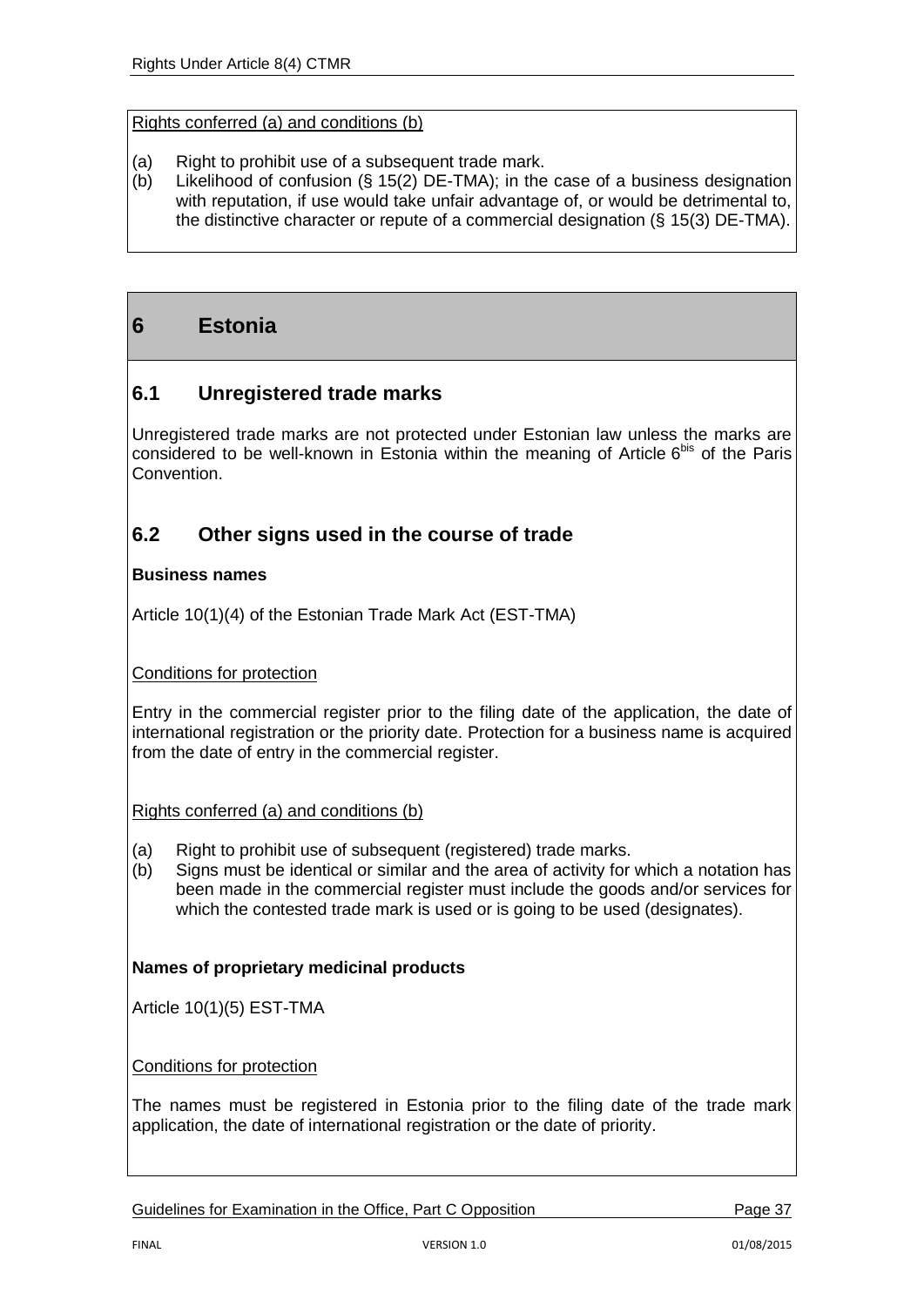- (a) Right to prohibit use of subsequent (registered) trade marks.
- (b) The contested sign must be identical or confusingly similar to the name of a proprietary medicinal product registered in Estonia and the goods for which the trade mark is used or is going to be used must belong to the field of medicine.

# **7 Ireland**

# **7.1 Unregistered trade marks**

Unregistered trade marks (TMs) used in the course of trade are protected in Ireland.

Section 10(4)(a) IE-TMA

#### Conditions for protection

Must be used in the course of trade if protected by any rule of law, including that of passing off.

Rights conferred (a) and conditions (b)

- (a) Right to prohibit the use of subsequent trade mark if protected by any rule of law, in particular the law of passing off.
- (b) The later sign must constitute a misrepresentation likely to lead to deception or confusion, with consequent likelihood of damage to the goodwill or business of the proprietor of the earlier sign. The plaintiff must prove that its goodwill and business suffered or are likely to suffer damage as a result of the defendant's activities.

The action for passing off is based upon goodwill acquired by use of the earlier sign. Goodwill is sometimes referred to as reputation. In Ireland, goodwill can be acquired without necessarily trading within the territory, provided that a reputation in Ireland or customers in Ireland can be proven. The tort arises if a later sign constitutes a misrepresentation likely to lead to deception or confusion, with consequent likelihood of damage to the goodwill or business of the proprietor of the earlier sign. The law is explained in 'Intellectual Property Law in Ireland' by Robert Clark, Shane Smyth, Niamh Hall, Bloomsbury Professional, 3rd edition 2010 (see http://www.bloomsburyprofessional.com/1155/Bloomsbury-Professional-Intellectual-Property-Law-in-Ireland-3rd-edition.html).. Authoritative statements of the law are found in court judgments, for example in *C. & A. Modes vs C. & A.* (*Waterford*) [1978] Fleet Street Reports 126; *Adidas K.G. v. O'Neill & Co Limited* [1983] Fleet Street Reports 76; *Guiness Ireland Group v. Kilkenny Brewing Co Limited* [2000] Fleet Street Reports 112; *Allergan Inc.* v *Ocean Healthcare Ltd* [2008] IEHC 189; *Jacob Fruitfield Food Group Ltd* v *United Biscuits (UK) Ltd* [2007] IEHC 368; and *McCambridge* v *Brennan Bakeries Ltd* [2012] IESC 46.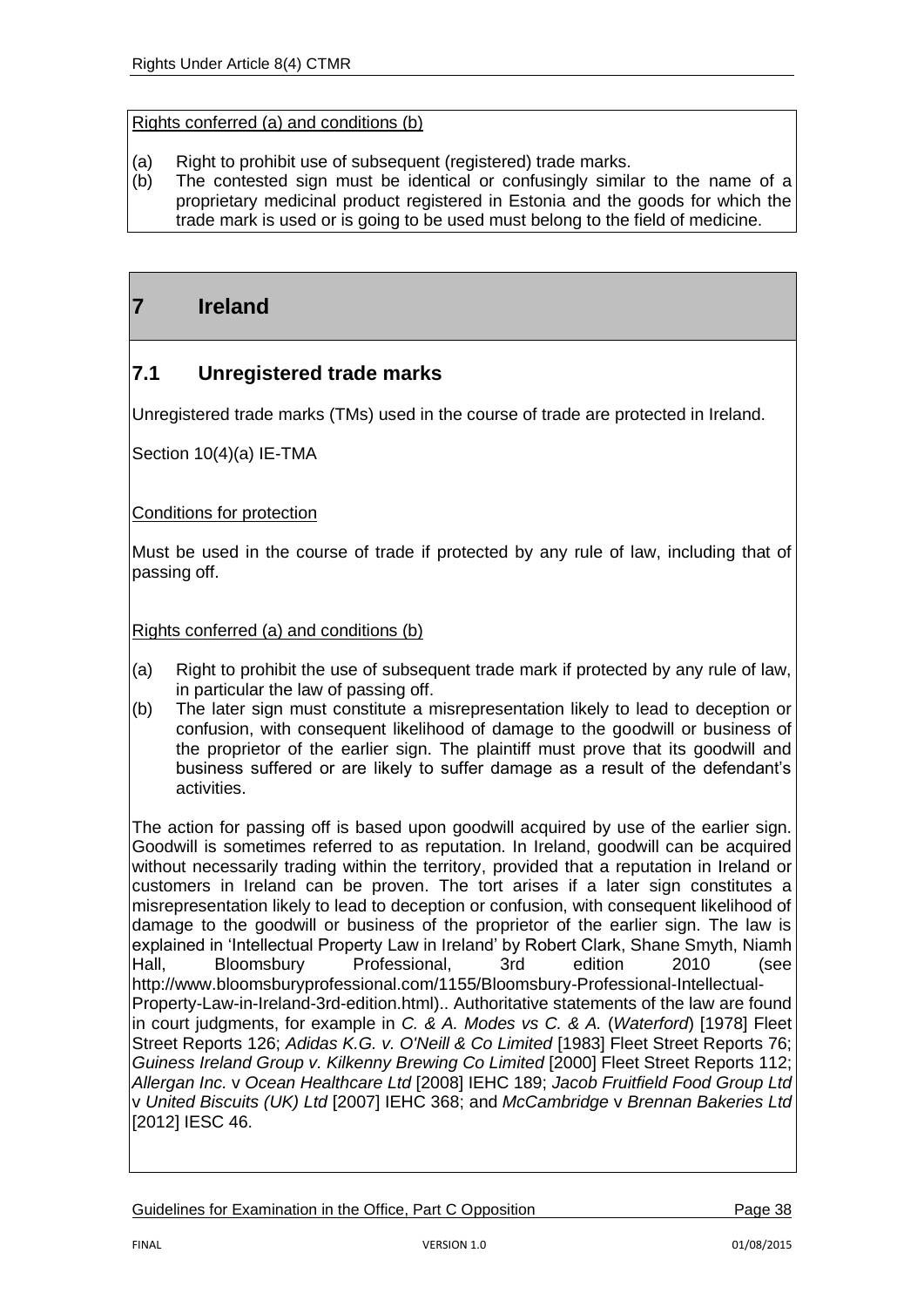# **7.2 Other signs used in the course of trade**

#### **Business sign used in the course of trade**

Section 10(4)(a) and (5), IE-TMA

Right to prohibit use of subsequent TMs if protected by any rule of law, in particular the law of passing off. On the law of passing off, see remarks above under point A.

Conditions for protection

As under Section 7.1 above.

#### a) Rights conferred (a) and conditions (b)

As under Section 7.1 above.

## **8 Greece**

## **8.1 Unregistered trade marks**

There are two sets of provisions dealing with the protection of unregistered trade marks and related signs: (a) trade mark law confers on the owner the right to prohibit registration of a later trade mark, whereas (b) the law on unfair competition and other specific provisions deal with the issue of use. As the complementary application of trade mark law for any matter not directly dealt with in other statutes is generally accepted, both sets of rules are indicated.

Article 124(3)(a) GR-TML (Law No 4072/2012); Article 13(1) of Law 146/1914 on Unfair **Competition** 

#### Conditions for protection

Protection is acquired through use in the course of trade. If not inherently distinctive, unregistered trade marks must also be 'established in the market'.

Rights conferred (a) and conditions (b)

- (a) Right to prohibit registration of a subsequent trade mark.
- (b) Prior use, likelihood of confusion as to origin.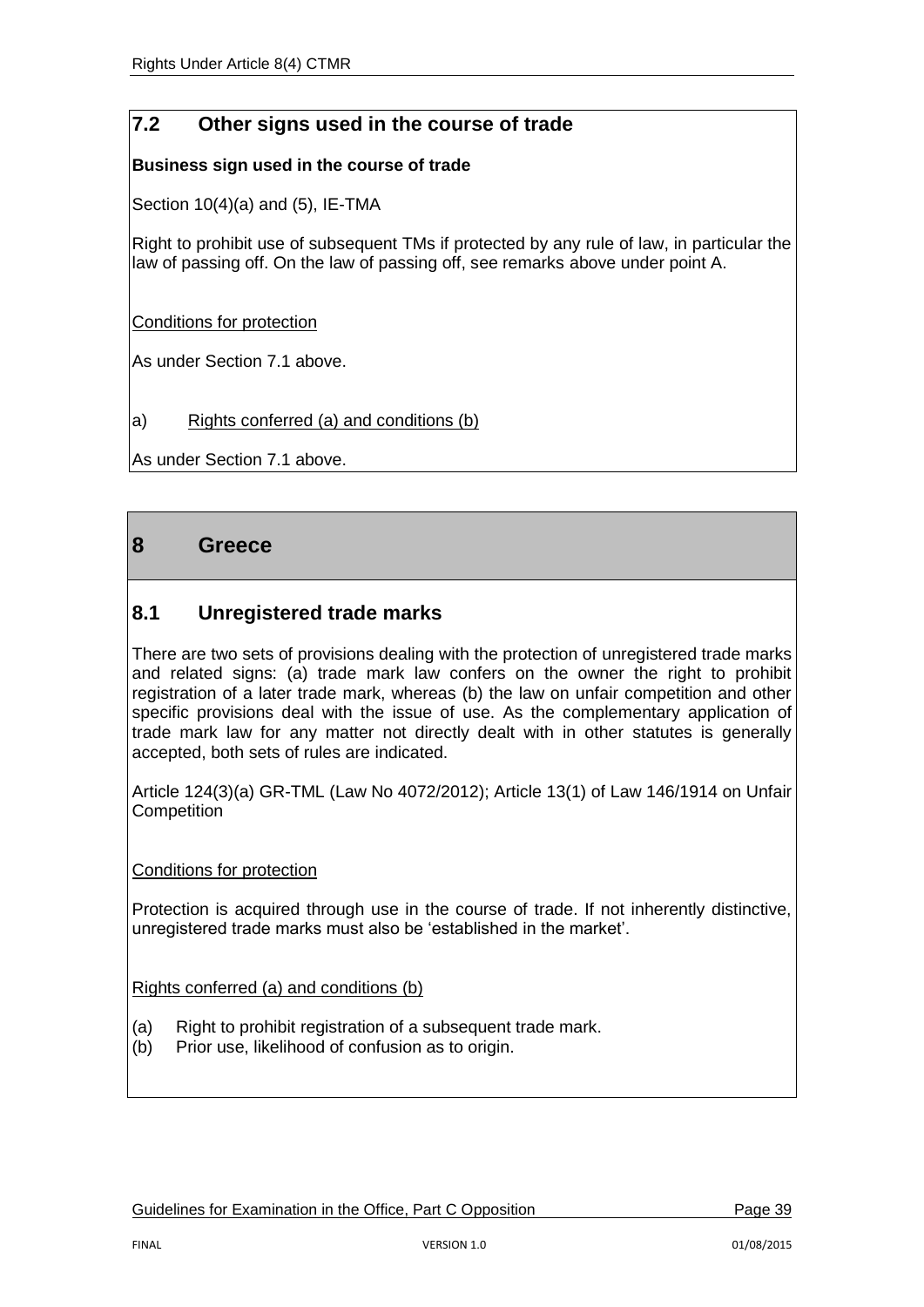# **8.2 Other signs used in the course of trade**

#### **Company names**

Article 58 Civil code Articles 4-8 Law 1089/1980, as amended by 1746/1988

#### Conditions for protection

Protection is acquired exclusively through use in the course of trade. Registration is not relevant for protection; it only serves administrative purposes.

Rights conferred (a) and conditions (b)

- (a) Right to prohibit subsequent trade marks.
- (b) Prior use, likelihood of confusion as to origin.

#### **Trade names and commercial establishment insignia**

Article 124(3)(a) GR-TML (Law No 4072/2012) Article 13(1)(2) Law 146/1914 on Unfair Competition

#### Conditions for protection

Protection is acquired exclusively through use in the course of trade. If not inherently distinctive, the trade name or insignia must also be 'established in the market'.

#### Rights conferred (a) and conditions (b)

- (a) Right to prohibit subsequent trade marks.
- (b) Prior use, likelihood of confusion as to origin.

#### **Other distinctive signs**

Article 124(3)(a) GR-TML

The peculiar shape of the goods or of their packaging, as well as the peculiar get-up or decoration thereof (Iδιαίτερος διασχηματισμός, διακόσμηση).

#### Conditions for protection

The signs must be known in the relevant commercial sector as product identifiers of a given trader. Protection is acquired through use in the course of trade. The signs must be capable of performing a trade mark-like function (i.e. they must have distinctive character as a result of a certain degree of originality).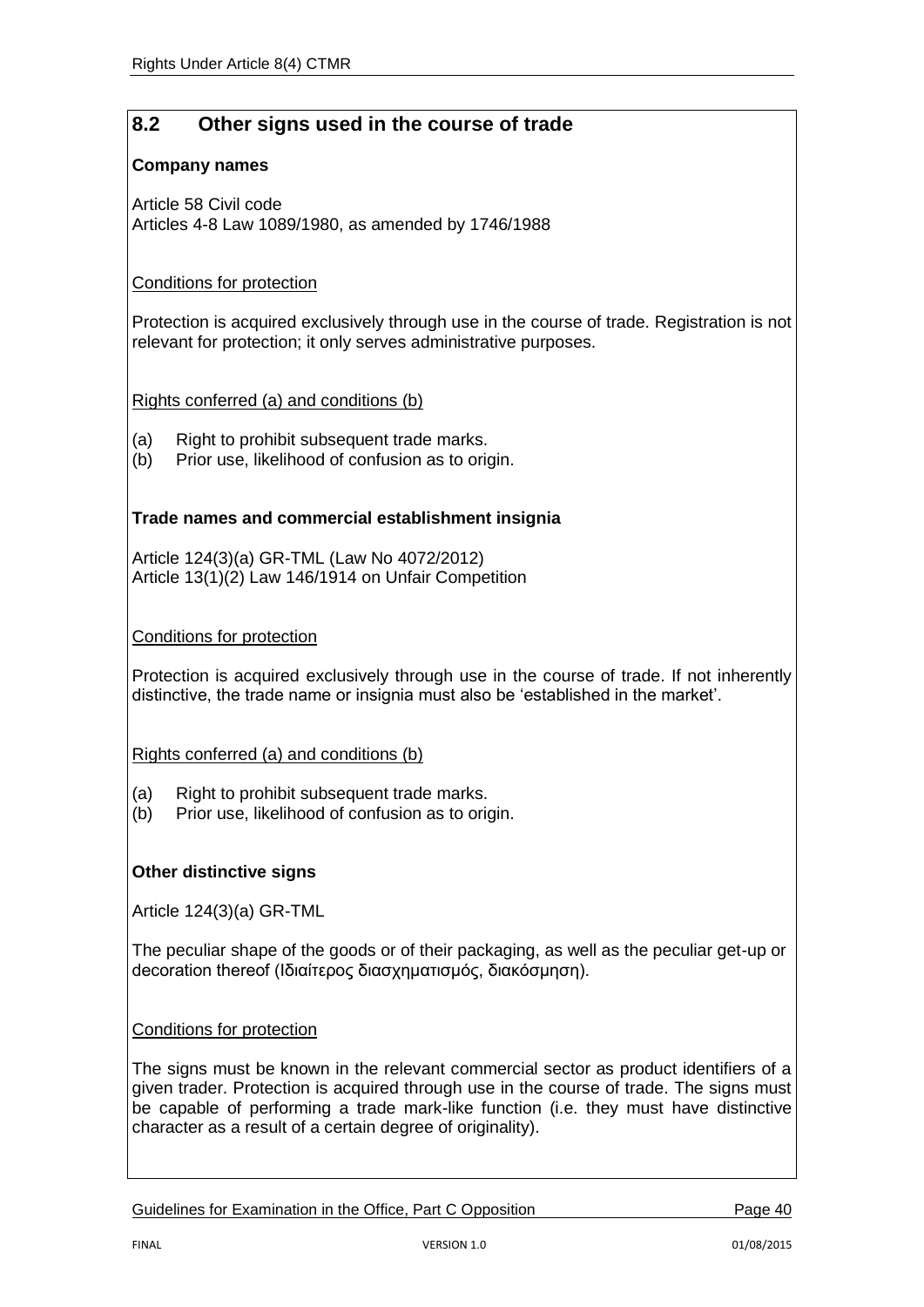- (a) Right to prohibit subsequent trade marks.
- (b) Prior use, likelihood of confusion as to origin.

General note: All the exclusive signs referred to above are also protected under **Article 1 of Law 146/1914 on 'Unfair Competition'**, especially as regards infringing acts not covered by the above provisions (e.g. **protection of reputed signs for dissimilar goods** – dilution of, or unfair advantage to, their distinctiveness or repute, that is, where likelihood of confusion is not relevant).

# **9 Spain**

## **9.1 Unregistered trade marks**

Unregistered trade marks are not protected in Spain unless they are considered to be well known in Spain within the meaning of Article 6<sup>bis</sup> of the Paris Convention.

# **9.2 Other signs used in the course of trade**

#### **Business names (Nombres comerciales)**

Article  $7(1)(a)$  and  $(b)$ ,  $7(2)(a)$  and  $(b)$  ES -TML

Conditions for protection

The name must be registered or applied for at the Spanish Patent and Trade Mark Office.

Rights conferred (a) and conditions (b)

- (a) Right to oppose and prohibit the use of subsequent trade marks.
- (b) Identical or similar signs and identical or similar goods or services and likelihood of confusion.

**Business names, designations or corporate names of legal persons** Article 9(1)(d) ES–TML

Conditions for protection

The names do not have to be registered or applied for at the Spanish Patent and Trade Mark Office provided that they identify a person (enterprise) for the purposes of trade. Evidence of use or evidence that the sign is well known in the national territory must be provided.

Guidelines for Examination in the Office, Part C Opposition **Page 41** Page 41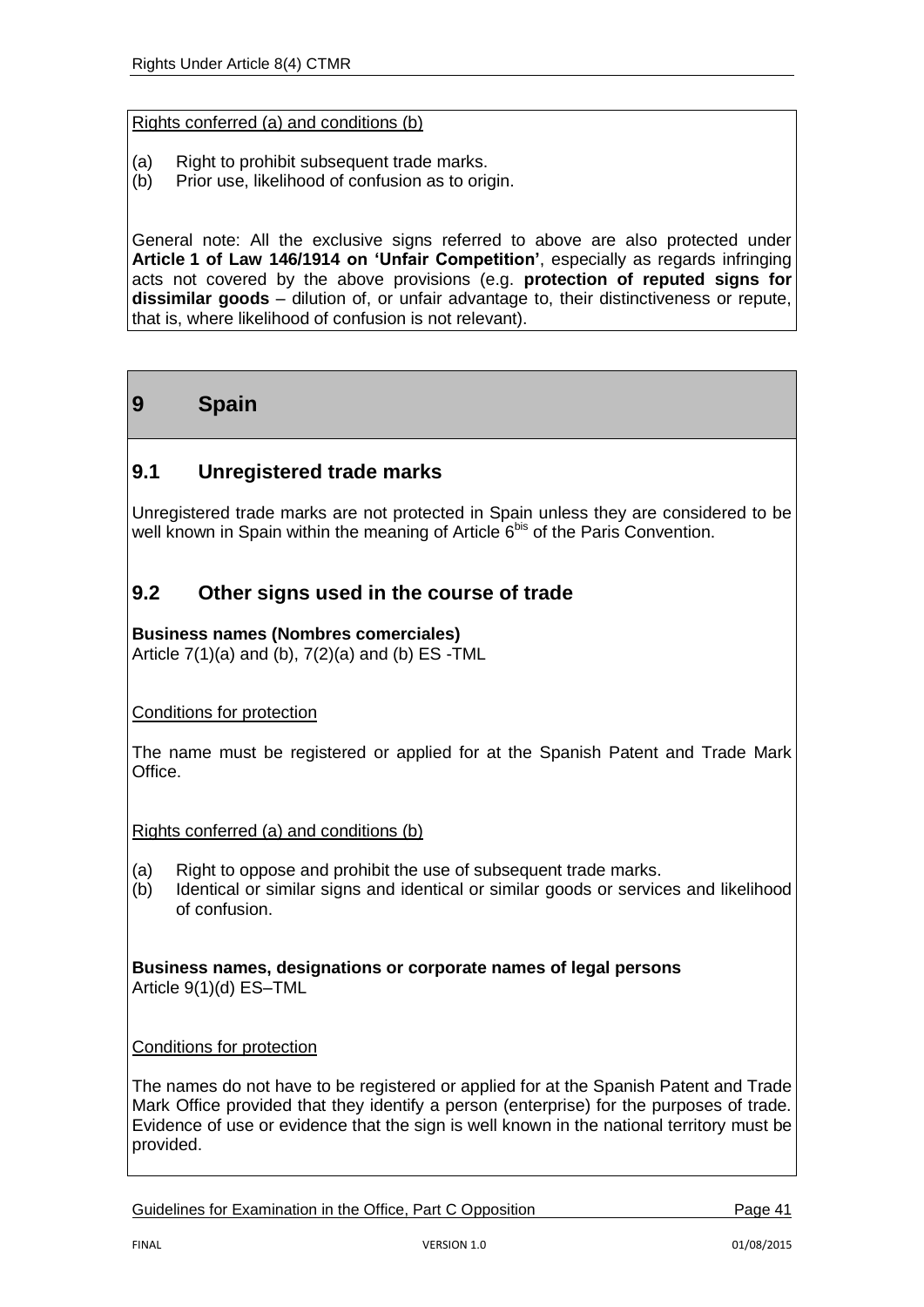- (a) Right to prohibit the use of subsequent trade marks.
- (b) Identical or similar signs and identical or similar goods or services and likelihood of confusion.

# **10 France**

## **10.1 Unregistered trade marks**

Unregistered trade marks are not recognised under French law with the exception of well-known trade marks in the sense of Article 6bis of the Paris Convention (Article L711-4(a) French Intellectual Property Code (FR-IP CODE))

### **10.2 Other signs used in the course of trade**

Article L711-4 FR-IP Code provides a non exhaustive list of signs that, if qualified as earlier, might prohibit use of a later trade mark.

**Company name or style of a company** ('dénomination sociale', "raison sociale")

Article L711-4(b) FR-IP Code

Conditions for protection

Protection of the company name is acquired upon completion of the documents founding the company. Must be known throughout the French territory.

Rights conferred (a) and conditions (b)

- (a) Right to prohibit use of a subsequent trade mark.
- (b) There must be a risk of confusion in the mind of the public.

**Trade name** (nom commercial)

Article L711-4(c) FR-IP CODE

Conditions for protection

Protection acquired from first use in trade.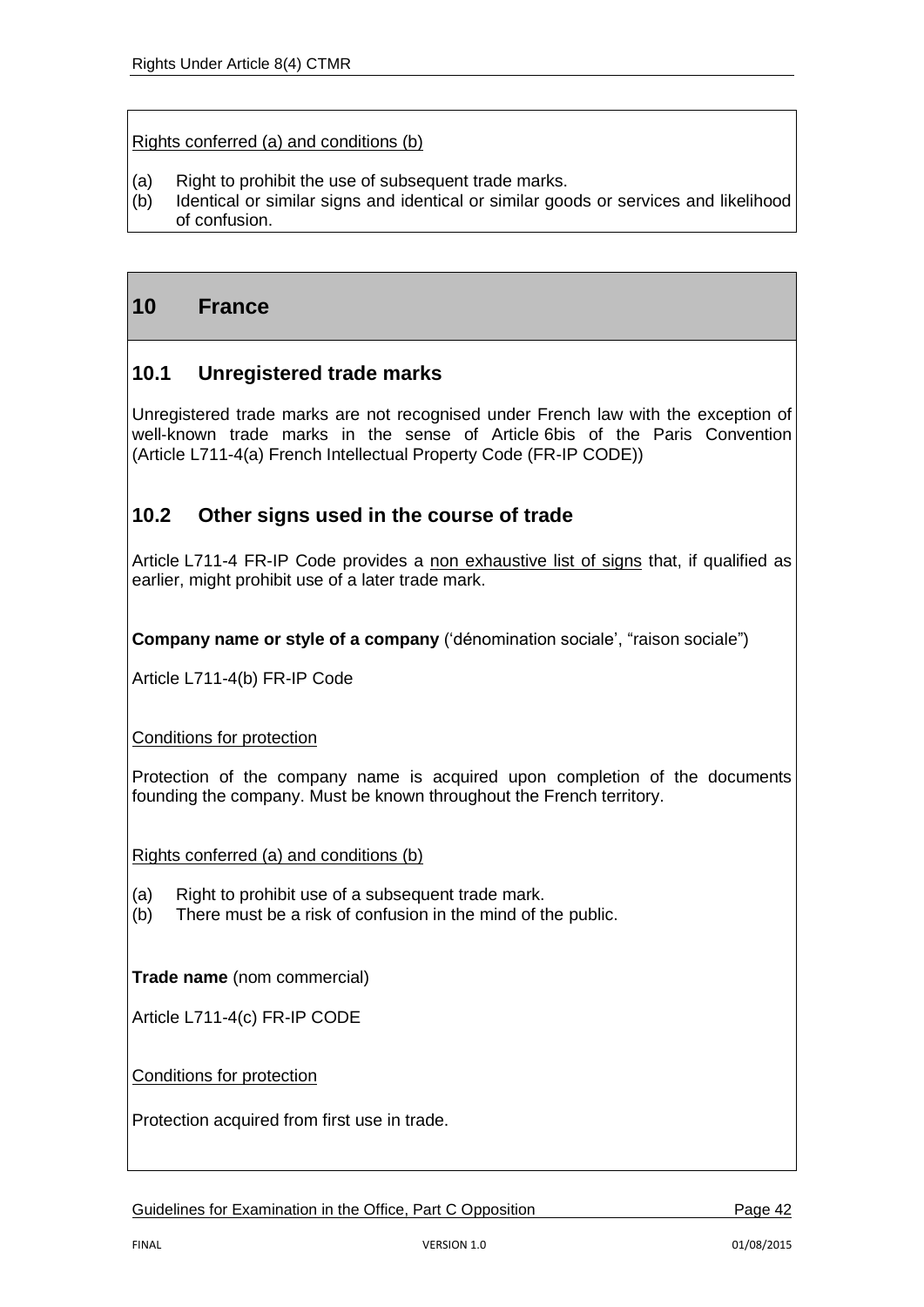- (a) Right to prohibit use of a subsequent trade mark.
- (b) There must be a risk of confusion in the mind of the public.

**Business sign** ('enseigne')

Article L711-4(c) FR-IP CODE

Conditions for protection

Protection acquired from first use in trade. Must be known throughout the territory of France (enseigne notoire).

Rights conferred (a) and conditions (b)

- (a) Right to prohibit use of a subsequent trade mark.
- (b) There must be a risk of confusion in the mind of the public.

**Domain names** ('noms de domaine')

Conditions for protection

The domain name is protected when it is reserved and used.

Rights conferred (a) and conditions (b)

- (a) Right to prohibit use of a subsequent trade mark for identical or similar products and/or in the event of unfair advantage or dilution of reputations.
- (b) There must be a likelihood of confusion or damage to first user.

# **11 Croatia**

## **11.1 Unregistered trade marks**

Unregistered trade marks are protected in Croatia. Article 6(2), (4) Croatian Trade Marks Act and the Act on Amendments to the Trade Mark Act

#### Conditions for protection

The unregistered trade mark must be **well-known** in the Republic of Croatia prior to the filing/priority date of the contested trade mark in the sense in which the words 'wellknown' are used in Article 6<sup>bis</sup> of the Paris Convention.

Guidelines for Examination in the Office, Part C Opposition **Page 43** Page 43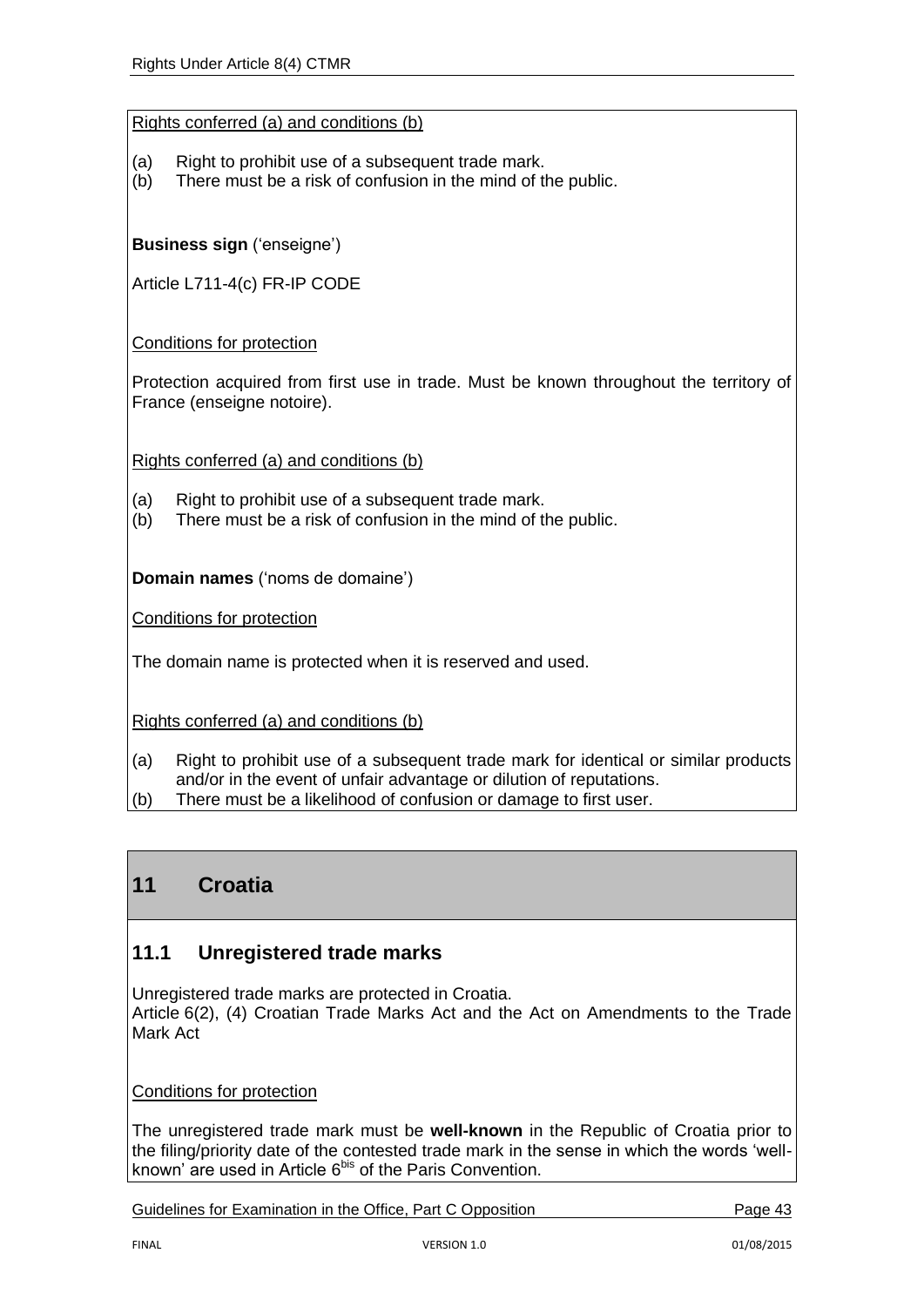- (a) Right to oppose the registration of a subsequent trade mark.
- (b) The subsequent trade mark must be identical or similar and have applied for identical or similar goods and/or services.

# **11.2 Other signs used in the course of trade**

#### **Earlier firm**

Article 6(6) Croatian Trade Marks Act and the Act on Amendments to the Trade Mark Act

Conditions for protection

It must be registered.

Rights conferred (a) and conditions (b)

- (a) Right to oppose the registration of a subsequent trade mark.
- (b) The firm or the essential part thereof must be identical or similar to the sign in respect of which registration is sought, and the goods and/or services must be identical or similar, unless the applicant had the identical or similar firm at the time of filing the application for registration of a trade mark.

# **12 Italy**

## **12.1 Unregistered trade marks**

An **unregistered trade mark** ('marchio di fatto') is defined as a sign known as a trade mark or as a sign that is distinctive for manufactured goods or services on the market. Prior use must be notoriously known.

Article 12(1)(a) IT-IP CODE

Conditions for protection

The unregistered trade mark must be used to the extent that it is 'notoriously known throughout Italy or a substantial part thereof.

Rights conferred (a) and conditions (b)

(a) Right to prohibit use of subsequent trade marks.

Guidelines for Examination in the Office, Part C Opposition **Page 44** Page 44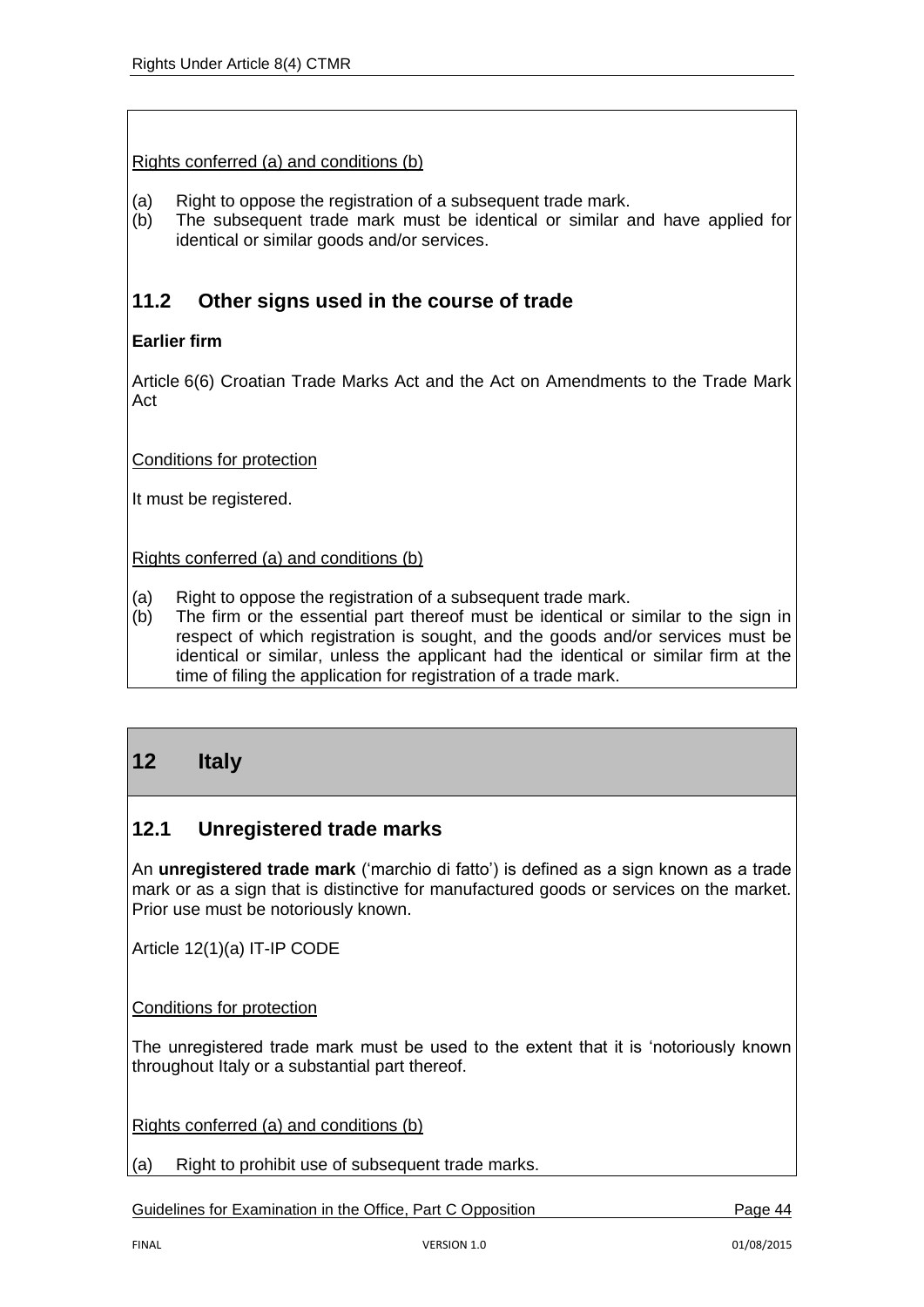(b) Identical or similar signs and identical or similar goods or services and likelihood of confusion including likelihood of association.

# **12.2 Other signs used in the course of trade**

Article 12(1)(b) IT-IP Code

**Company name, corporate name, trade name or business signs, domain name adopted by others** ('ditta', 'denominazione sociale', 'ragione sociale', 'insegna', 'nome a dominio')

Conditions for protection

Used to the extent that it is 'notoriously known throughout Italy or a substantial part thereof.

Rights conferred (a) and conditions (b)

- (a) Right to prohibit use of subsequent trade mark, provided it is known by the relevant public throughout Italy or a substantial part thereof.
- (b) Identical or similar signs and identical or similar goods or services and likelihood of confusion including likelihood of association.

# **13 Cyprus**

## **13.1 Unregistered trade marks**

Unregistered trade marks are not recognised under the law of Cyprus.

# **14 Latvia**

## **14.1 Unregistered trade marks**

Unregistered trade marks are protected in Latvia. Article 9(3) No 4 LV-TML

#### Conditions for protection

The unregistered mark must have been used in good faith and lawfully prior to the date of filing of the application for registration of the trade mark (or the priority date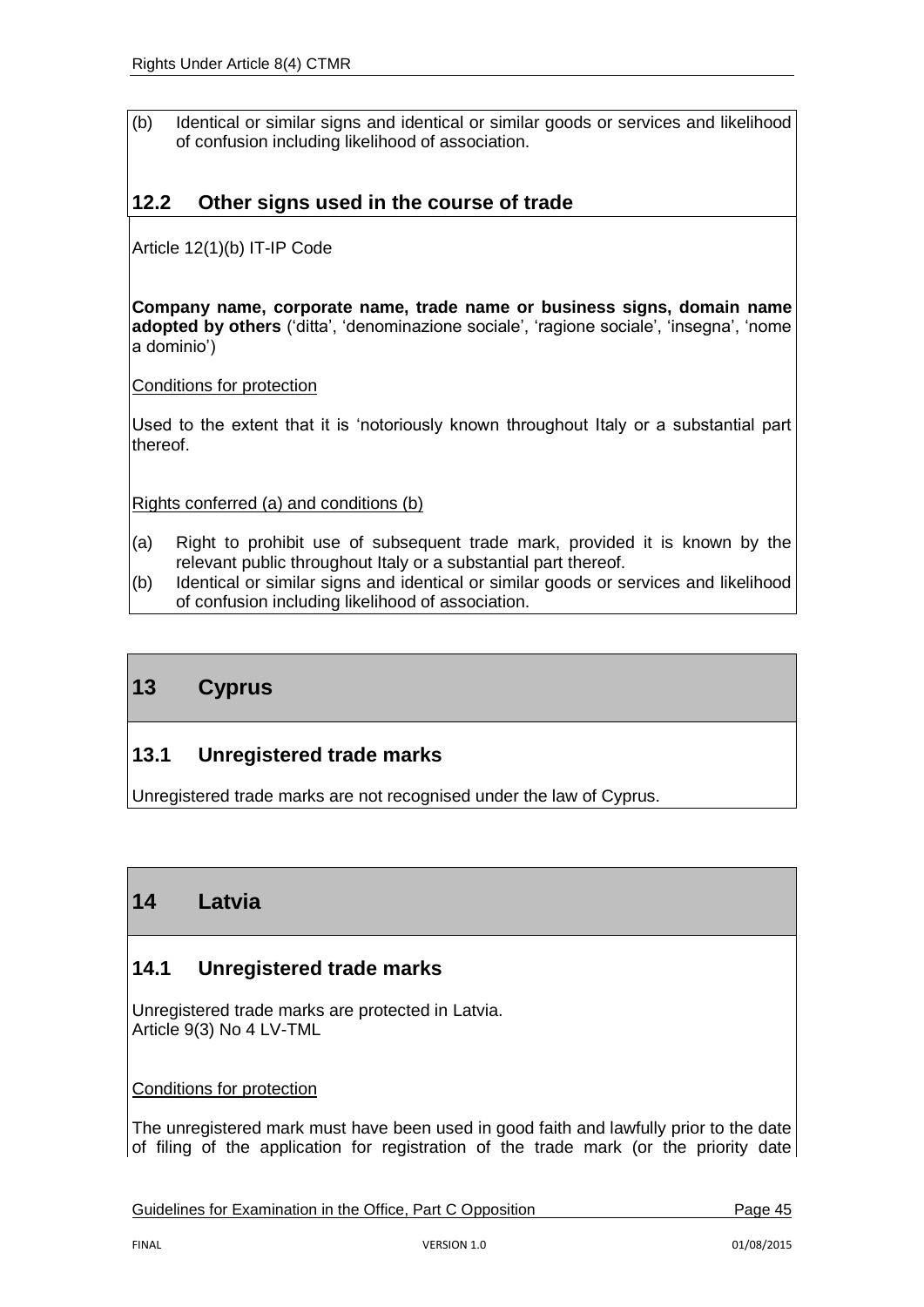respectively) in commercial activities in Latvia in connection with identical or similar goods or services.

Rights conferred (a) and conditions (b)

- (a) Right to prohibit subsequent trade marks.
- (b) Identical or similar signs and identical or similar goods or services; use of the subsequent trade mark must also be capable of misleading consumers as to the origin of the goods and services.

### **14.2 Other signs used in the course of trade**

**Trade names** originating in Latvia or in a foreign country **(commercial designations, names of a mass medium, or other similar signs)** that are well-known in Latvia.

Article 9(3) No 3, LV-TML

Conditions for protection

The trade name must be acquired through fair and lawful use in the course of trade in Latvia before the filing/priority date of a subsequent trade mark used in an identical or similar business sector. A 'well-known' trade name must have become well known in Latvia before the filing/priority date of the subsequent trade mark.

Rights conferred (a) and conditions (b)

- (a) Right to prohibit subsequent trade marks.
- (b) The signs must be the same or confusingly similar and must cover identical or similar goods and services.

# **15 Lithuania**

## **15.1 Unregistered trade marks**

Article 7(1), (3), 9 LT-TML.

Conditions for protection

Unregistered trade marks are protected only if recognised as well known by a court decision.

Guidelines for Examination in the Office, Part C Opposition **Page 46**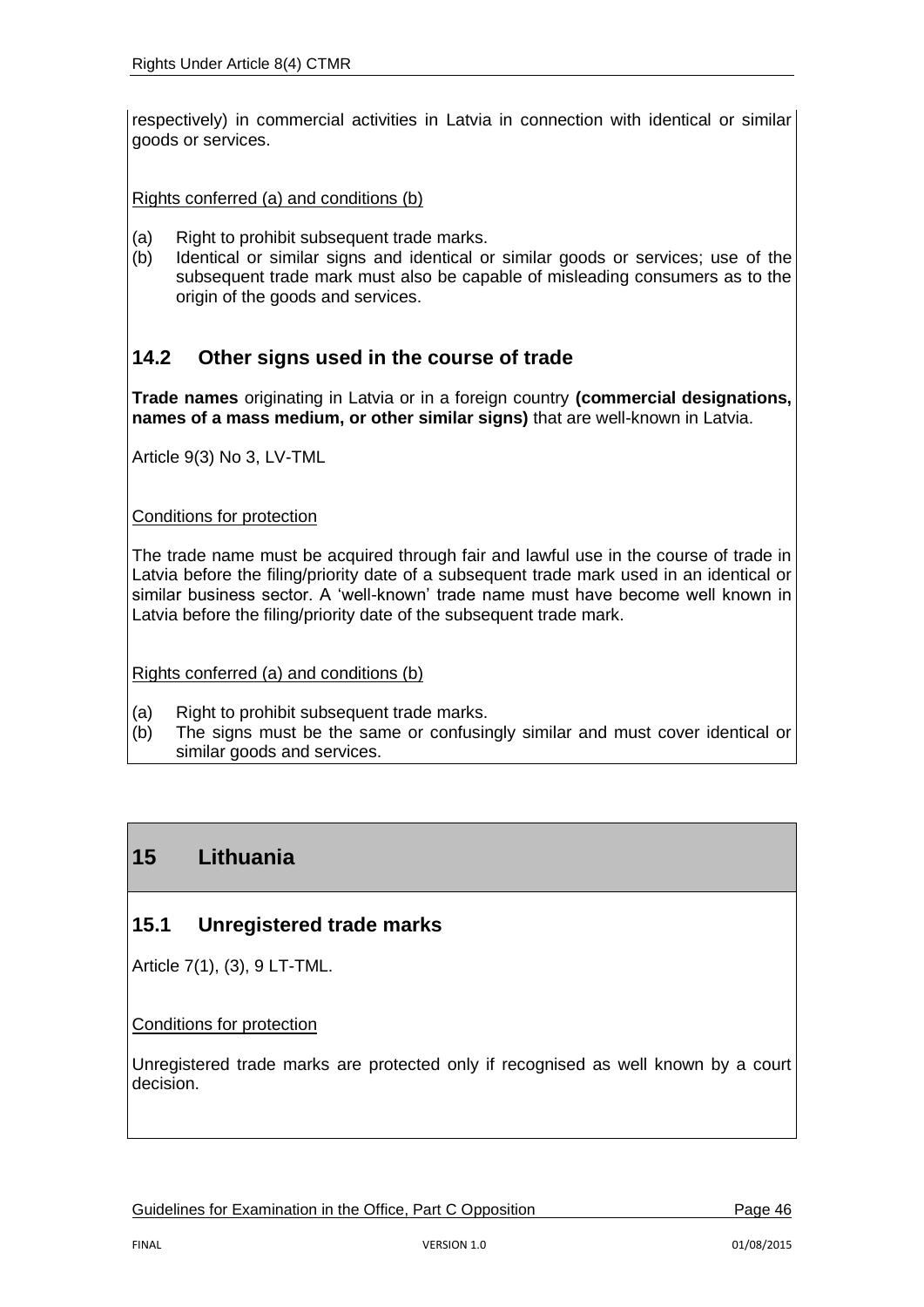# **15.2 Other signs used in the course of trade**

#### **Trade names/business names and other business identifiers**

Rights conferred (a) and conditions (b)

(a) Right to invalidate subsequent (registered) trade marks.

(b) Registration of a mark will be declared invalid if the mark is identical to a legal person's business name or is likely to be confused with a legal person's business name.

Article 7(1), No 4 LT-TML

# **16 Hungary**

### **16.1 Unregistered trade marks**

An unregistered trade mark is not protected under Hungarian trade mark law unless it has been used effectively in the country where use of the sign without the consent of the prior user would be contrary to law.

Article 5(2)(a) HU-TML

Article 6 of Act LVII of 1996 on the prohibition of unfair and restrictive market practices prohibits the manufacture, distribution or advertising of goods and services without the consent of competitors if the goods and services concerned have a characteristic presentation, packaging or labelling (including designation of origin), and the use of a name, mark or designation by which a competitor or its goods and services are usually recognised.

The abovementioned provisions are only an example.

# **17 Malta**

### **17.1 Unregistered trade marks**

Chapter 26 of Malta's Trade Mark Act; Article 6(4) MT‐TMA

Conditions for protection

Protection is acquired through continuous prior use.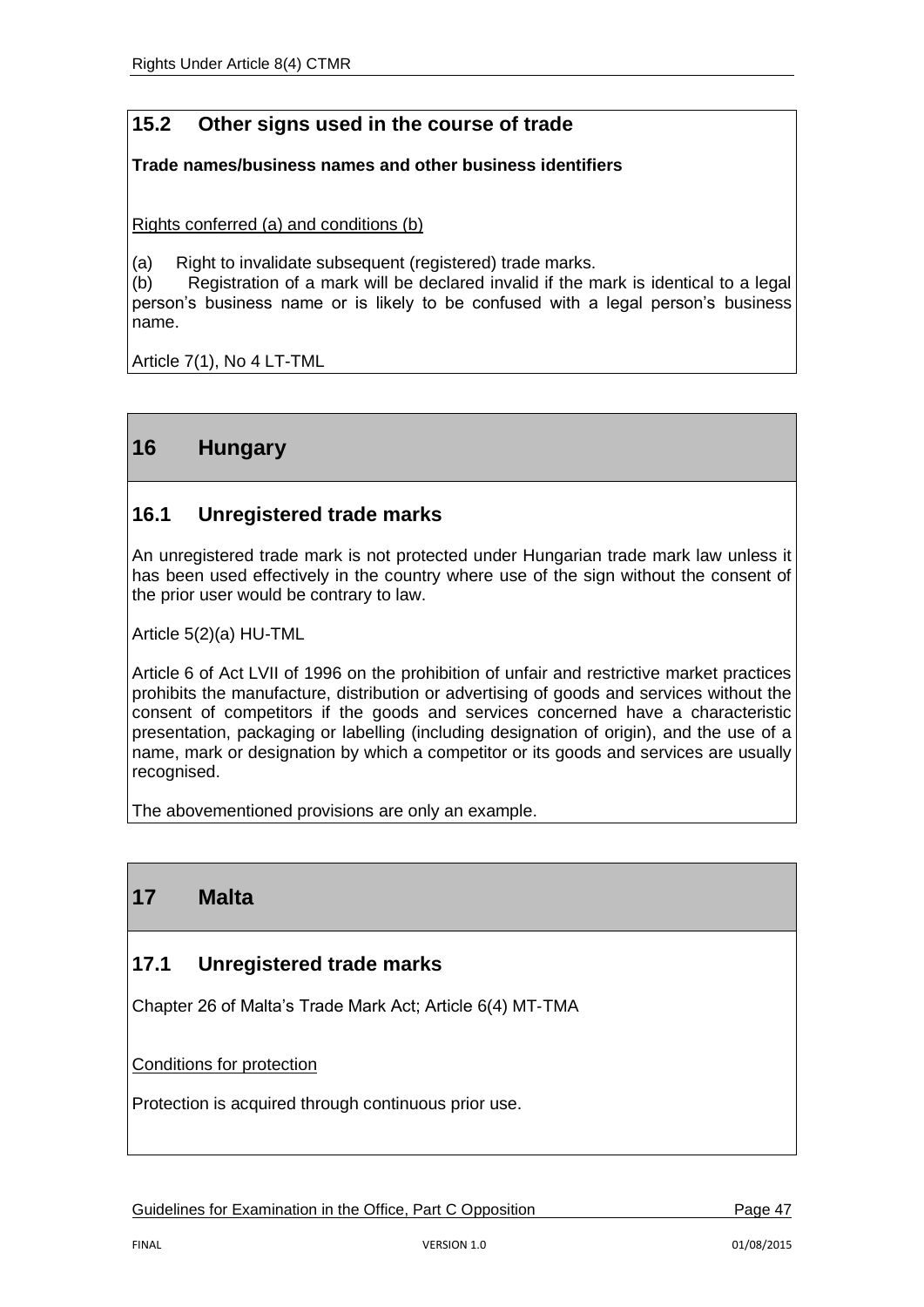- (a) Right to prohibit subsequent trade marks.
- (b) Signs must be likely to be confused and must cover identical or similar goods and services.

# **17.2 Other signs used in the course of trade**

Article 11(3) MT-TMA

Conditions for protection

Protection is acquired through continuous use.

Rights conferred (a) and conditions (b)

- (a) Right to prohibit subsequent trade marks (Article 6(2) MT-TMA).
- (b) Likelihood of confusion.

In view of Articles 6(4) and 11(3) MT-TMA, other signs used in the course of trade are regarded as earlier rights.

# **18 Austria**

## **18.1 Unregistered trade marks**

Unregistered trade marks (TMs) are protected in Austria:

§ 31 Austrian Trade Mark Protection Act (1970)

#### Conditions for protection

An unregistered TM must have acquired a certain recognition in the course of trade ('Verkehrsgeltung') before the owner of a subsequent (registered) TM applied for registration of its TM, unless the owner of the subsequent (registered) TM has used its TM in trade without registering it for at least as long as the owner of the unregistered TM.

Rights conferred (a) and conditions (b)

- (a) Right to apply for cancellation of a subsequent (registered) TM.
- (b) The owner of the unregistered TM must not have tolerated use in trade of the subsequent registered TM during five successive years ('Verwirkung'). This applies only to those goods and/or services for which the registered trade mark

Guidelines for Examination in the Office, Part C Opposition **Page 48**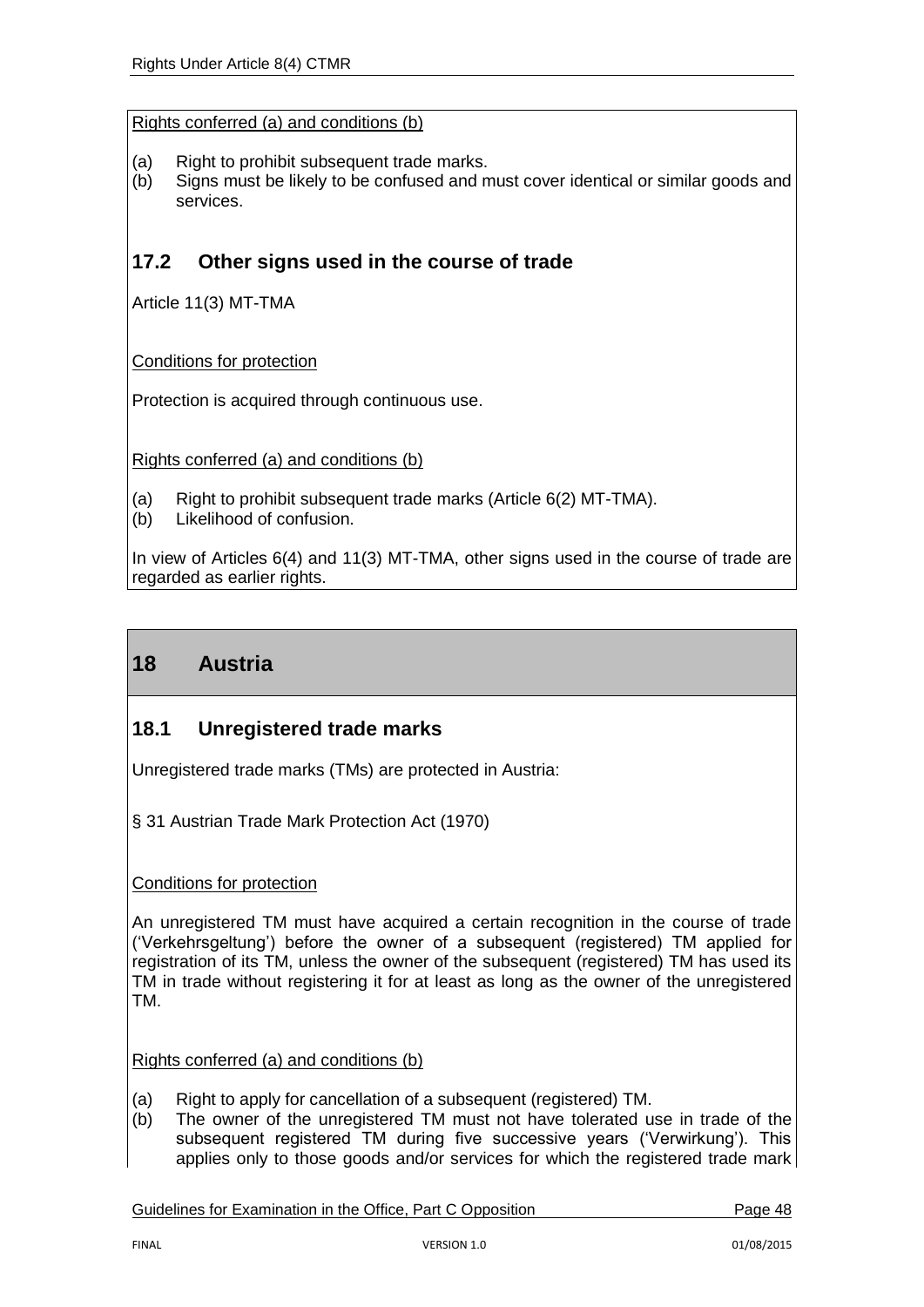was used and only if the application for the registered trade mark was not filed in bad faith. Likelihood of confusion must be found.

# **18.2 Other signs used in the course of trade**

§ 32 Austrian Trade Mark Protection Act (1970) § 9 of the Federal Act Against Unfair Competition (1984)

**Corporate signs ('Unternehmenskennzeichen'), i.e. names, firms (trade names) ('Firma') or specific designations of an undertaking ('besondere Bezeichnung eines Unternehmens'), or similar designations**

Conditions for protection

The entrepreneur must be the owner of the corporate sign(s).

Rights conferred (a) and conditions (b)

- (a) Right to apply for cancellation of a subsequent (registered) TM.
- (b) The entrepreneur must not have tolerated use in trade of the registered TM during five successive years ('Verwirkung'). This applies only to those goods and/or services for which the registered trade mark was used and only if the application for the registered trade mark was not filed in bad faith. Use of the trade mark could entail a likelihood of confusion in trade with one of the petitioner's aforementioned corporate signs.

**Business signs ('Geschäftsabzeichen') and other facilities designed to distinguish the enterprise from other enterprises including the get-up or packaging of goods or the presentation of business stationery**

Conditions for protection

The business signs must be perceived as designations of the enterprise by the market participants involved or have acquired such recognition through use ('Verkehrsgeltung').

Rights conferred (a) and conditions (b)

- (a) [Only] the right to sue the infringer to cease and desist [from such action] as well as to claim damages if the infringement was carried out with intent or in a negligent way. [In addition to the above, with registered TMs the owner also has the right to sue for cease and desist [use of its TM] and to claim damages before a civil court.]
- (b) The entrepreneur must not have tolerated use in trade of the registered TM during five successive years ('Verwirkung'). This applies only to those goods and/or services for which the registered trade mark was used and only if the application for the registered trade mark was not filed in bad faith. The trade mark

Guidelines for Examination in the Office, Part C Opposition **Page 49** Page 49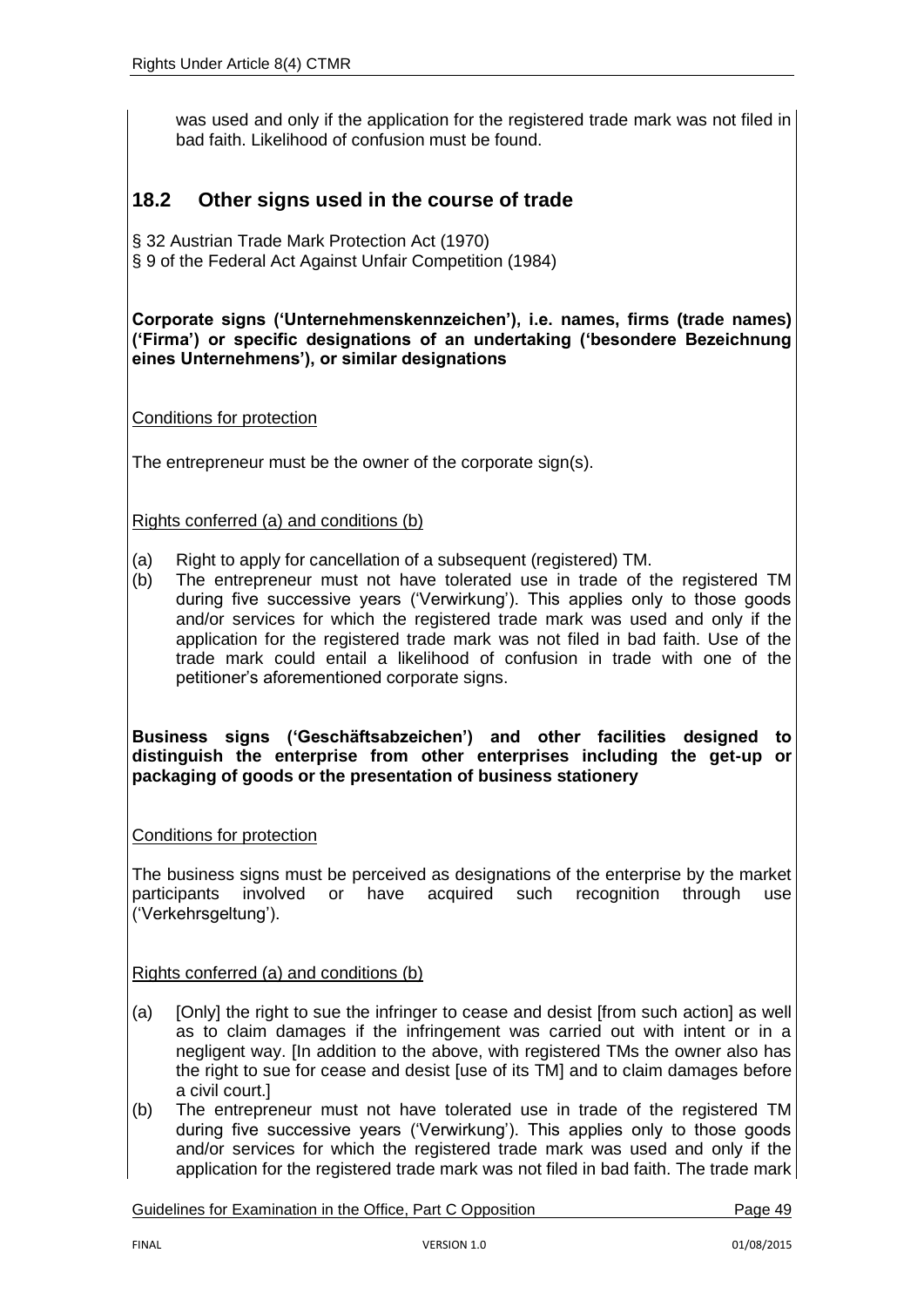must be used in such a way that it is likely to be confused in trade with one of the entrepreneur's business signs.

# **19 Poland**

# **19.1 Unregistered trade marks**

Article 132(1)(ii) PL-IP Law

Conditions for protection

Unregistered trade marks (TMs) are protected only if they are well known and used in the course of trade.

Rights conferred (a) and conditions (b)

- (a) Right to prohibit the use of subsequent trade marks.
- (b) Unregistered TM must be well known and used in the course of trade; likelihood of confusion.

Additional protection is available to **well-known unregistered marks with a reputation (renowned trade mark)**. The owner of such a TM may request that the registration of a later identical or similar TM be declared invalid, irrespective of the goods or services for which it is registered, if the use thereof without due cause would take unfair advantage of, or be detrimental to, the distinctive character or repute of the earlier TM. A trade mark owner is prohibited from bringing such an action if the owner has been aware of and tolerated use of the later TM for five consecutive years.

## **19.2 Other signs used in the course of trade**

Article 131(1), (5) PL-IP Law Article 156(1)(i) PL-IP Law, Article 158(1) PL-IP Law

#### **Name or address under which a person runs his business activity**

Conditions for protection

Name under which a person runs their business activity.

Rights conferred (a) and conditions (b)

(a) Right to prohibit the filing of a trade mark.

Guidelines for Examination in the Office, Part C Opposition **Page 10** Page 50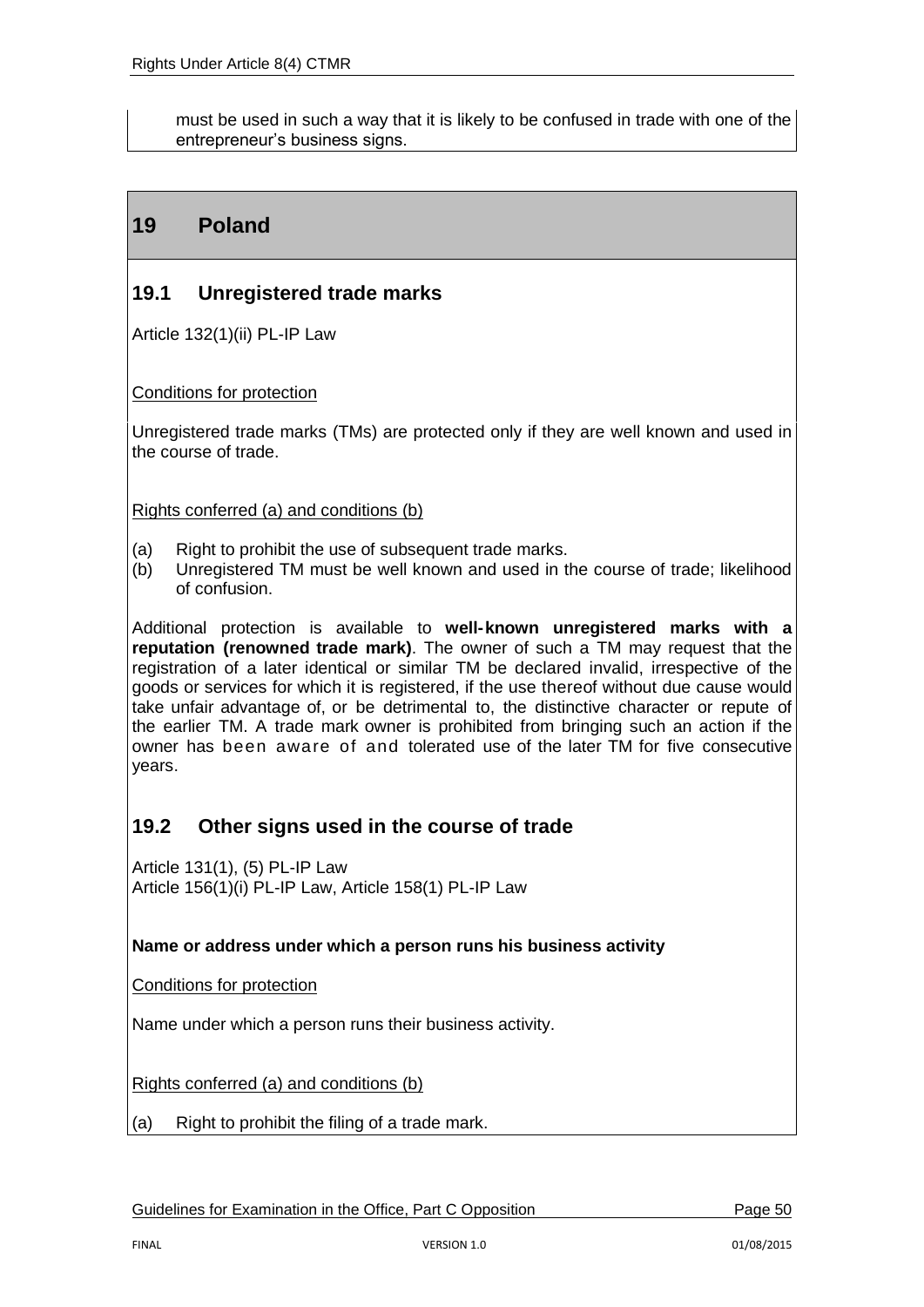(b) There must have been prior use of the name for business activity for identical or similar goods such as to be likely to mislead the public as to the origin of the product.

# **20 Portugal**

## **20.1 Unregistered trade marks**

The following unregistered trade marks (TMs) are protected in Portugal.

#### **Unregistered TMs that are being used**

Article 227 PT–IP Code

#### Conditions for protection

The unregistered TM must have been used in Portugal during the six months prior to the filing of an application for registration.

Rights conferred (a) and conditions (b)

- (a) Right to oppose registration of the same trade mark by other entities.
- (b) The signs and the goods and/or services must be the same.

#### **Well-known marks**

Article 241, PT-IP Code

Conditions for protection

The mark in question must be well known in Portugal.

#### Rights conferred (a) and conditions (b)

- (a) Right to prohibit subsequent trade marks.
- (b) The signs must be identical or similar and the goods and/or services identical or similar; likelihood of confusion or association with the holder of the earlier right must be established; the interested party must have applied for registration of the well-known mark

#### **Prestigious trade marks**

Article 241 PT-IP Code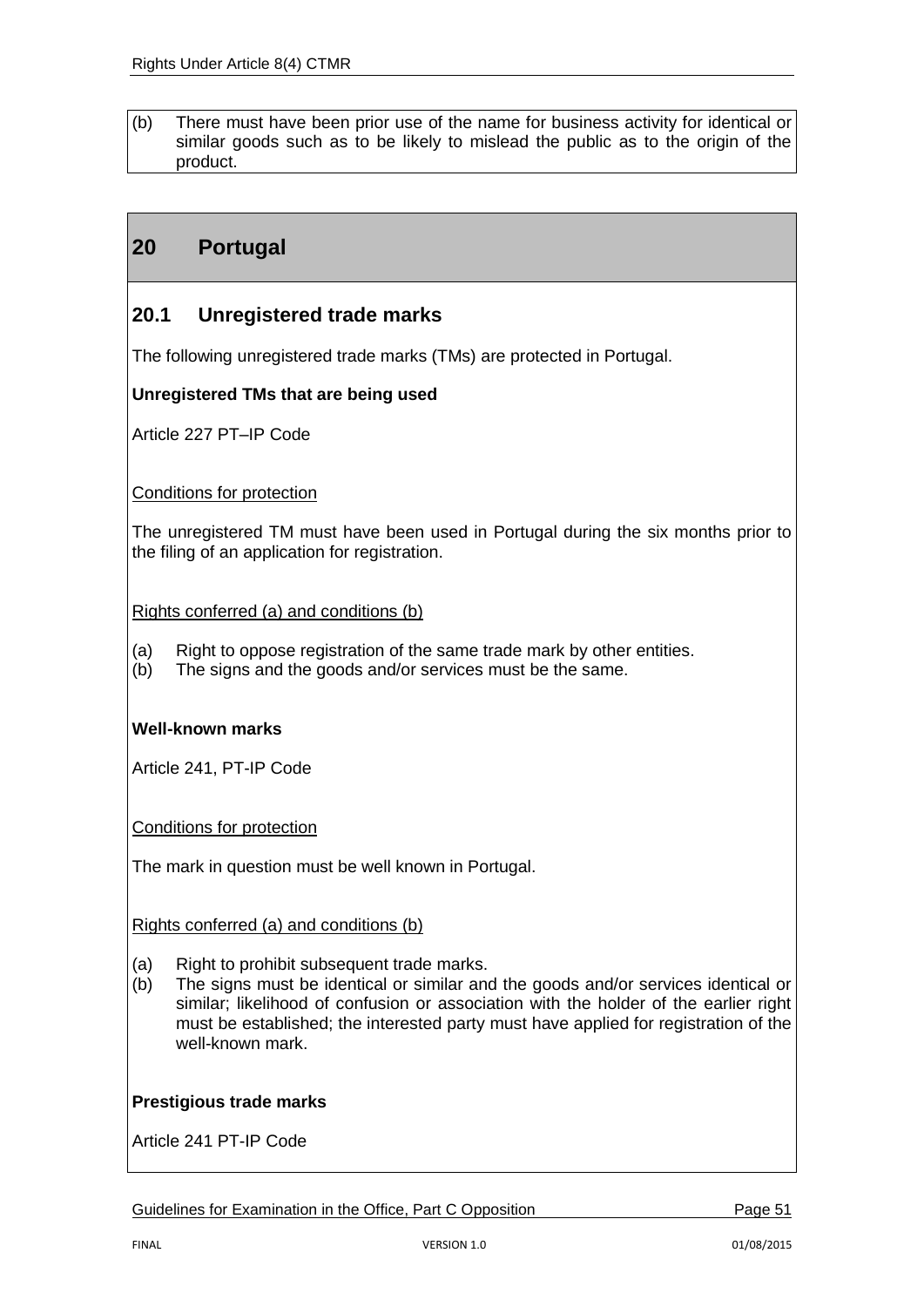#### Conditions for protection

The mark in question must enjoy prestige in Portugal.

#### Rights conferred (a) and conditions (b)

- (a) Right to prohibit subsequent trade marks.
- (b) The signs must be identical or similar or, even if the goods and services are dissimilar, use of the trade mark applied for must be likely to take unfair advantage of, or be detrimental to, the distinctive character or repute of the earlier prestigious trade mark; the interested party must have applied for registration of the prestigious trade mark.

### **20.2 Other signs used in the course of trade**

#### **Trade names, company names**

Article 239(2)(a) PT-IP Code

Rights conferred (a) and conditions (b)

- (a) Right to prohibit the use of subsequent trade marks.
- (b) The name in question must be likely to mislead or confuse the consumer.

**Logotypes (name and emblem/insignia of an establishment)** (Word and figurative signs identifying an entity trading products or providing services)

Article 304-N PT-IP Code

Conditions for protection

The sign in question must be registered.

Rights conferred (a) and conditions (b)

- (a) Right to prohibit the use of subsequent signs.
- (b) The proprietor must not have given its consent, and the subsequent sign must be identical or similar to the proprietor's sign.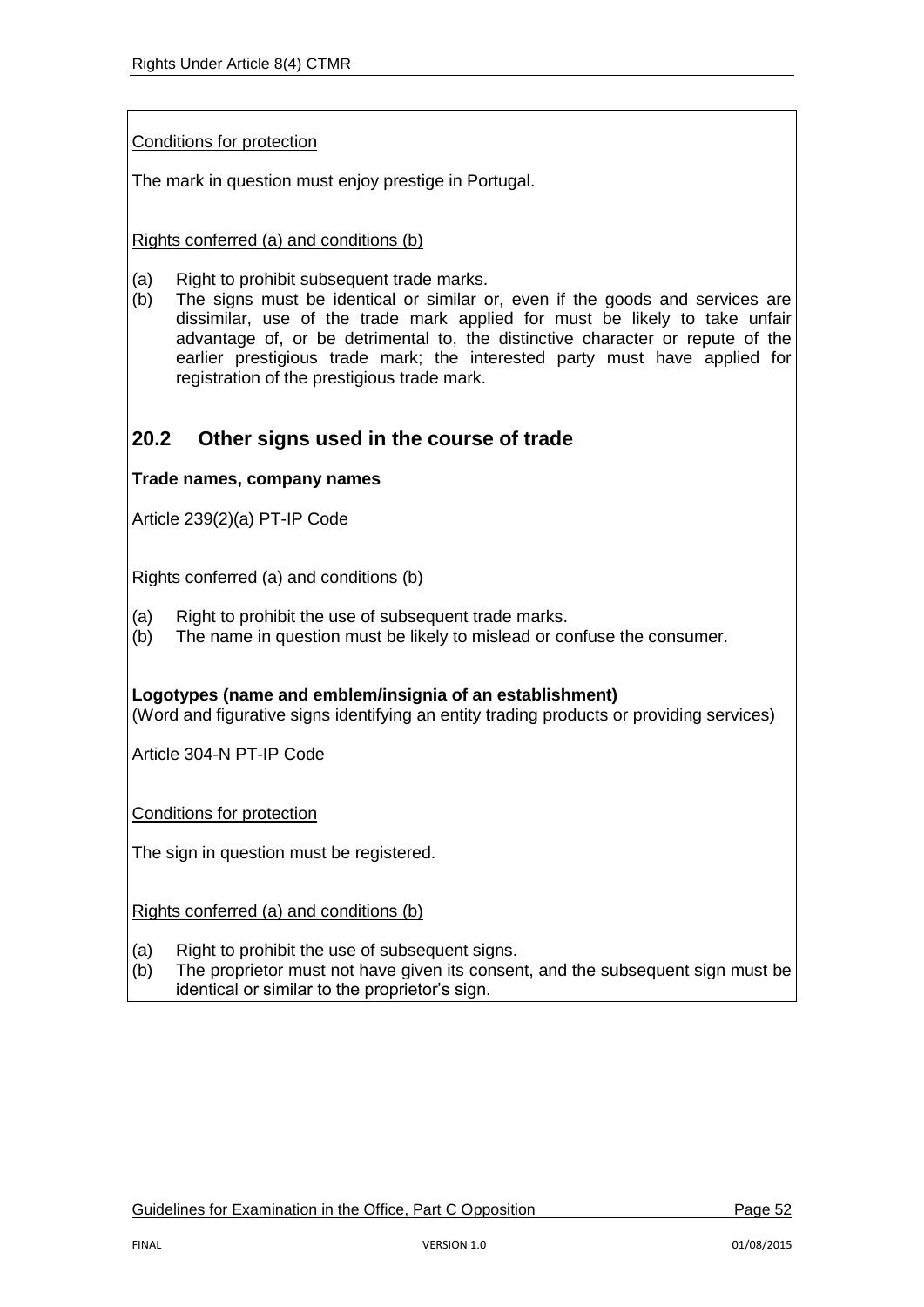# **21 Romania**

# **21.1 Unregistered trade marks**

As a general rule, unregistered trade marks (TMs) are not protected under Romanian TM Law (Law No 84/1998 on trade marks and geographical indications). As an exception to that rule, in the case of an opposition, an unregistered trade mark may be regarded as an earlier right if it is well-known in Romania within the meaning of Article 6bis of the Paris Convention).

Article 3(d) and Article 6(2)(f) of the RO-IP Law

Conditions for protection

The unregistered TM must be well known in Romania within the meaning of Article 6bis of the Paris Convention.

Rights conferred (a) and conditions (b)

- (a) Right to prohibit the use of subsequent trade marks.
- (b) It must be well-known in Romania and there must be a likelihood of confusion.

## **21.2 Other signs used in the course of trade**

Other signs used in the course of trade that are considered to be earlier rights are **trade names**.

Only the owner of a trade name, can oppose a trade mark or request the competent judicial body to cancel that trade mark.

Rights conferred (a) and conditions (b)

- (a) Right to prohibit subsequent trade marks. Only the owner of a trade name can oppose a trade mark or request the competent judicial body to cancel that trade mark right.
- (b) Prior use on the market.

# **22 Slovenia**

## **22.1 Unregistered trade marks**

Unregistered trade marks are not directly recognised under the Slovenian IP Act.

Guidelines for Examination in the Office, Part C Opposition **Page 53**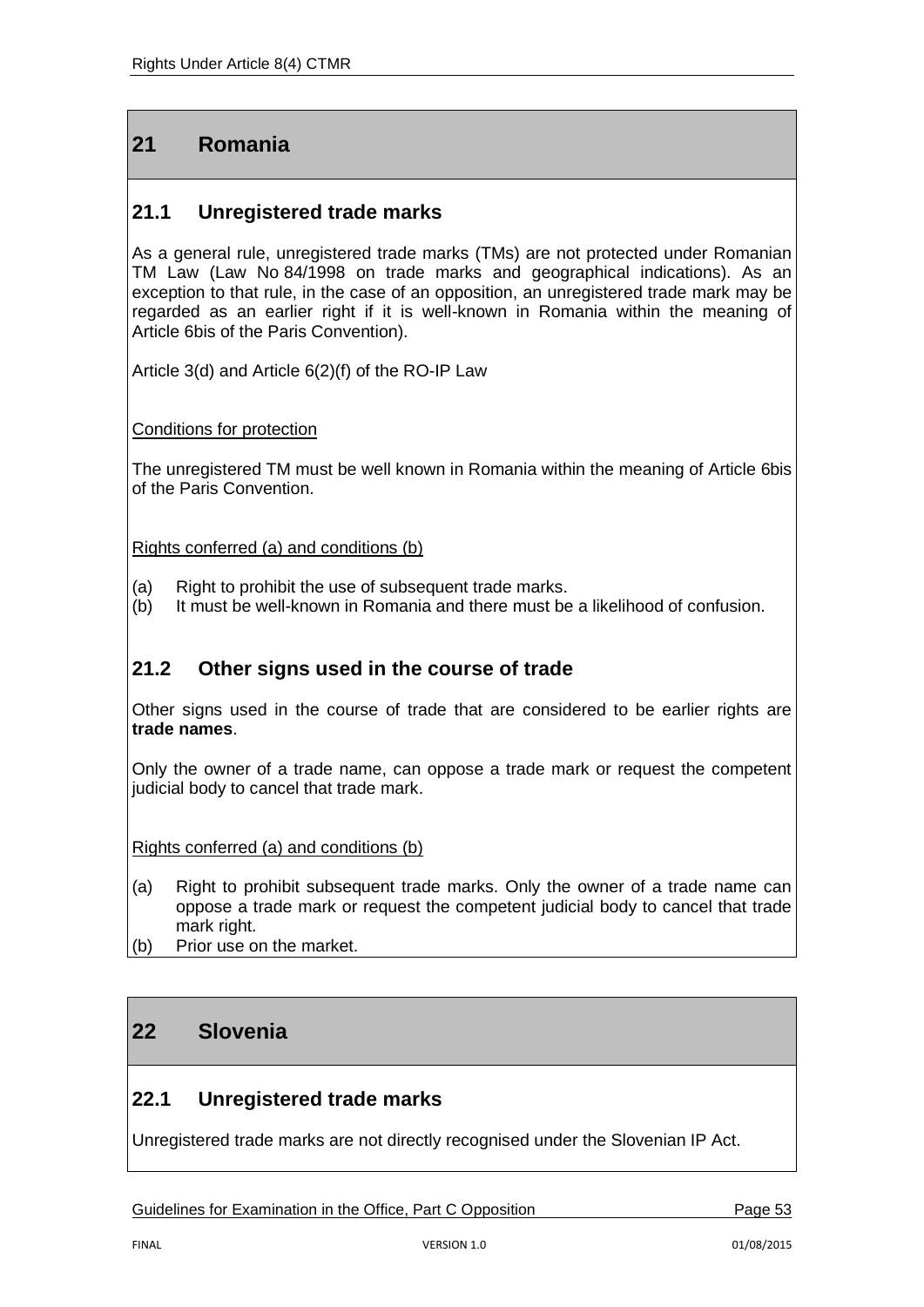Nevertheless, under Article 44(1)(d) SL–IP Act, a sign is not eligible for registration as a mark if it is identical or similar to a mark or unregistered sign; in the Republic of Slovenia, the latter is regarded as a **well-known mark** within the meaning of Article 6bis of the Paris Convention.

# **22.2 Other signs used in the course of trade**

Article 44(1)(f) SL–IP Act

**Registered trade names (registered company names)**, where the term 'company name' is interpreted broadly and covers not only private companies such as private firms, limited liability companies, other commercial companies, and secondary trade names, but also foundations, unions, associations, museums and public institutions.

# **23 Slovakia**

## **23.1 Unregistered trade marks**

Article 7(f) SK-TML

Unregistered marks are defined as non-registered signs acquired and used in the course of trade prior to the filing of a subsequent application. They must be distinctive and of more than mere local significance.

#### Conditions for protection

The unregistered mark must have been used earlier in the course of trade of more than mere local significance and must have acquired distinctiveness through use in the course of trade in the territory of the Slovak Republic of more than mere local significance prior to the filing of the contested application.

Rights conferred (a) and conditions (b)

- (a) Right to prohibit the use of subsequent trade marks.
- (b) Signs must be identical or similar and must cover identical or similar goods and/or services

## **23.2 Other signs used in the course of trade**

Article 7(f) SK-TML

Trade names and other related signs.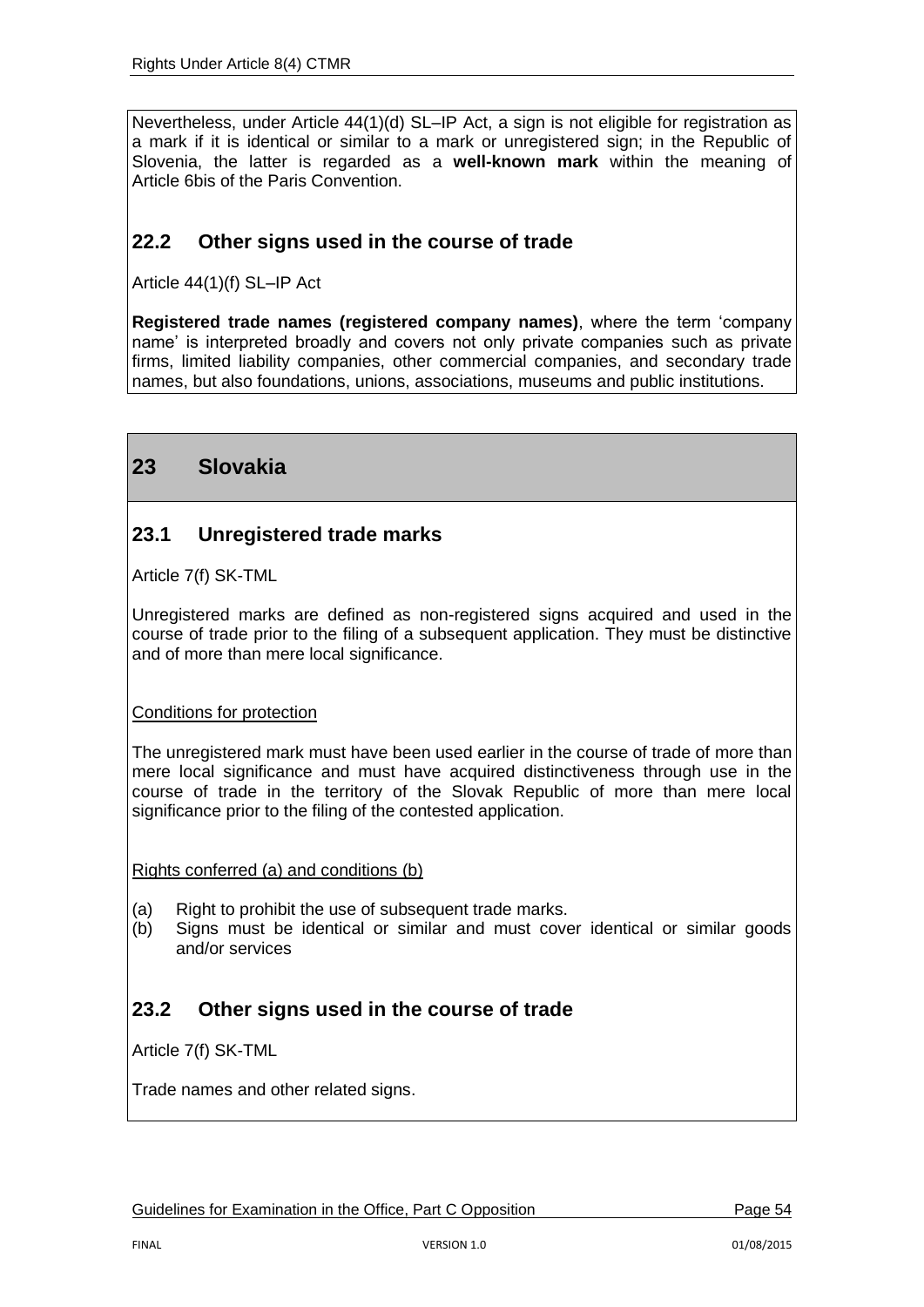#### Conditions for protection

Recordal in the Register of Companies or a similar register.

These signs must have acquired distinctiveness through use in the course of trade in the territory of the Slovak Republic of more than mere local significance prior to the filing of the contested application.

Rights conferred (a) and conditions (b)

- (a) Right to prohibit the use of subsequent trade marks.
- (b) Signs must be identical or similar and must cover identical or similar goods and/or services..

# **24 Finland**

### **24.1 Unregistered trade marks**

Unregistered trade marks are protected in Finland:

§ 1, § 2(3), § 6, § 14(1), (6) of the Finnish Trade Mark Act (FI-TML)

#### Conditions for protection

Use leading to an unregistered mark becoming established on the market. A mark is considered established if it has become generally known in the appropriate business or consumer circles in Finland as a symbol specific to its proprietor's goods and/or services.

Rights conferred (a) and conditions (b)

- (a) Right to prohibit use of subsequent (registered) trade marks.
- (b) The scope of protection is identical to that of a Finnish registered trade mark, i.e. corresponding to Article 9(1)(a), (b) and (c) CTMR.

## **24.2 Other signs used in the course of trade**

§ 1, § 2(2), 3(2), § 6, § 14(1), (6) FI-TML

**Trade names** (*toiminimi, firma*: any name that a natural or legal person uses in business activities), including **secondary trade names** (*aputoiminimi, bifirma*: natural or legal persons can carry out part of their business under a secondary trade name) and **secondary symbols** (toissijainen tunnus, sekundärt kännetecken: signs, including figurative signs, used in the course of trade).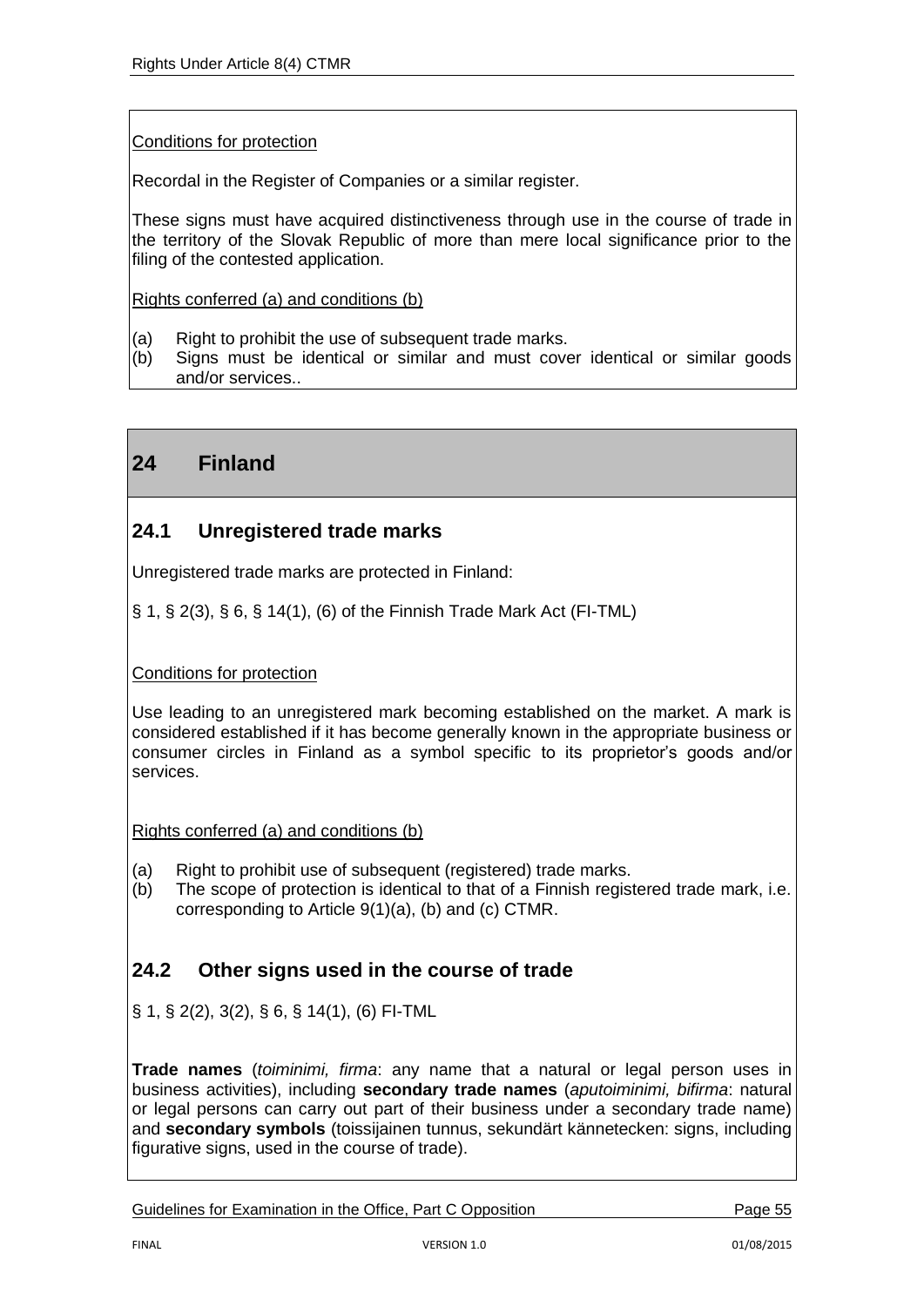#### Conditions for protection

Use leading to a trade name becoming established on the market.

Rights conferred (a) and conditions (b)

- (a) Right to prohibit subsequent trade marks.
- (b) The signs must relate to identical or similar goods and/or services and there must be a likelihood of confusion.

#### **Trader's name**

§ 1, 6, § 14(1), (6) FI-TML

Rights conferred (a) and conditions (b)

- (a) Right to prohibit subsequent trade marks.
- (b) The signs must relate to identical or similar goods and/or services and there must be a likelihood of confusion.

# **25 Sweden**

New Swedish Trade Marks Act (2010:1877)

## **25.1 Unregistered trade marks**

Chapter 1, Article 7 and Chapter 2, Article 8 SE-TMA

#### Conditions for protection

The unregistered trade mark must have been used in such a way that it has become established on the market.

Rights conferred (a) and conditions (b)

- (a) The same as for registered trade marks: right to prohibit the use of subsequent trade marks.
- (b) A mark is considered to have become established on the market when it is, within a significant portion of the circle for which it is intended, known as a symbol for the goods being made available under it.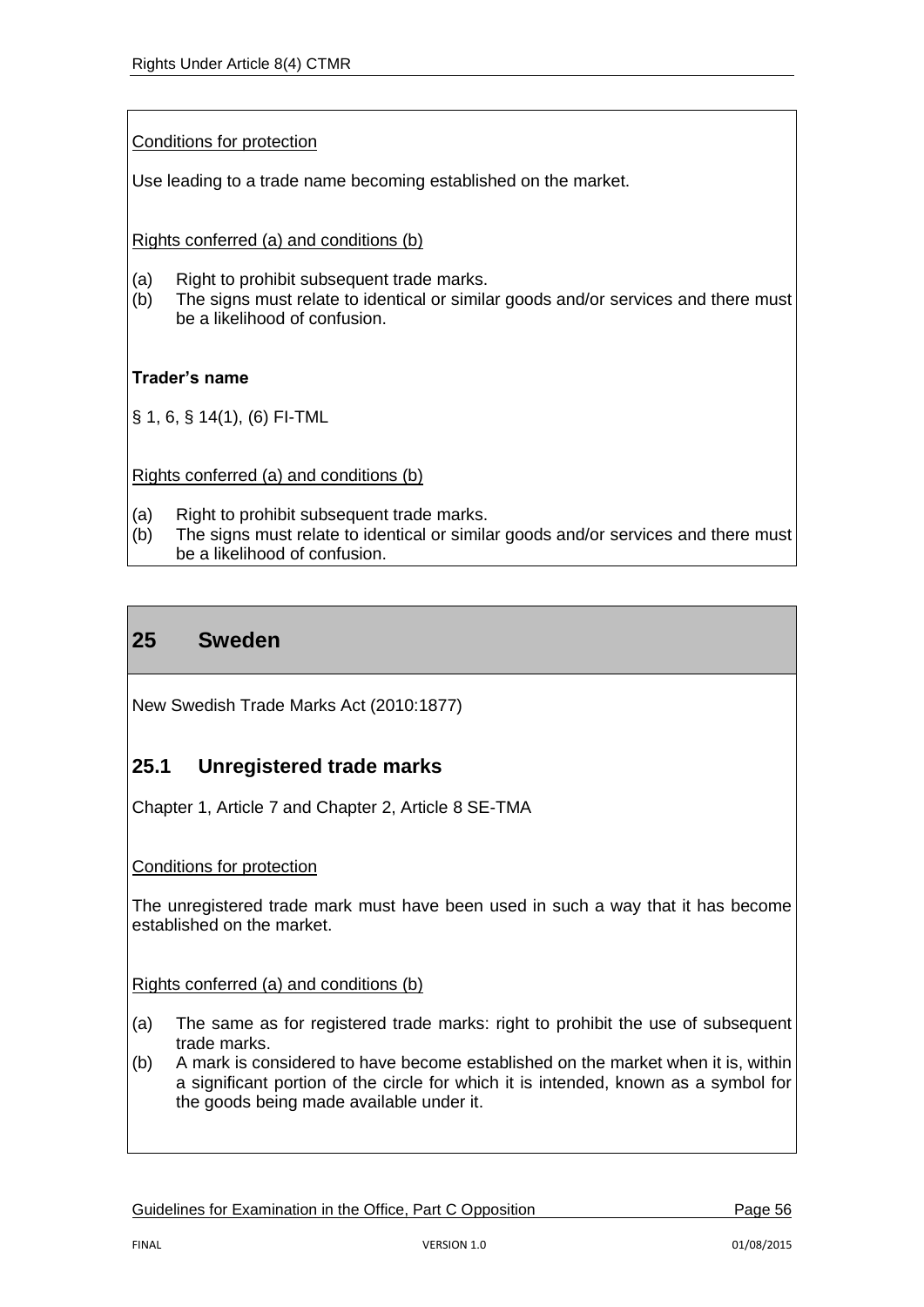# **25.2 Other signs used in the course of trade**

#### **Trade names/Company names**

Chapter 1, Article 7(1); Chapter 1, Article 8; Chapter 2, Article 9 SE-TMA

#### Conditions for protection

The name must be registered as a company name or used in such a way that it has become established on the market. May be limited to the part of the country in which it is established on the market.

Rights conferred (a) and conditions (b)

- (a) Right to prohibit the use of subsequent trade marks.
- (b) There must be a likelihood of confusion and the signs must cover identical or similar goods and services.

# **26 United Kingdom**

General note for unregistered signs: passing off is not in any way a 'proprietary right' that 'protects an unregistered trade mark or other sign used in the course of trade'. It refers rather to a 'wrongful invasion' of a property right, but the property protected in this case is the goodwill and reputation of a business that is likely to be harmed by misrepresentation*.* Whether, e.g., an opposition based on Section 5(4)(a) is successful will, then, depend on a number of cumulative factors: (demonstration and scope of goodwill; misrepresentation, damage to goodwill). On that basis, any distinction between 'protection' given to 'unregistered trade marks' and to 'other signs used in the course of trade' in the context of the UK's common-law right of 'passing off' is meaningless. The right of 'passing off' could potentially (and more often than not does) arise purely at local level (relative to the UK as a whole). (See below, 'The particularities of the action of passing off').

# **26.1 Unregistered trade marks**

Unregistered trade marks used in the course of trade

Section 5(4)(a) UK-TMA

Conditions for protection

Must be used in the course of trade if protected by any rule of law, including that of passing off.

Guidelines for Examination in the Office, Part C Opposition **Page 57** Page 57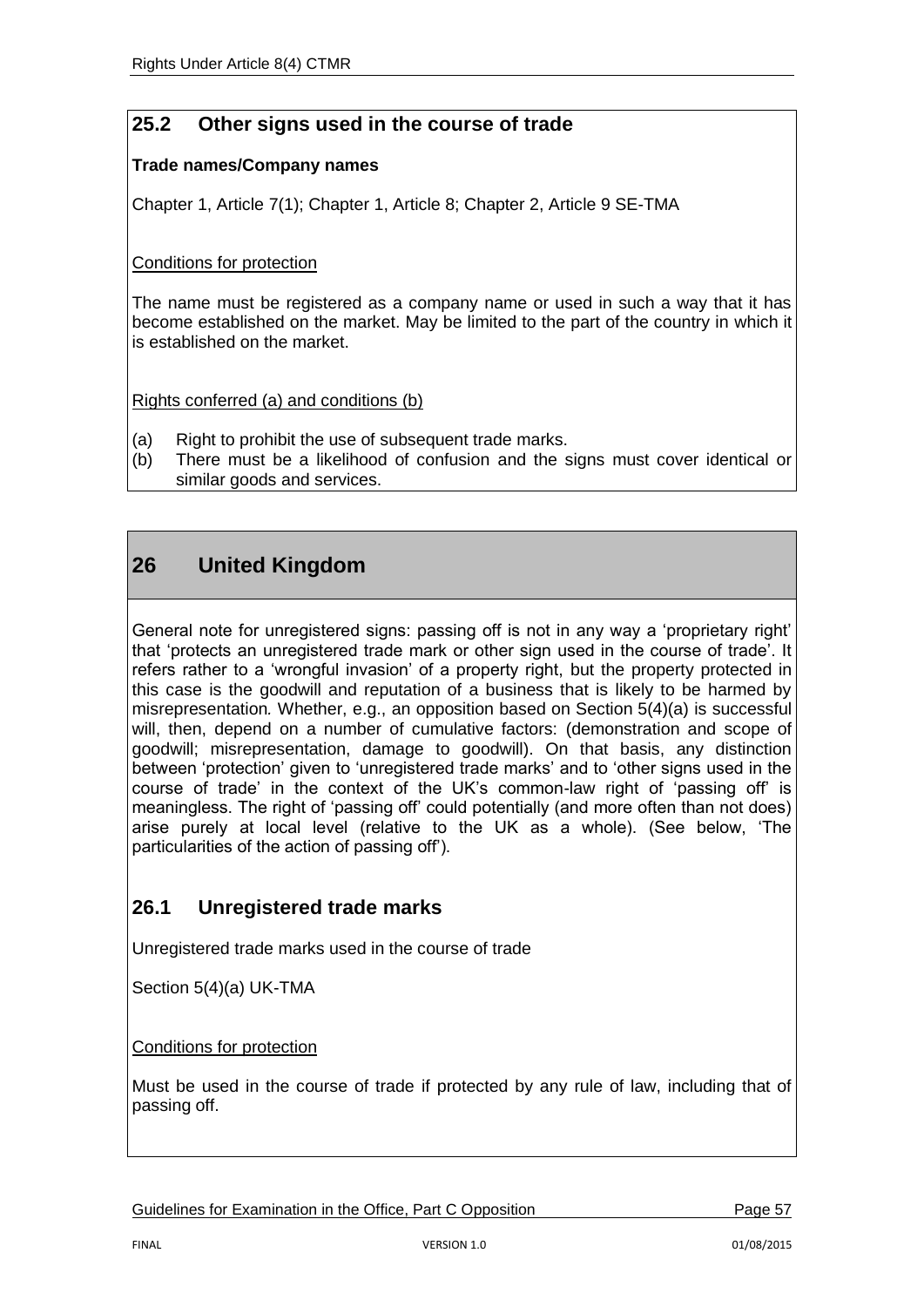- (a) Right to prohibit the use of subsequent trade marks.
- (b) **Goodwill** must be demonstrated in the UK at the relevant date, the scope of which **must extend to the goods or services** of the application; **misrepresentation as regards the 'signs'** at issue; **damage to the opponent's goodwill** can be inferred by use of the sign applied for.

## **26.2 Other signs used in the course of trade**

Section 5(4)(a) UK-TMA

Sign used in the course of trade.

Sign used in the course of trade, protected by any rule of law, including that of passing off.

Conditions for protection

Same as under Section 26.1.

Rights conferred (a) and conditions (b)

Same as under Section 26.1.

*Remarks:* The Olympic Symbol Protection Act 1995 contains provisions on the exclusive use for commercial purposes of the Olympic symbol and certain words associated with the Olympic games by an individual nominated by the Secretary of State; such entitlement is not a basis for Article 8(4) CTMR.

#### **The particularities of the action of passing off**

Passing off is an economic tort in the common-law jurisdictions, the essential elements of which are (i) a misrepresentation (ii) causing damage to (iii) the goodwill of a trader or traders. It is a form of intellectual property enforcement against unauthorised use of an intellectual property right.

The purpose of this section is not to analyse the substantive requirements of passingoff actions as developed by the jurisprudence of the common-law courts but rather to set out which rights that can be protected by passing-off actions fall within the scope of Article 8(4) CTMR, and to show how the European judicature has applied the key requirements of Article 8(4) CTMR as regards passing off.

Historically, and in their most common form, passing-off actions offer protection similar to that for registered trade marks to non-registered trade marks in that they prevent use of a name, word, device or get-up that leads to the goods or services of one trader being misrepresented as those of another. In doing so, passing-off actions protect the goodwill that traders accrue by using signs rather than protecting signs per se.